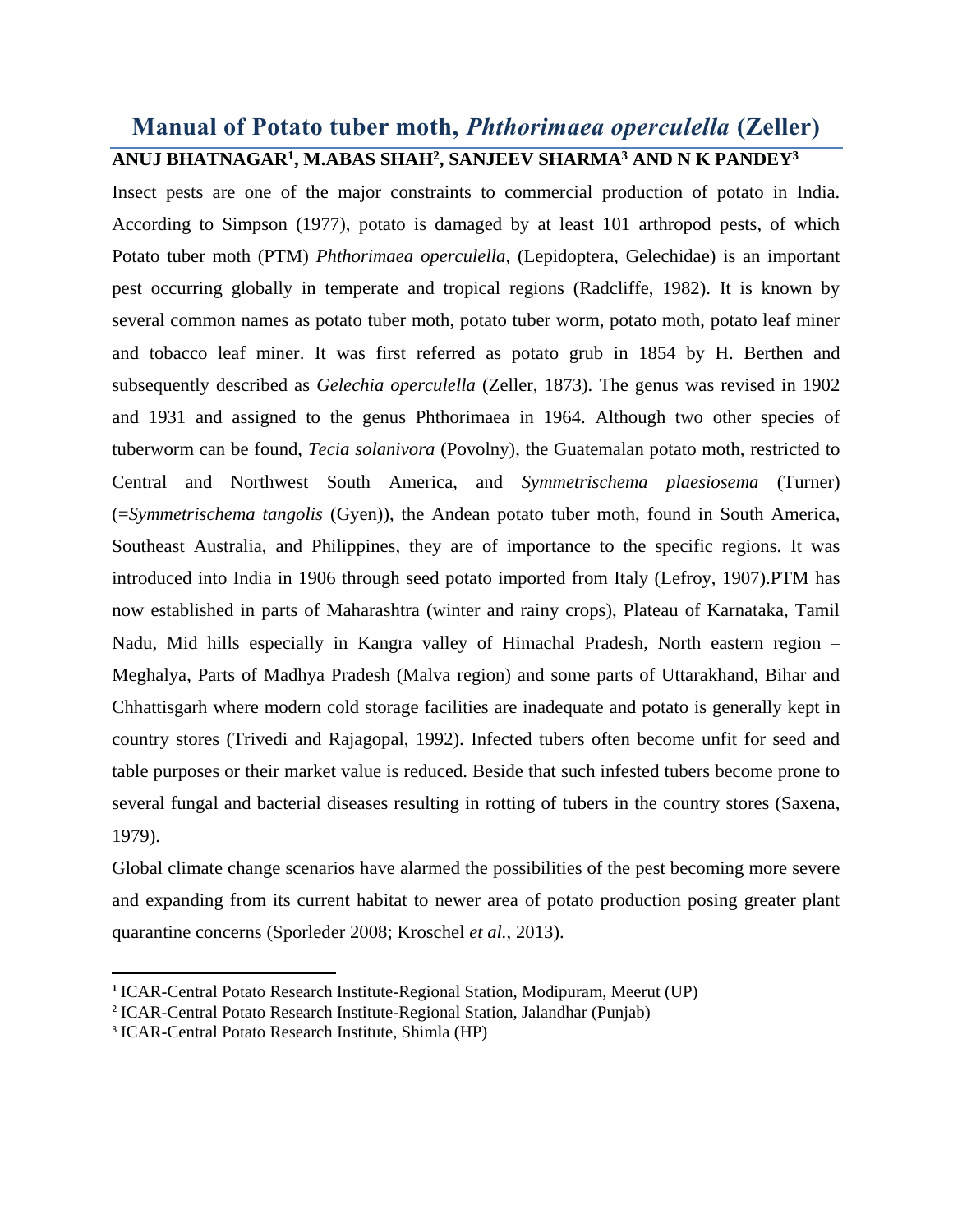#### **Economic Importance**

PTM is a major pest of potato particularly the stored tubers. Losses in stored potatoes ranging from 50% in Yemen and Peru; 86% in Tunisia, Algeria and Turkey; 90% in Kenya; and 100% in India and the Philippines have been reported (Aryal and Chuleni, 2015). In Egypt, potato tuber moth has caused up to 100% losses to potato in fields as well as in storage. PTM has been found to cause 30-70% infestation in country stores in India where modern cold storage facilities are inadequate. Up to 100% tuber infestation is reported from Karnataka (Nair and Rao, 1972; Saxena and Raj, 1979; Raman, 1982).

### **Origin and Distribution**

PTM most likely originated in Western South America along with its main host, the potato. PTM is a cosmopolitan pest, especially in warm temperate and tropical regions where host plants are grown and has been reported from more than 90 countries (Fig. 1). It occurs widely in Africa, Asia, Europe, Americas and Oceania (Australia and New Zealand).

In South Central Asia, PTM was introduced in 1906 to Bombay, India, from Italy. The damage has been reported from Pune (Maharashtra), Chhindwara (Madhya Pradesh), Kangra valley (Himachal Pradesh), Kumaon Hills (Uttarakhand), Ranchi (Jaharkhand), Bihar, West Bengal, Tamil Nadu, Karnataka, North-eastern hill states and plateau region (Saxena, 1983).



```
(http://www.cabi.org/isc/datasheet/40686#toDistributionMaps)
```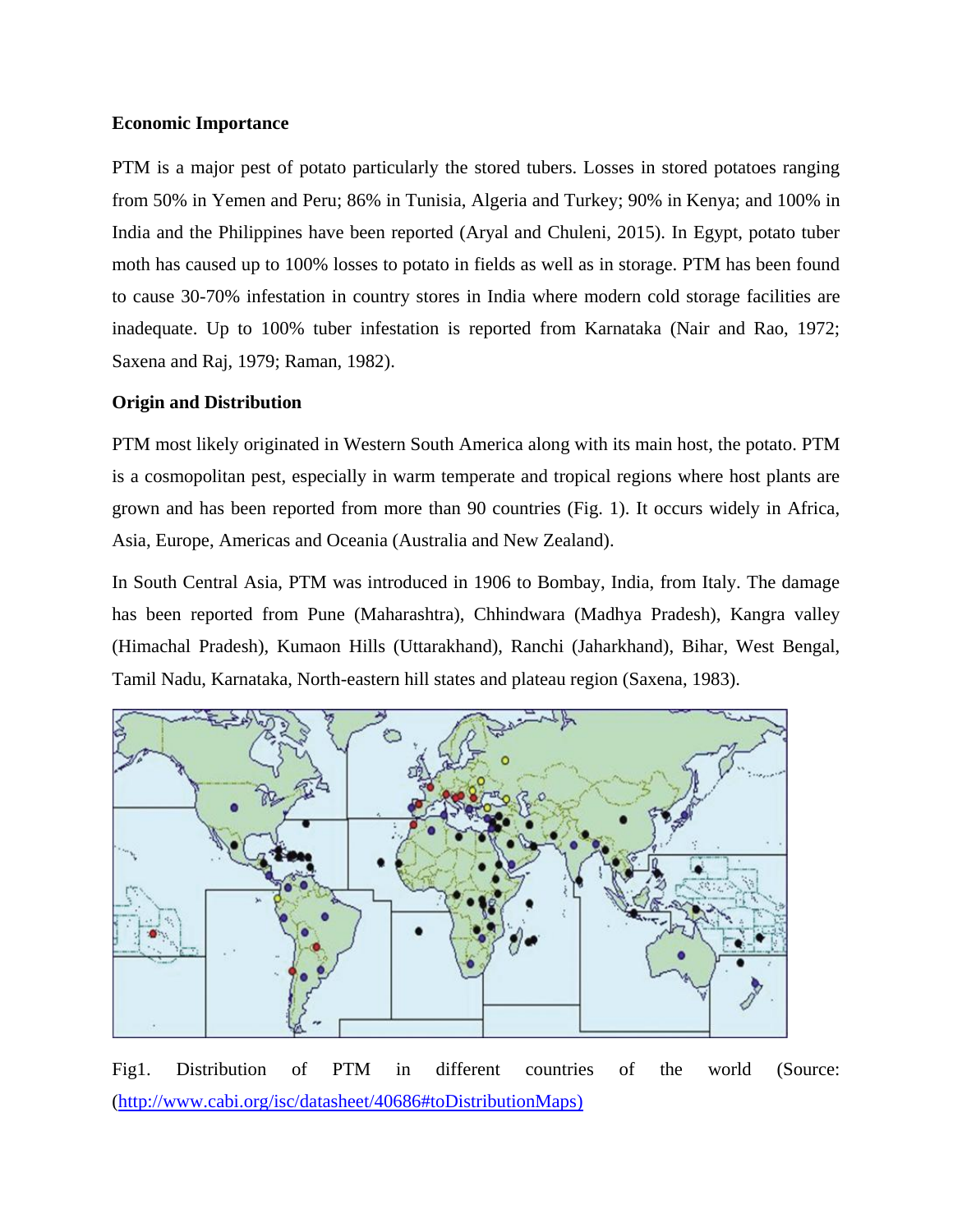The moth occurs in almost all tropical and subtropical potato production systems in Africa and Asia, as well as those in North, Central, and South America. Although it can still be of economic significance in subtropical regions of southern Europe (e.g., Italy), the long cold winters in temperate regions generally restrict its permanent establishment and development and hence reduces its pest status.

**Table-1 Distribution and occurance of PTH in different countries: Oceania** Australia (New South Wales, Northern Territory, Queensland, South Australia, Tasmania, Victoria, Western Australia), Fiji, French Polynesia, Guam, New Caledonia, New Zealand, Norfolk Island, Papua New Guinea

**Africa** Algeria, Burundi, Cape Verde, Congo, DR Congo, Egypt, Cameroon, Eritrea, Ethiopia, Madagascar, Malawi, Mauritius, Morocco, Kenya, Libya, Reunion, Rwanda, Senegal, Seychelles, St. Helena, Sudan, South Africa, Tanzania, Tunisia, Uganda, Zambia, Zimbabwe

**Asia** Bangladesh, China (Guizhou, Yunnan), Georgia, **India (Bihar, Gujarat, Himachal Pradesh, Karnataka, Madhya Pradesh, Maharashtra, Meghalaya, Orissa, Punjab, Tamil Nadu, Uttrakhand**, West Bengal), Indonesia (Java, Sulawesi, Sumatra), Iran, Iraq, Israel, Japan (Honshu, Kyushu, Shikoku), Jordan, Korea Republic, Lebanon, Myanmar, Nepal, Oman, Pakistan, Philippines, Saudi Arabia, Sri Lanka, Syria, Thailand, Turkey, Vietnam, Yemen

**Europe** Bulgaria, Croatia, Cyprus, France, Greece, Hungary, Italy (Sardinia, Sicily, Malta), Portugal (Azores, Madeira), Romania, Russia, Serbia, Spain (Canary Islands), UK (England and Wales), Ukraine

**North America** USA (Alabama, Arizona, California, Colorado, Delaware, Washington, DC, Florida, Georgia, Hawaii, Idaho, Illinois, Indiana, Iowa, Kansas, Kentucky, Louisiana, Maryland, Massachusetts, Michigan, Minnesota, Mississippi, Missouri, Nebraska, Nevada, New Jersey, New Mexico, New York, North Carolina, Ohio, Oregon, Pennsylvania, Rhode Island, South Carolina, South Dakota, Tennessee, Texas, Utah, Virginia, Washington, Wisconsin

**Central America and the Caribbean** Antigua and Barbuda, Bermuda, Costa Rica, Cuba, Dominican Republic, Haiti, Jamaica, Mexico, Puerto Rico, St. Vincent and Grenadines

**South America** Argentina, Bolivia, Brazil (Bahia, Goias, Minas Gerais, Parana, Rio Grande do Sul, Sao Paulo), Chile, Colombia, Ecuador, Paraguay, Peru, Uruguay, Venezuela ( Kroschel *et. al*., 2016)

# **Host Range**

Although PTM is primarily a pest of potato, it can also be found in other solanaceous plants such as brinjal (*Solanum melongena* L.), tomato (*Solanum lycopersicum* L.), black nightshade (*S.*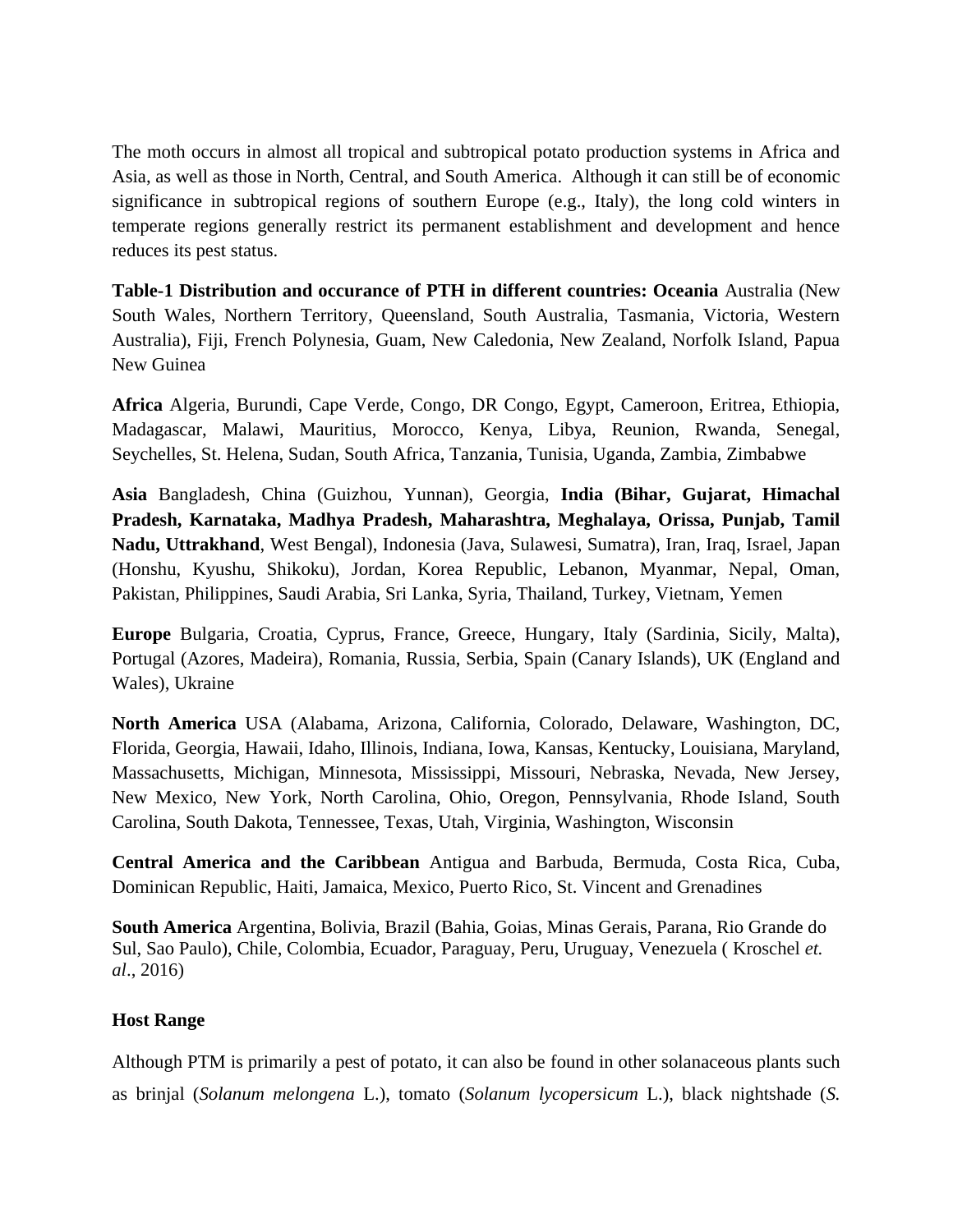*nigrum* L.), silverleaf nightshade (*S. elaegnifolium* Cav.), chilli pepper (*Capsicum frutescens* L.), tobacco (*Nicotiana tabacum* L.), cape gooseberry (*Physallis peruviana* L.), field ground cherry (*Physalis mollis* D.), prickly nightshade (*S. torvum* Sw.), jimson weed (*Datura stramonium* L.), *P. angulata* L., and *Brugmansia suavellens* Bersch. Though PTM can be found in all crops and weeds listed above, but it reproduces only on potato, tomato, brinjal and tobacco (Das and Raman, 1992)).

| <b>Scientific name</b>           | <b>Common</b><br>name          | Family                   | Field/<br>laboratory/<br>greenhouse | <b>Status</b>                     | <b>Country</b>        |
|----------------------------------|--------------------------------|--------------------------|-------------------------------------|-----------------------------------|-----------------------|
| Amaranthus dubies<br>Mart.'      | Amaranth                       | Amaranthaceae            | Field                               | Economi<br>$\mathbf{C}$           | Zambia                |
| Beta vulgaris L.'                | Sugar beet                     | Chenopodiaceae           | Field                               | Economi<br>$\mathbf{C}$           |                       |
| Capsicum annuum<br>L.            | Sweet<br>pepper                | Solanaceae               | Field and<br>laboratory             | Economi<br>$\mathbf c$            | Italy,<br>Bulgaria    |
| C. frutescens L.                 | Chilli                         | Solanaceae               | Field and<br>laboratory             | Economi<br>$\mathbf c$            | Australia             |
| Cestrum parqui<br>L'Herit.       | Willow-<br>leaved<br>jessamine | Solanaceae               | Field                               | Weed                              |                       |
| Cynoglossum pictum<br>Soland.    | Hound's<br>tongue              | Boraginaceae             | Field<br>Green<br>house             | Weed                              | France                |
| Cyphomandra<br>betacea Sendt.    | Tree-tomato                    | Solanaceae               | Field                               | Economi<br>$\mathbf{C}$           | <b>New</b><br>Zealand |
| Datura feron L.<br>D. metel L.   | Datura<br>Hindu<br>datura      | Solanaceae<br>Solanaceae | Field<br>Field                      | Weed<br>Economi<br>$\overline{c}$ | Rhodesia<br>Australia |
| D. stramonium L.                 | Thornapple                     | Solanaceae               | Field                               | Weed                              | India, East<br>Indies |
| D. suaveolens H. &<br>B          | Cow's horn                     | Solanaceae               | Field                               | Weed                              | India, East<br>Indies |
| Fabiana imbricata<br>Ruiz & Pav. | False heath                    | Solanaceae               | Field                               | Weed                              | France                |
| Hyoscyamus albus<br>L.           | White<br>henbane               | Solanaceae               | Field                               | Weed                              | France                |

Table 2 Alternate hosts of the potato tuber moth (Das and Raman, 1992))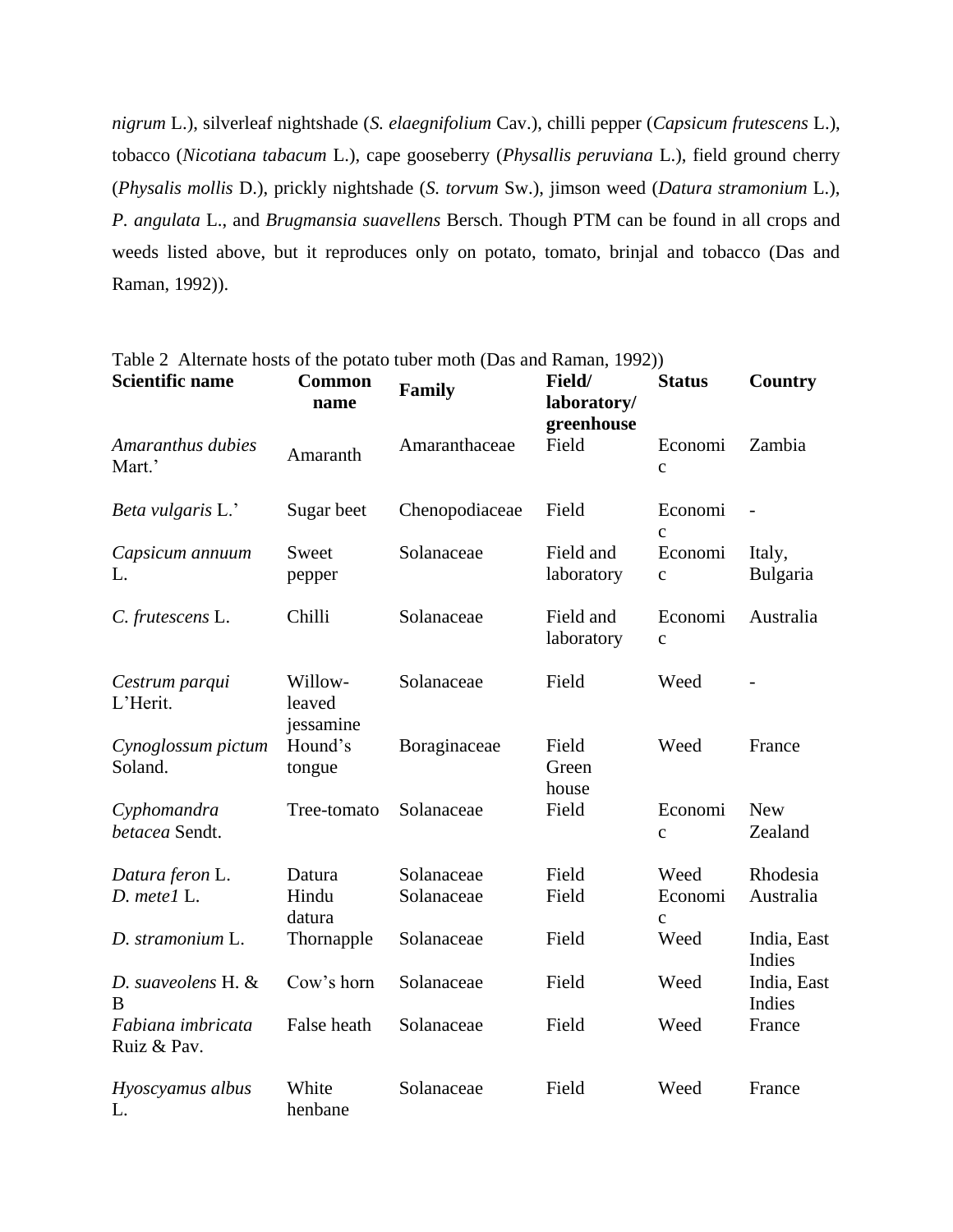| H. niger L.                                          | <b>Black</b><br>henbane | Solanaceae       | Field                | Weed                    | Bulgaria                                    |
|------------------------------------------------------|-------------------------|------------------|----------------------|-------------------------|---------------------------------------------|
| Linaria vulgaris<br>Mill.                            | Toad flax               | Scrophulariaceae | Field                | Weed                    | France                                      |
| Lycium europaeum<br>Hort.                            | European<br>boxthorn    | Solanaceae       | Field                | Weed                    | France                                      |
| L. halimifolium Mill.                                | <b>Boxthorn</b>         | Solanaceae       | Field                | Weed                    |                                             |
| Lycopersicon<br>esculentum Mill.                     | Tomato                  | Solanaceae       | Laboratory           | Economi<br>$\mathbf{C}$ | Cyprus,<br>USA,<br>Venezuela                |
| Nicandra physalodes<br>$(L.)$ Gaertn                 | Apple of<br>Peru        | Solanaceae       | Field,<br>laboratory | Weed                    | Rhodesia                                    |
| Nicotiana<br>amplexicaulis                           | Tobacco                 | Solanaceae       | Field,<br>laboratory | Weed                    | Australia                                   |
| N. debneyi Domin.                                    | Tobacco                 | Solanaceae       | Field                | Weed                    | Australia                                   |
| N. glauca Graham                                     | Tree<br>tobacco         | Solanaceae       | Field                | Weed                    | Australia                                   |
| N. glutinosa L.                                      | Tobacco                 | Solanaceae       | Field                | Weed                    | <b>Brazil</b>                               |
| N. goodspeedii<br>Wheeler                            | Tobacco                 | Solanaceae       | Field                | Weed                    | Australia                                   |
| N. langsdorffii                                      | Tabacco                 | Solanaceae       | Field                | Weed                    | <b>Brazil</b>                               |
| N. megalosiphon                                      | Tobacco                 | Solanaceae       | Field                | Weed                    | Australia                                   |
| N. nudicaulis                                        | Tobacco                 | Solanaceae       | Laboratory           | Weed                    | <b>Brazil</b>                               |
| N. rustica L. var.<br>amarella,<br>brasilia, humilis | Aztec<br>tobacco        | Solanaceae       | Field                | Weed                    | <b>Brazil</b>                               |
| N. suaveolens Lehm                                   | Native<br>tobacco       | Solanaceae       | Laboratory           | Weed                    | Australia                                   |
| N. sylvestris S. & C.                                | Tobacco                 | Solanaceae       | Field                | Weed                    | France                                      |
| N. tabacum L.                                        | Common<br>tobacco       | Solanaceae       | Field,<br>laboratory | Economi<br>$\mathbf{C}$ | USA,<br>Cyprus,<br>Sri Lanka,<br>USSR, Peru |
| Physalis angulata L.                                 | Wild cape<br>gooseberry | Solanaceae       | Field                | Weed                    | India,<br>Rhodesia                          |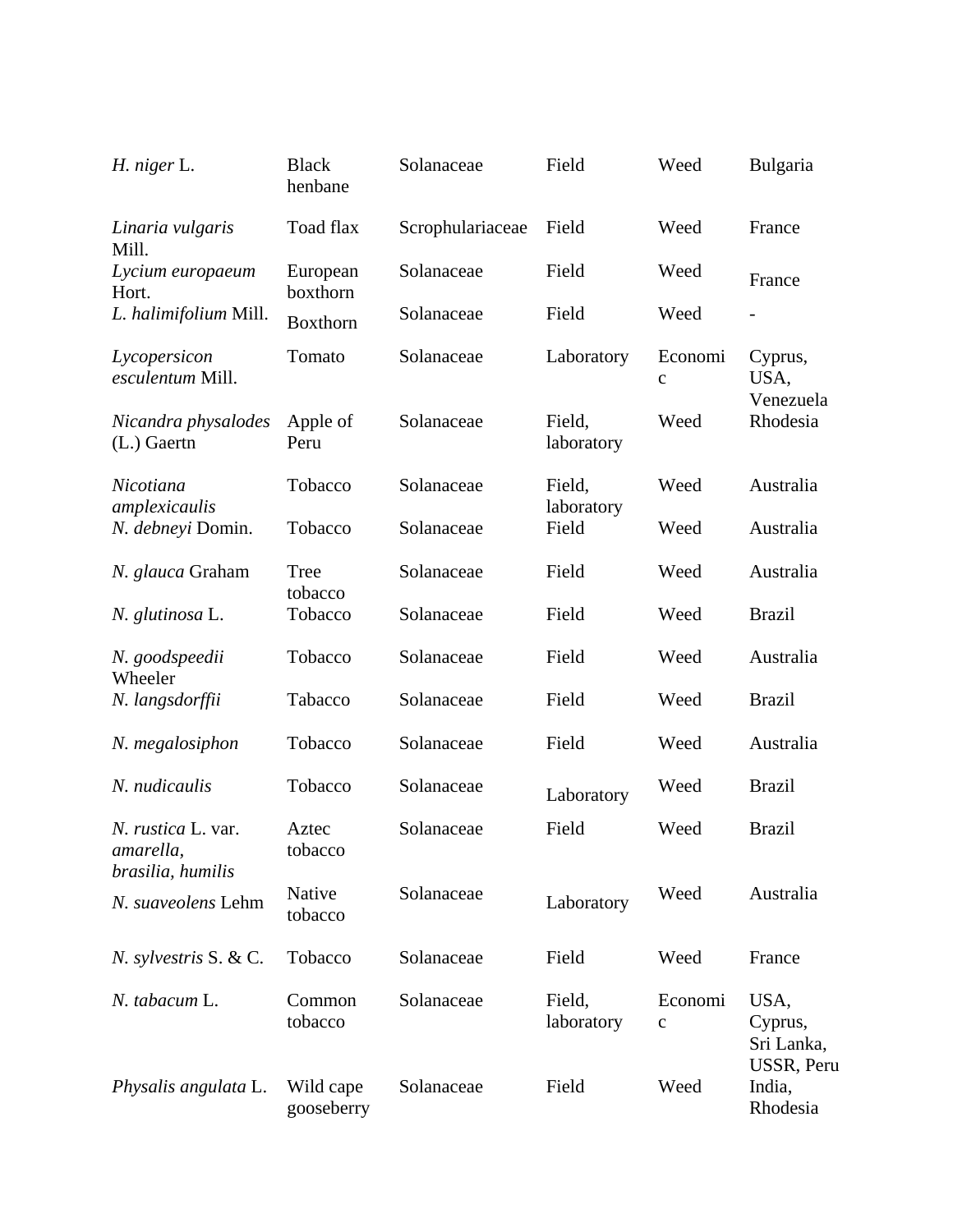| P. minima L. var.<br>indica                          |                                  | Solanaceae | Field                   | Weed                    | Australia             |
|------------------------------------------------------|----------------------------------|------------|-------------------------|-------------------------|-----------------------|
| P. mollis Nutt.                                      | Sun berry                        | Solanaceae | Field                   | Weed                    | <b>USA</b>            |
| P. peruviana L.                                      | Cape<br>gooseberry               | Solanaceae | Field                   | Economi<br>$\mathbf c$  | <b>USA</b>            |
| Pyrus malus L.                                       | Common<br>apple tree             | Rosaceae   | Field                   | Economi<br>$\mathbf{C}$ | France                |
| Solarium<br>aculeatissimum<br>Jacq.                  | Soda-apple                       | Solanaceae | Field                   | Weed                    | Australia             |
| S. avicularae Forst.<br>(syn. S.<br>laciniaium Ait.) | Poroporo<br>(Kangaroo-<br>apple) | Solanaceae | Field                   | Economi<br>$\mathbf{C}$ | <b>New</b><br>Zealand |
| S. carolinense L.                                    | Horse nettle                     | Solanaceae | Field                   | Weed                    | <b>USA</b>            |
| S. commersoni Dun.                                   |                                  | Solanaceae | Field                   | Weed                    | France                |
| S. dulcamara L.                                      | <b>Bittersweet</b>               | Solanaceae | Field                   | Weed                    | France                |
| S. elaeagnifolium<br>Cav.                            | Silverlcaf<br>nightshade         | Solanaceae | Field                   | Weed                    | <b>USA</b>            |
| S. esculentum Nec                                    | Lady's<br>finger                 | Solanaceae | Field                   | Economi<br>$\mathbf c$  |                       |
| S. incanum L.                                        | Bitter apple                     | Solanaceae | Greenhouse              | Weed                    | South<br>Africa       |
| S. indicum L.                                        |                                  | Solanaceae | Laboratory              | Economi<br>$\mathbf c$  | India                 |
| S. mammosum L.                                       | Nipple fruit                     | Solanaceae | Laboratory              | Weed                    | Australia             |
| S. mauritianum<br>Stop.                              |                                  | Solanaceae | Laboratory              | Weed                    | Australia             |
| S. maglia Schlecht.                                  | Darwin<br>potato                 | Solanaceae | Field                   | Weed                    | France                |
| S. melongena L.                                      | Eggplant                         | Solanaceae | Field and<br>laboratory | Economi<br>$\mathbf C$  | USA, Nepal            |
| S. <i>miniatum</i> Bernh                             | Red<br>nightshade                | Solanaceae | Field                   | Weed                    | France                |
| S. muricatum Ait                                     | Pepino                           | Solanaceae | Field                   | Economi<br>$\mathbf c$  | Australia             |
| S. nigrum L.                                         | <b>Black</b>                     | Solanaceae | Field                   | Weed                    | USA, East             |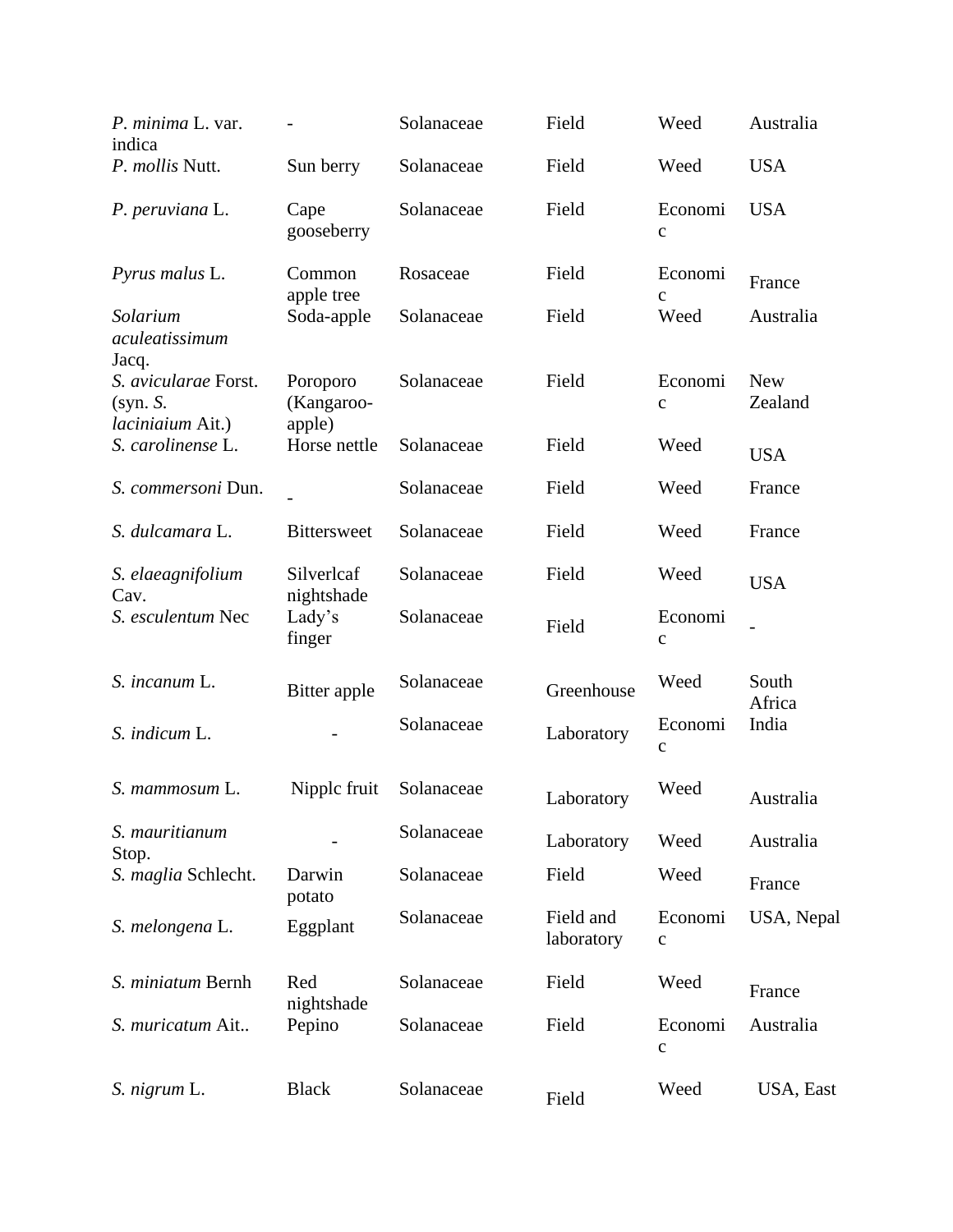| S. paniculatum            | nightshade        | Solanaceae       | Field      | Weed | Indies<br><b>USA</b>  |
|---------------------------|-------------------|------------------|------------|------|-----------------------|
| S. sisymbriifolium<br>Lam | Wild tomato       | Solanaceae       | Greenhouse | Weed | South<br>Africa       |
| S. sodomaeum L.           | Apple of<br>Sodom | Solanaceae       | Field      | Weed | Australia             |
| <i>S. torvum Swartz</i>   | Devil's fig.      | Solanaceae       | Field      | Weed | India, East<br>Indies |
| S. verbascifolium L.      | Mullein           | Solanaceae       | Field      | Weed | Australia             |
| Typha angustifolia<br>L.  | Small<br>bulrush  | Typhaccae        | Field      | Weed | France                |
| Verbascum sinuatum<br>L.  | Mullein           | Scrophulariaceae | Field      | Weed | France                |
| Xanthium<br>strumarium L. | Cocklebur         | Compositac       | Greenhouse | Weed | South<br>Africa       |

#### **Growth stages/Life stages**

#### **Adults**

*Phthorimaea operculella* has four life stages: adult, egg, larva and pupa. Adults are small moths (≈0.94 cm long) with a wingspan of  $\approx$  1.27 cm. Forewings have dark spots (2-3 dots on males; "X" on females). Both pairs of wings have fringed edges. At rest, the wings are held close to the body, giving the moth a slender appearance (Fig. 2d). The moths live for 1 to 2 weeks, are crepuscular (active at dawn and dusk) and feed on nectar. The adults can move up to 0.25 Km between crops to infest plants or tubers. Long distance movement occurs when infested tubers are transported.

#### **Eggs**

Eggs are 0.5x0.35 mm, spherical, translucent, and range in colour from white or yellowish to light brown (Fig. 2a). In the field, females lay their eggs on foliage, soil and plant debris, or exposed tubers; however, foliage is the preferred oviposition substrate.

#### **Larvae**

Larvae are usually light brown with a characteristic brown head. Mature larvae ( $\approx 0.94$  cm long) may have a pink or greenish colour (Fig. 2b). No sexual dimorphism is observed until the 3rd larval stage where incipient sexual structures are visible; in the 4th larval stage, males are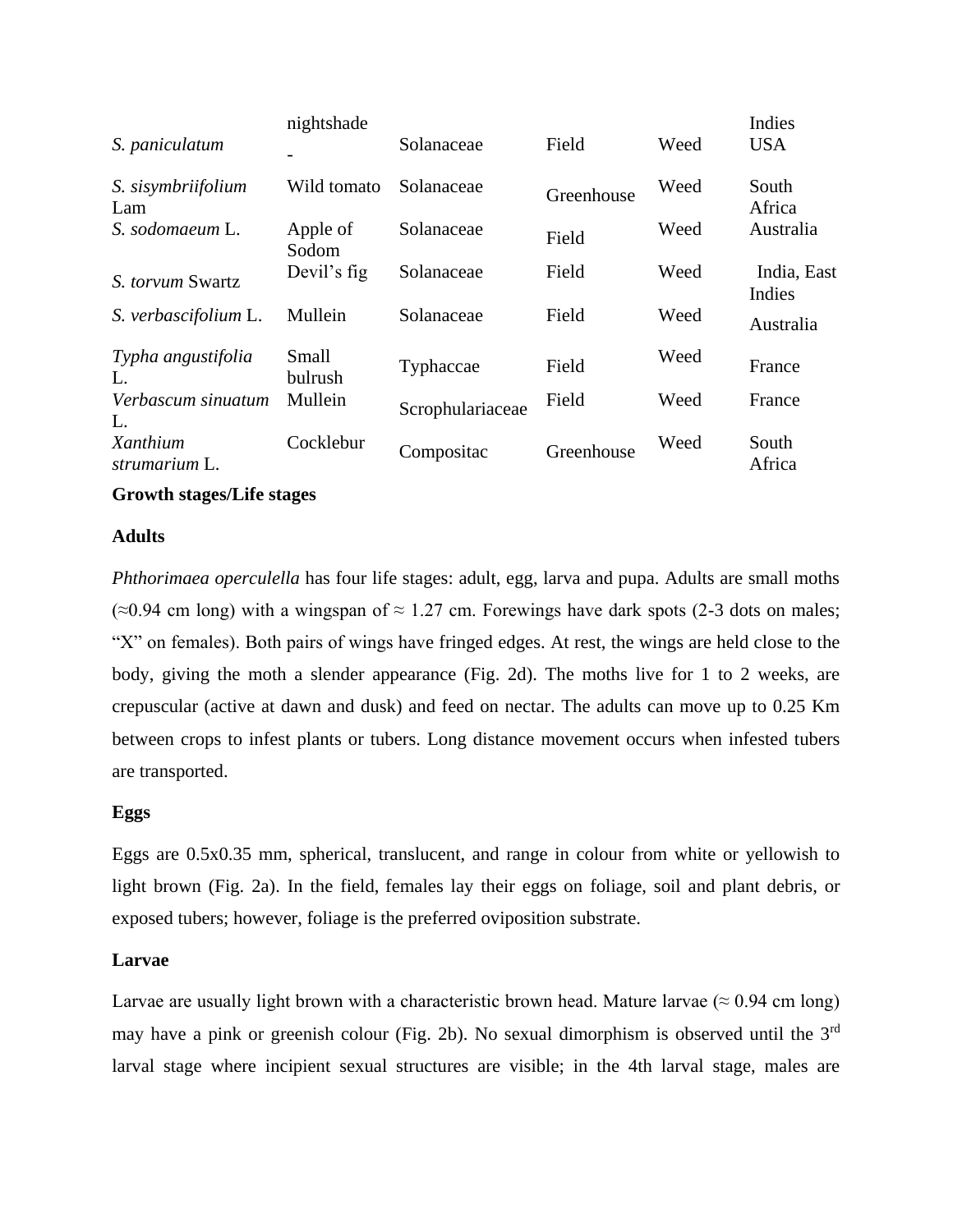distinguishable from females by the presence of two elongated yellowish testes in the 5th and 6th abdominal segment.

### **Pupa**

PTM pupae ( $\approx 0.84$  cm long) are smooth and brown and often enclosed in a covering of fine soil and debris (Fig 2c). There is a clear distinction between male and female pupae. Males can be recognized by the longer distance between the incision located between the  $8<sup>th</sup>$  and  $9<sup>th</sup>$  abdominal segment and the tip of the abdomen. There is also a gradual change in colour eye pigmentation. This information can help estimate the age of the pupae



**Fig. 2**. The developmental stages of potato tuber moth, *Phthorimaea operculella*: (A) egg, (B) larva, (C) pupa, and (D) adults—female (left) and male (right). Photos: Courtesy of CIP.

### **Nature of damage**

The damaging stage of the pest is the larva which attacks potato by two ways; to the growing plants in the field and to the tubers in fields and in stores. Larvae feed on leaves throughout the canopy but prefer the upper foliage; larvae mine the leaves, usually leaving the epidermal areas on the upper and lower leaf surface intact. The affected leaf areas become transparent but due to the presence of excreta, they look brownish in colour (Fig-3B). The egg is deposited on the leaves and the larvae immediately after hatching starts to mine the leaf and later may enter the petiole or cause a rolling or webbing of the leaf. Once the petiole is affected, the larva rapidly makes its way to the main stem. Whenever a larva works within the stem for several days before becoming mature, the terminal section of the plant usually dies (Saxena and Raj, 1979).

Larvae also move via cracks in the soil to find tubers, thus exposed tubers are predisposed to tuberworm damage. Larvae do not bore into tubers via stem. Some larvae make sub-epidermal channels while others tunnel directly through the tuber flesh. The tunnels get filled with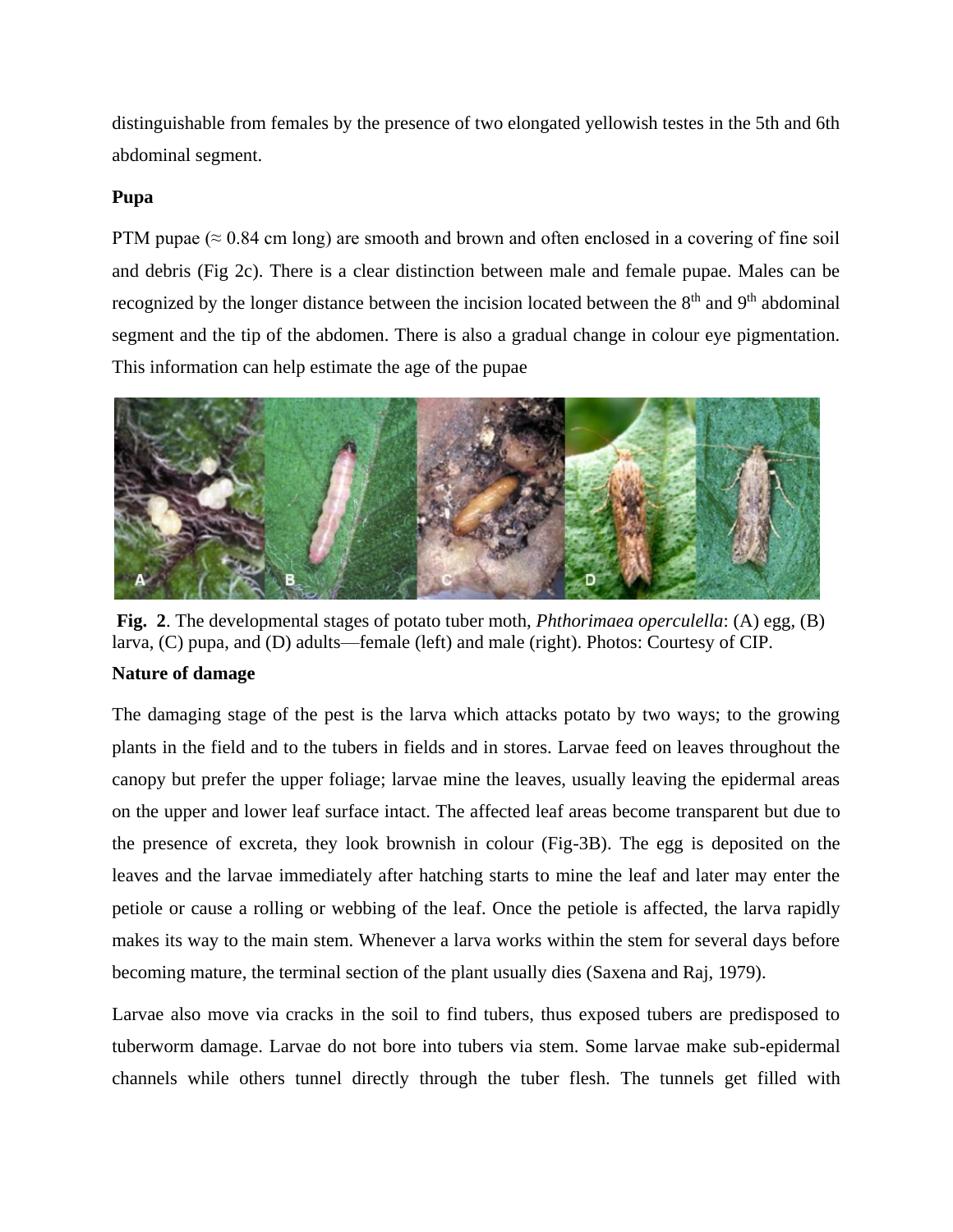excrement and fungi making the tubers unsightful, unsafe and of no market value. Larvae close to pupation drop from infested foliage to the ground and may burrow into the tuber to complete its life cycle. Ultimately, larvae will spin silk cocoons and pupate on the soil surface or in debris under the plant. Occasionally PTM pupae can be found on the surface of tubers, most commonly associated with indentations on the tuber eyes, but usually are not found inside tubers. Symptoms of PTM infestation are leaf blotches/mines, leaf webbing, mines in leaf petiole and stems and tunnels in the tuber (Graf, 1917; Cory, 1925; Manickavasgar, 1953).







### **Life cycle**

Copulation can take place 16 to 20 h after adult emergence; the duration of copulation ranges between 85 to 200 min. Adults are normally inactive during the day and oviposition occurs at night. Oviposition begins 1-3 days after emergence and continues for 4-9 days. Moths can crawl through soil cracks or burrow short distances through loose soil to find tubers and deposit eggs. Adults do not oviposit in the soil if potato foliage is available. The number of eggs laid and their longevity is directly related to their nutrition (Gubbaiash and Thontadarya, 1977; Fenemore, 1977 , 1978).

PTM eggs are laid singly or in batches (38-290 eggs) around buds, cracks, fissures or peeled potato skins. The hatching time depends closely on temperature. Eggs can be widely distributed in the soil but greater numbers are found around the base of the plants than between rows of plants. Females can lay 38 to 290 eggs with an incubation period of 5 to 34 days. Other authors reported a range between 3 to 9.9 days depending on temperature. No oviposition occurs above 36°C (Saxena and Raj, 1979; Isahagne and Md, 1978; Fenemore, 1979).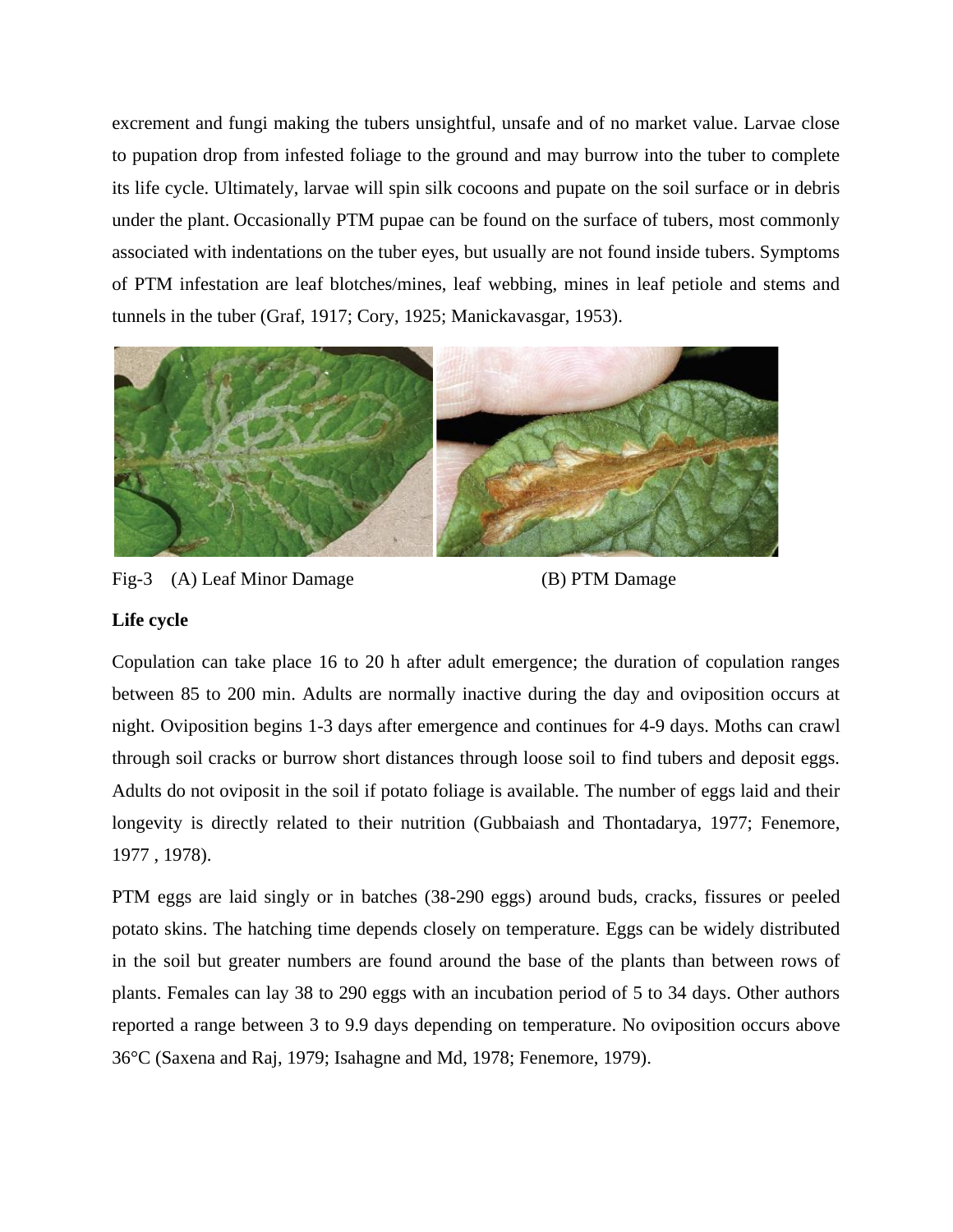PTM passes through four larval stages. Length of time between instars is closely influenced by temperature. Larval period of 15 to 17 days is reported depending on the temperature. Normal larval activity (i.e. feeding and molting) is reported from 11.1 to 39.4°C (Kroschel *et. al*., 2016). A pupal period of 6 to 9 days is recorded. PTM adults can potentially emerge from soil at depths up to 10.16 cm. Once adults emerge, mating occurs, and within a few hours, females seek a potential host to lay their eggs on. Moths are fairly active at temperatures between 14.4 and 15.5°C; at 11.1°C they can crawl but do not fly (Choe *et. al*., 1980; Shaheen, 1983; Trivedi and Rajagopal, 1991a).In North India, 13 generation a year were found. Fecundity varied from 80- 118 eggs and life cycle took 17-24 days in summer and 25-40 days in winter (Mukherjee, 1948; Verma, 1967).

After harvest, the larvae can potentially survive in volunteer potatoes, whereas eggs and pupae can survive in the soil, discarded potato piles, or even inside potato storing facilities. For example, eggs and pupae can be found in cracks in the walls of potato stores even after the potatoes have been consumed or sold. Chauhan and Verma (1985) reported that 88% of males and 81% females emerged during photophase and remainder during scotophase.

#### **Temperature dependent development**

The life cycle depends strongly on prevailing temperature. For PTM, development is possible within the temperature range of  $\langle 10^{\circ}$ C to approximately 32 $^{\circ}$ C. At 10 $^{\circ}$ C, the median immature development time is about 215 days; however, with rising temperature the development time decreases and is about 17 days only at the pest's upper temperature limit of 32°C. The lower temperature threshold for survival in larvae is around 10°C (only about 4% of the newborn survive to the adult stage). Survival rates might be higher, even at lower temperatures, if the larvae are exposed to these low temperatures intermittently. Survival in eggs and pupae is generally  $>85\%$  in the range of 17°–30°C but declines gradually with decreasing or increasing temperatures outside this range at 10°C about 78% and 65% in eggs and pupae, respectively. The lifespan of adults decreases as temperatures rise, from about 58 days at 10°C to about 8 days at 32°C. Oviposition peaks at temperatures of around 23°C, with about 164 ( $\pm$ 40) eggs per female; 50% of the eggs are laid at this temperature within 3 days. The female fecundity rate is generally 50% (1:1  $\circ$  :  $\circ$ ). Reproduction declines as temperature deviates from this optimum temperature and the median oviposition time declines as temperature rises and extends as temperature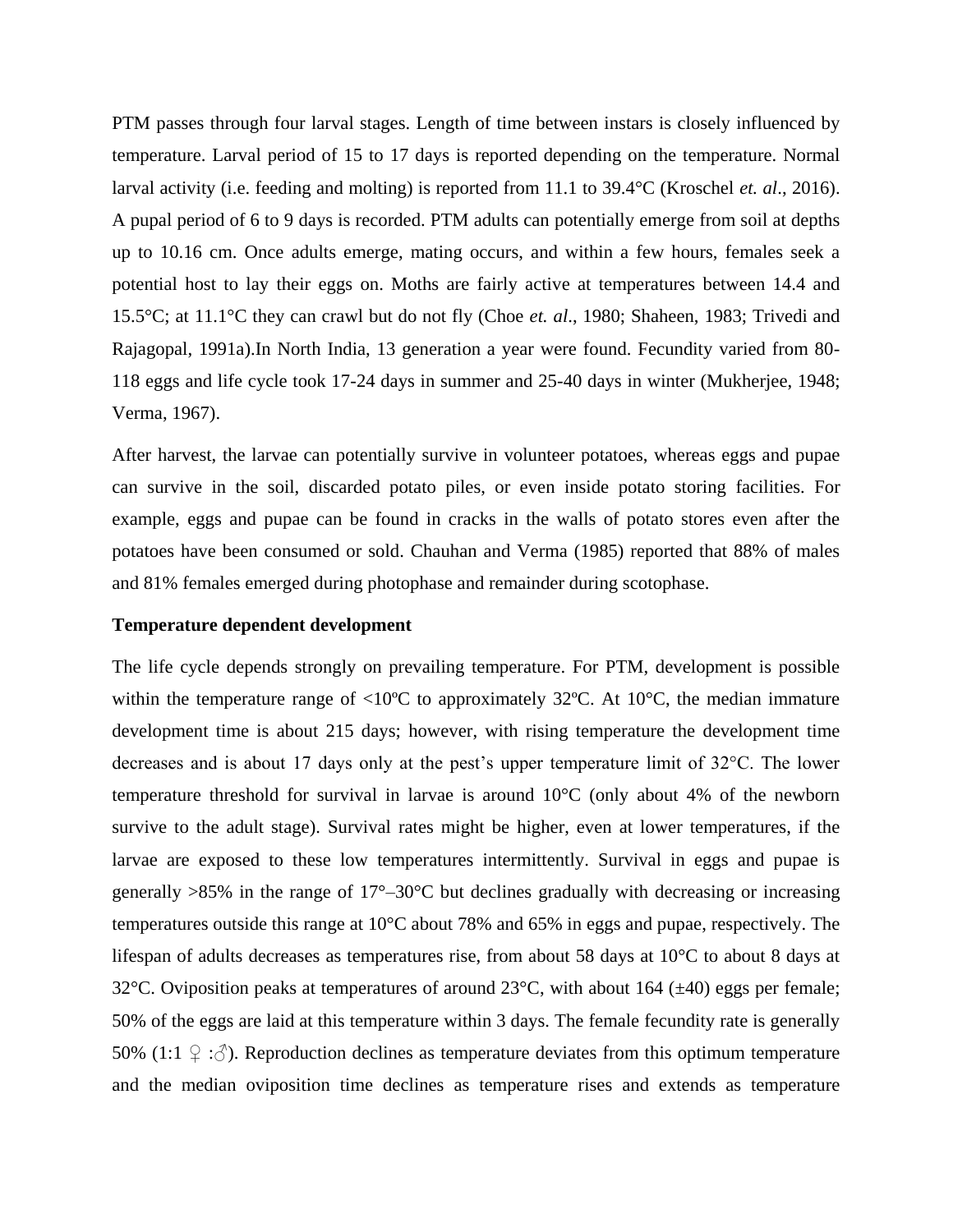decreases. At 10 $^{\circ}$ C reproduction per female reduces to 53 ( $\pm$ 13) eggs, whereas 50% of the eggs are laid within 9.4 days. At  $32^{\circ}$ C only 37 ( $\pm$ 9) eggs are produced per female, and the median oviposition time shrinks to  $\leq$  2 days. These simulations indicate that PTM is adapted to a wide range of temperatures, likely due to the wide range of environmental conditions found in the Andean region where the species evolved. Therefore, the pest has been able to establish in almost all tropical and subtropical potato production areas of the world (Briese, 1986; Ascerno, 1991).

#### **Number of generations**

Considering the duration period of each instar and its relationship to abiotic factors such as temperature, PTM can complete several generations per year. Six to eight generations a year are recorded in the tropical regions. In Chile and the U.S., all stages of PTM are found throughout the year with three to four generations (Trivedi and Rajagopal, 1992). Thirteen generations per year are reported in India, twelve in Iraq and two generations in Australia. This suggests a correlation between geographical location and number of PTM generations per year; locations with one crop per season will have 2 to 3 generations per year while locations with year-round crops will have several generations per year. As many as 8 to 9 generations in northern plains, 10-13 generations in peninsular area and 11 generations in north-eastern hill region are reported in a single year ( Isahague and Md, 1978: Verma, 1967).

#### **Means of movement and dispersal**

Adults disperse in short "hopping" flights near the ground, with the aid of prevailing winds. The moths can move up to 0.25 km to infest plants or tubers, although it has been observed that they do not move from potato fields unless the field is harvested. Dispersal over long distances is on potato tubers, which has facilitated the spread of moths around the globe. **Pathway vectors include** Infested tubers and possibly containers and packaging wood.

Plant parts not known to carry the pest in trade/transport

- Bark
- Flowers/Inflorescences/Cones/Calyx
- Fruits (i.e. pods)
- Growing medium accompanying plants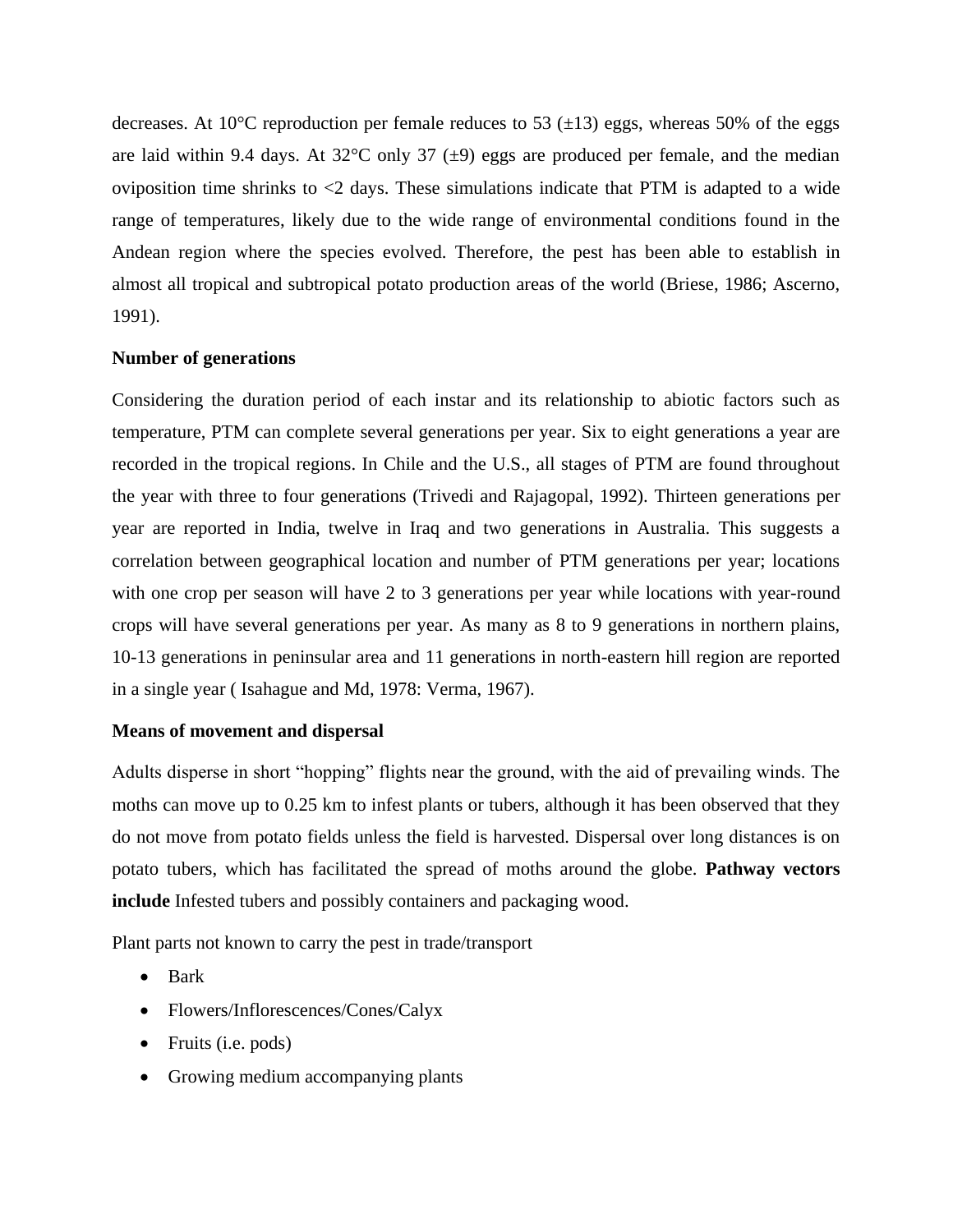- Leaves
- Roots
- Seedlings/Micro-propagated plants
- Stems (above ground)/Shoots/Trunks/Branches
- True seeds
- Wood

# **Changes in distribution, establishment and abundance with climate change**

Current predictions on rising temperature due to climate change suggests that the species is likely to extend its range of permanent establishment northwards and southwards in the Northern and Southern hemispheres, respectively, and into higher altitudes in tropical and subtropical mountain regions. In temperate regions, the risk of establishment significantly increases in the northern United States (Columbia basin), southern Europe (including France and Italy), Central Asia, New South Wales and Victoria in Australia, and in southern Chile and Argentina in South America. In all tropical mountain regions (Andes, Atlas, Alborz in Iran, and Hindu Kush Himalaya), the boundaries for permanent establishment can be expected to move several 100 masl in altitude. Also, with its wide range of temperature adaptation, PTM might establish in all potato production zones within the 10°C isotherm in the Northern and Southern hemispheres. Owing to global warming, the number of generations per year and the overall abundance and activity of the pest can be expected to increase in all potato production zones worldwide (Cory, 1925; CIE, 1968; Coll *et. al*.2000).

# **Impact**

- Economic loss due to tuber infestation in the field and storage
- International trade barrier due to zero tolerance to PTM infestation
- 1. **How to differentiate from other moths**Leaf mining symptoms of PTM may be confused with those of potato leaf miner.
- 2. The PTM pheromone trap may attract few other moth species in addition to PTM; those can be sorted with the help of following recognition features of PTM.
	- Moths are about 1 cm long.
	- The predominant colour of the tuberworm is light brown. There are grey and black scales on the wings, but most scales are brown, and scales on head lay flat.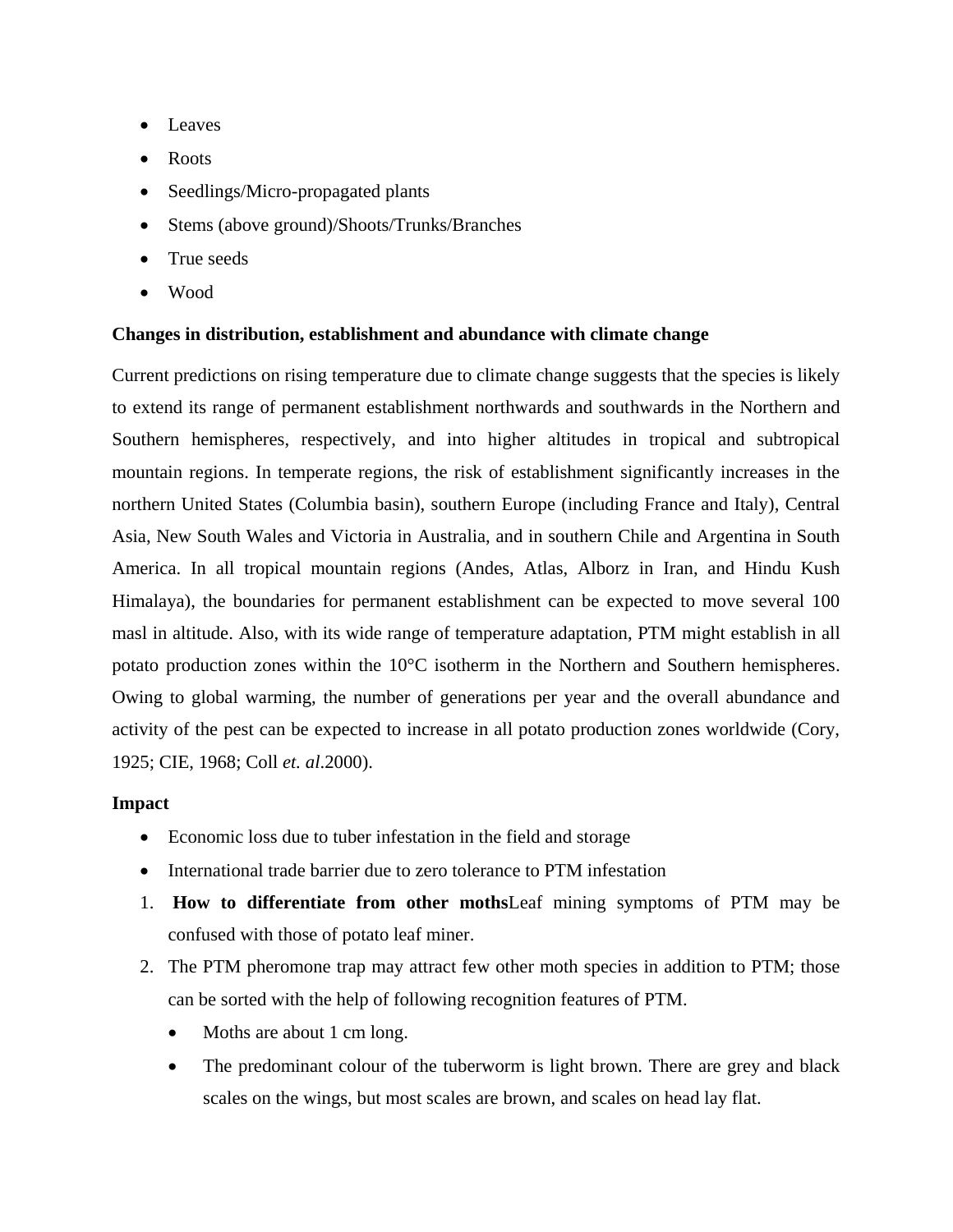- There are two large dark spots on each front wing Most specimens have a third smaller dark spot on each front wing behind the large spots.
- The antennae are always light brown. Most of the non-PTW in traps have black or grey antennae.
- Thorax has three longitudinal stripes
- Abdomen has pale fuzzy area apically (Fig. 2& 3).

#### **International experience: Phytosanitary Risks and Measures**

PTM is such a global pest today that there are few countries where the species does not represent a potential external threat to agricultural production. The pest intercepts occasionally on imported plant material in European countries. It is doubtful, however, whether the species survives severe cold winters of temperate countries, and thus phytosanitary measures in Europe are not regulated by EU law. The European Plant Protection Organisation (EPPO) does list the pest as "present, widespread" in some southern European countries (e.g., Cyprus, Greece, Malta, mainland Portugal). "Few occurrence" or "restricted distribution" is recorded in Bulgaria, Croatia, France, Georgia, Italy, Romania, Russia, Serbia, Spain, Turkey, and Ukraine. In Albania, Portugal (Azores and Madeira), and the Canary Islands (Spain), PTM is recorded as "present" but no details about its status are available. In other European countries the pest is absent or intercepts only. Russia requires that potatoes imported from the EU be free of PTM, and countries exporting potatoes to the Russian Federation, such as Belgium, carry out surveys, visual inspections, sampling, and lab confirmation to provide phytosanitary guarantee of potato shipments to be free of *P. operculella.* 

In Africa, CIP carried out an assessment of the PTM distribution through extensive trapping using sex pheromones in Ethiopia, Kenya, Rwanda, Burundi, Tanzania, and Zaire during 1987– 1988. The survey revealed that the range of the pest had extended from the north into the central regions of the continent and demonstrated severity of infestations in Zaire, Burundi, and Kenya. Today the pest is known to be widespread in northern Mediterranean countries (Algeria, Egypt, Morocco, Tunisia); East Africa (Ethiopia, Kenya, Tanzania, Uganda, Rwanda); and Southern Africa. In Egypt (the Nile Delta), the moth is recognized as a significant pest in tomato as well. The moth has been reported in Cape Verde, Cameroon, DR Congo, Eritrea, Madagascar, Malawi, Mauritius, Libya, Reunion, Senegal, Seychelles, St. Helena, Sudan, Zambia, and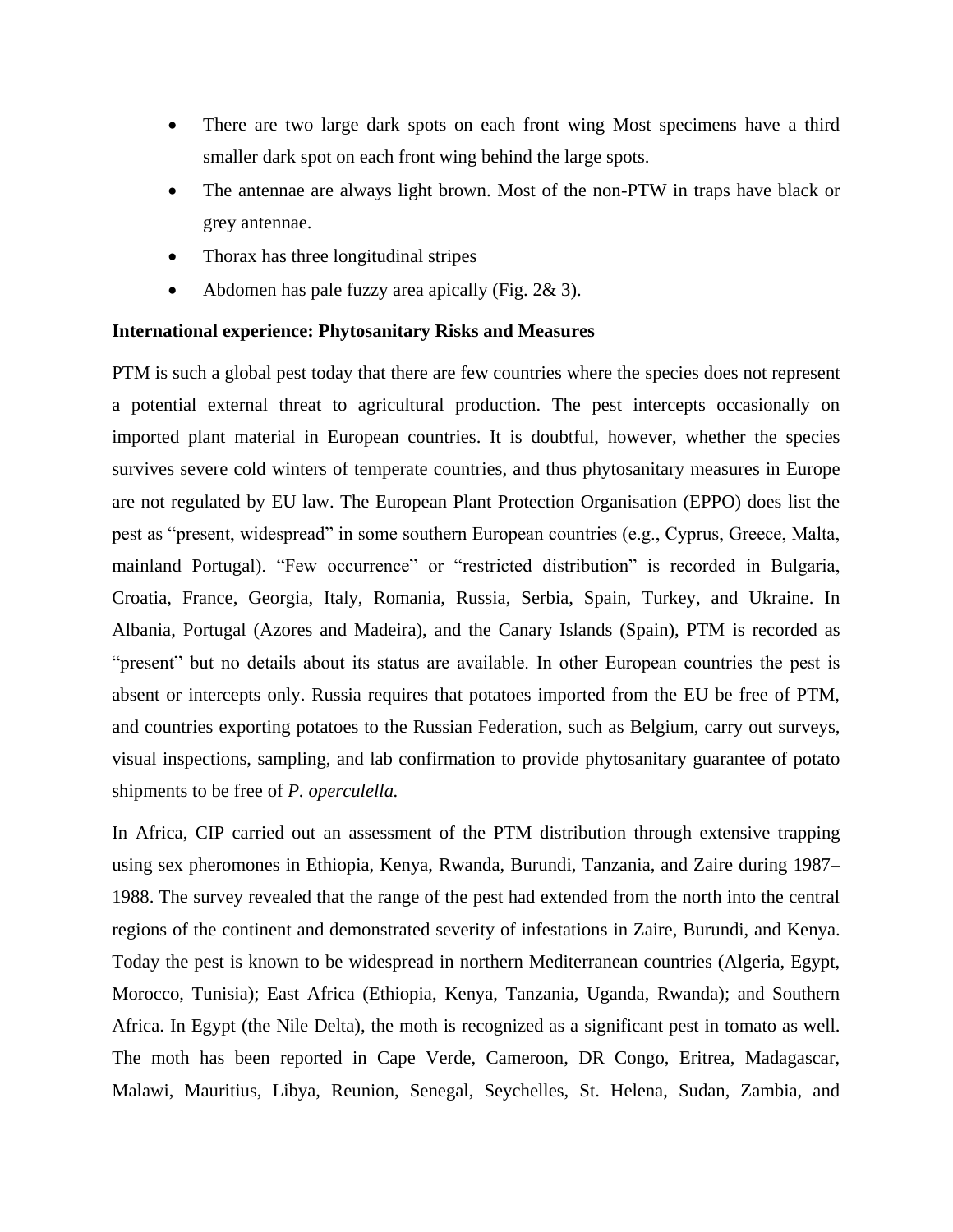Zimbabwe, but no detailed information about its status and distribution is available. In other African countries the presence of PTM has not been confirmed.

Infestation of potato tubers with eggs or young larvae of PTMis not always easy to detect; however, shipments infested with PTM generally show certain signs that clearly confirm the presence of the pest (e.g., adult moths flying around in a ship's potato hold, or silk cocoons visible on the tuber surface that may or may not include developing pupae). Such signs quickly confirm PTM infestation, which calls for immediate phytosanitary measures. It is recommended that countries where the pest does not yet prevail have in place a phytosanitary procedure (i.e., an officially prescribed method for performing inspections, tests, surveys, or treatments in connection with plant quarantine). These might include an official visual examination of plants and plant materials at arrival or of potatoes transported within the country to an area free of *P. operculella*. Surveys for detecting or verifying the pest can be carried out in a defined period of the year and defined potato production areas by using pheromone traps. Additional tests might confirm the presence of the moth in critical potato stocks. For example, potato tubers might be incubated in the laboratory at 24°C for several days and the samples checked for developing and emerging adults. If numerous adult moths are seen when a ship's hold is opened, prompt action is required to swat down the active moths immediately. In Europe, the EPPO's standard procedure includes an immediate application of a safe insecticide (e.g., a pyrethrin aerosol or fog). Later, the potato stocks are fumigated with methyl bromide (recommended dose is 16 g [CH<sub>3</sub>Br] per  $m<sup>3</sup>$ ). Methyl bromide is being phased out internationally due to its ozone depleting effects under the Montreal Protocol. Many alternatives for methyl bromide are currently used, with more alternatives in development (e.g., propylene oxide and furfural), and although potatoes should be kept refrigerated  $\langle$  = 10 $\degree$ C), if feasible the temperature should be allowed to rise above 10°C before the potatoes are fumigated. To avoid phytotoxicity problems, the potatoes especially new potatoes, which are most sensitive to *P. operculella* damage, should be thoroughly dried before fumigation. Complete degassing should be done rapidly after such treatments.

#### **Survey and Surveillance**

Pest records are essential components of the information used to establish the status of a pest in an area. All importing and exporting countries need information concerning the status of pests for risk analysis, the establishment of and compliance with import regulations, and the establishment and maintenance of pest free areas. A pest record provides information concerning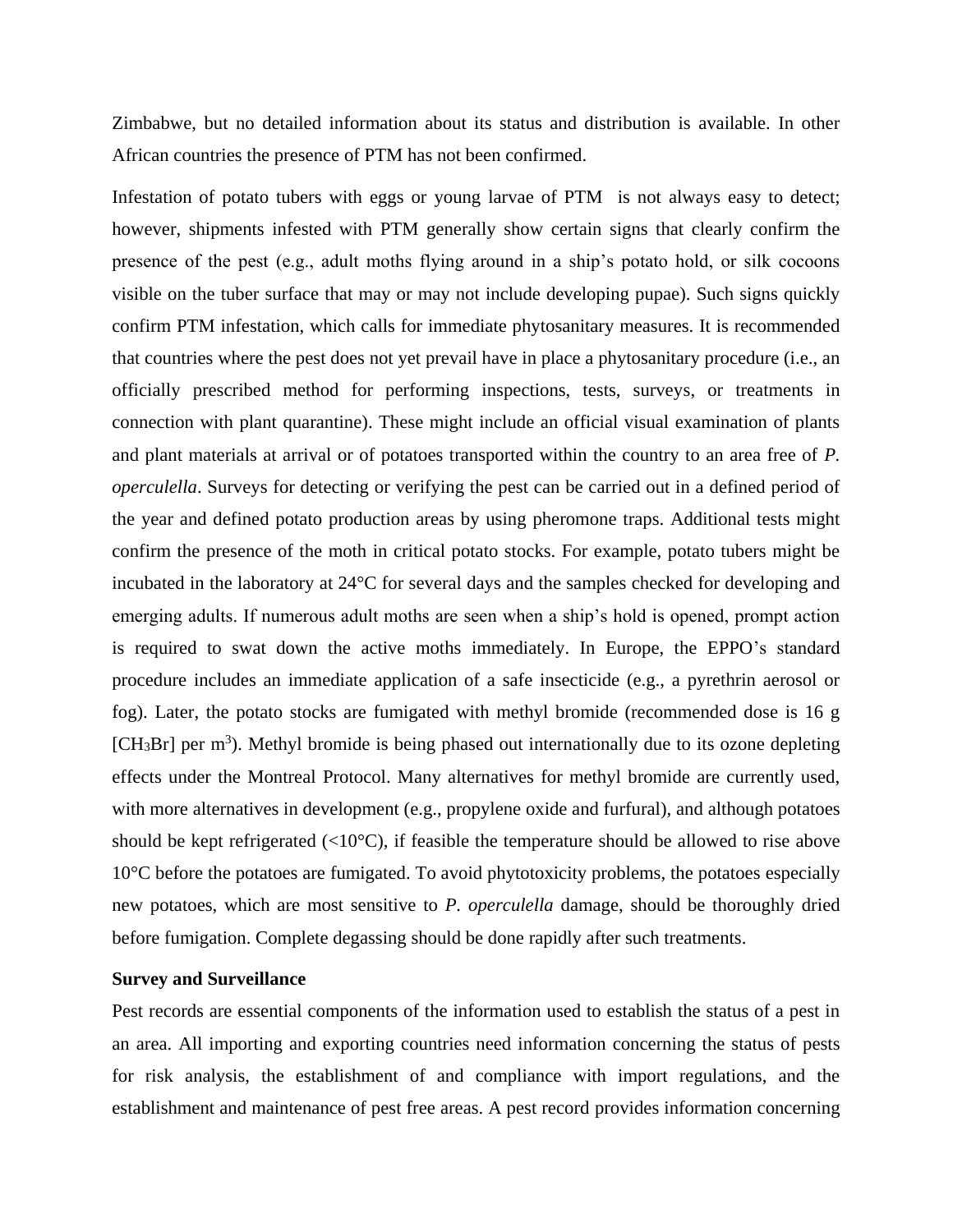the presence or absence of a pest, the time and location of the observations, host(s) where appropriate, the damage observed, as well as references or other relevant information pertaining to a single observation. The reliability of pest records is based on consideration of the data in regard to the collector/identifier, the means of technical identification, the location and date of the record, and the recording/publication of the record. The determination of pest status requires expert judgment concerning the information available on the present-day occurrence of a pest in an area. Pest status is determined using information from individual pest records, pest records from surveys, data on pest absence, findings of general surveillance, and scientific publications and databases (Horne, 1993; Keller, 2003).

Pest status is outlined in this standard in terms of three categories incorporating various final determinations: - *presence* of the pest – leading to determinations such as "present in all parts of the country, "present in some areas only", etc. - *absence* of the pest – leading to determinations such as "no pest records", "pest eradicated", "pest no longer present", etc.- *transience* of the pest – leading to determinations such as "non-actionable", "actionable, under surveillance", and "actionable, under eradication".

To facilitate international cooperation among contracting parties in meeting their obligations in reporting the occurrence, outbreak or spread of pests, the National Plant Protection Organizations (NPPOs), or other organizations or persons involved in recording the presence, absence, or transience of pests, should follow good reporting practices. These practices concern the use of accurate, reliable data for pest records, the sharing of pest status information in a timely manner, respecting the legitimate interests of all parties concerned, and taking into account the pest status determinations in this standard.

#### **Requirements for the establishment of PTM free areas**:

#### **1.1 Determination of a Pest Free Area**

The delimitation of a PFA should be relevant to the biology of PTM. This will affect the scale at which it is possible to define a PFA and the types of boundaries by which it can be delimited. In principle, PFAs should be delimited in close relation with the occurrence of the PTM. In practice, however, PFAs are generally delimited by readily recognizable boundaries, considered to coincide acceptably with a pest's biological limits. These may be administrative (e.g. country,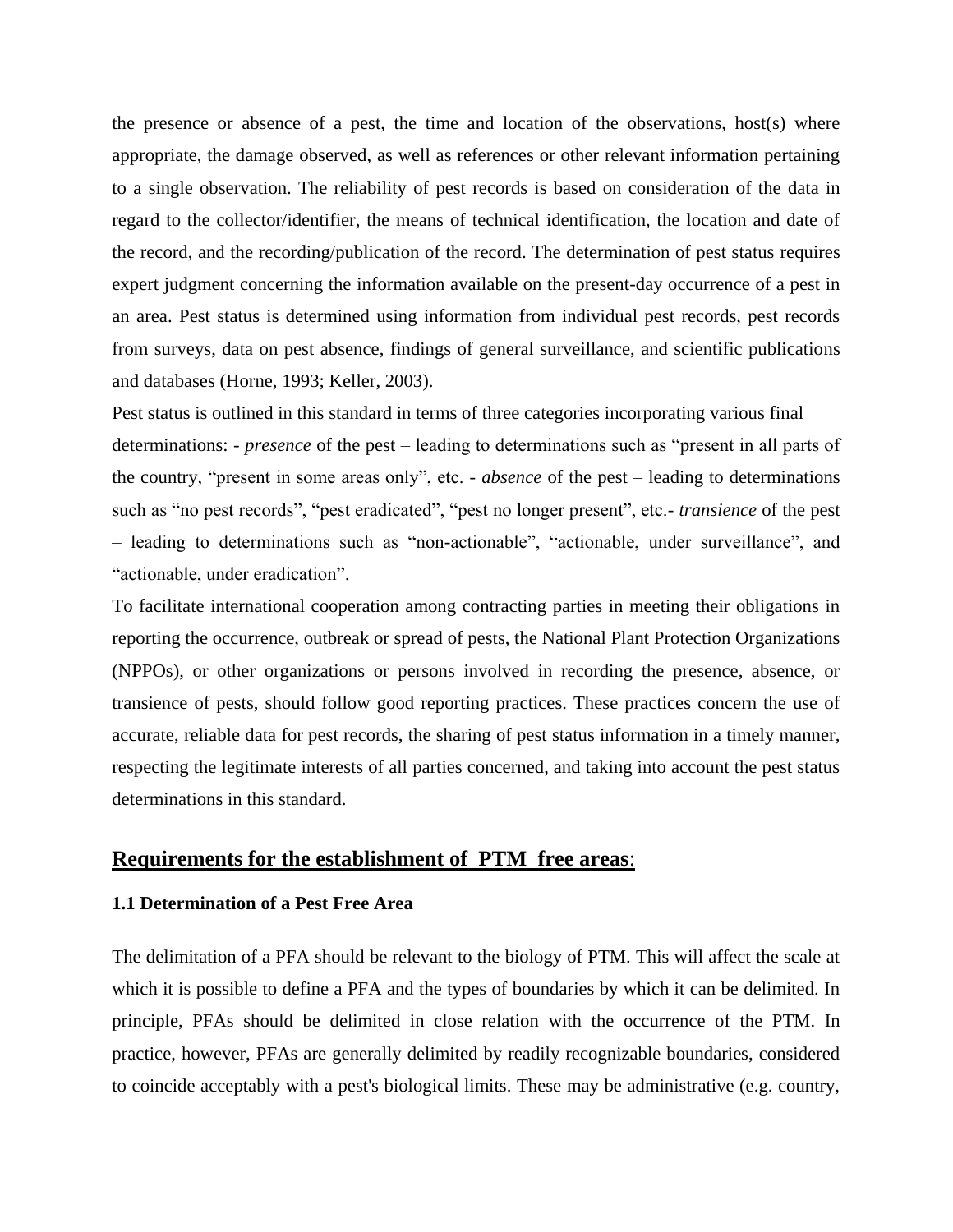province or commune borders), physical features (e.g. rivers, seas, mountain ranges, roads) or property boundaries which are clear to all parties. For various practical reasons, it may also be decided to establish a PFA inside an area considered to be pest free, and thus avoid the necessity for exact delimitation of the true limits of the PFA.

# **1.2 Establishment and Maintenance of a PFA**

There are three main components in establishing and maintaining a PFA. These are:

- systems to establish freedom
- phyto sanitary measures to maintain freedom
- Checks to verify freedom has been maintained.

The nature of these components will vary according to the:

- Biology of the PTM including:
- Its survival potential
- its rate of reproduction
- ⋅ its means of dispersal
- the availability of host plants etc.
- Relevant PFA characteristics including its:
- $Size$
- Degree of isolation
- Ecological conditions
- Homogeneity etc

- Level of phyto sanitary security required as related to the assessed level of risk, according to the pest risk analysis conducted.

# **1.2.1 Systems to establish freedom**

Two general types of systems to provide data are recognized, though variations on or

combinations of the two can be used. These are:

- General surveillance
- Specific surveys

### **General surveillance**

This involves utilizing all sources of data such as NPPOs, other national and local government agencies, research institutions, universities, scientific societies (including amateur specialists), producers, consultants, museums and the general public. Information may be obtained from: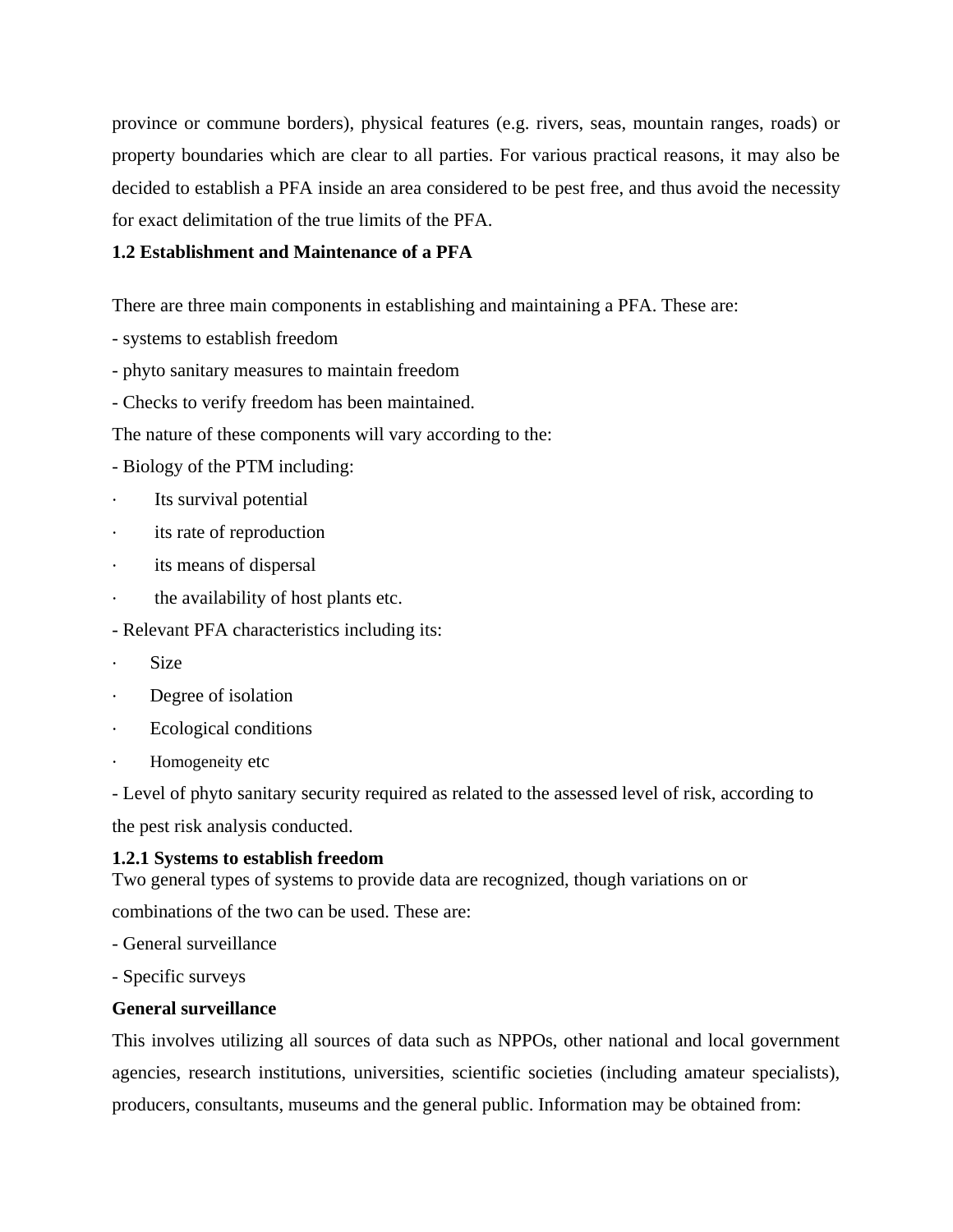- Scientific and trade journals
- Unpublished historical data
- Contemporary observations.

### **Specific surveys**

These may be detection or delimiting surveys. They are official surveys and should follow a plan which is approved by the NPPO concerned.

### **1.2.2 Phytosanitary measures to maintain freedom**

Specific measures can be used to prevent the introduction and spread of a pest including:

- Regulatory action such as the:
- ⋅ listing of a pest on a quarantine pest list
- ⋅ Specification of import requirements into a country or area

⋅ Restriction of the movement of certain products within areas of a country or countries including buffer zones

- Routine monitoring
- Extension advice to producers.

The application of phyto sanitary measures to maintain pest freedom status is only justified in a PFA, or any portion of a PFA, in which ecological conditions are suitable for the pest to establish.

### **1.2.3 Checks to verify freedom has been maintained**

In order to be able to verify the pest free status of a PFA and for purposes of internal management, the continuing pest free status should be checked after the PFA has been established and phyto sanitary measures for maintenance have been put in place. The strength of the checking systems used should be related to the phyto sanitary security required. These checks may include:

- Ad hoc inspection of exported consignments

- Requirement that researchers, advisers or inspectors notify the NPPO of any occurrences of the pest and monitoring surveys.

# **1.3 Documentation and Review**

The establishment and maintenance of a PFA should be adequately documented and periodically reviewed. Whatever the type of PFA, documentation should be available, as appropriate, on the:

- Data assembled to establish the PFA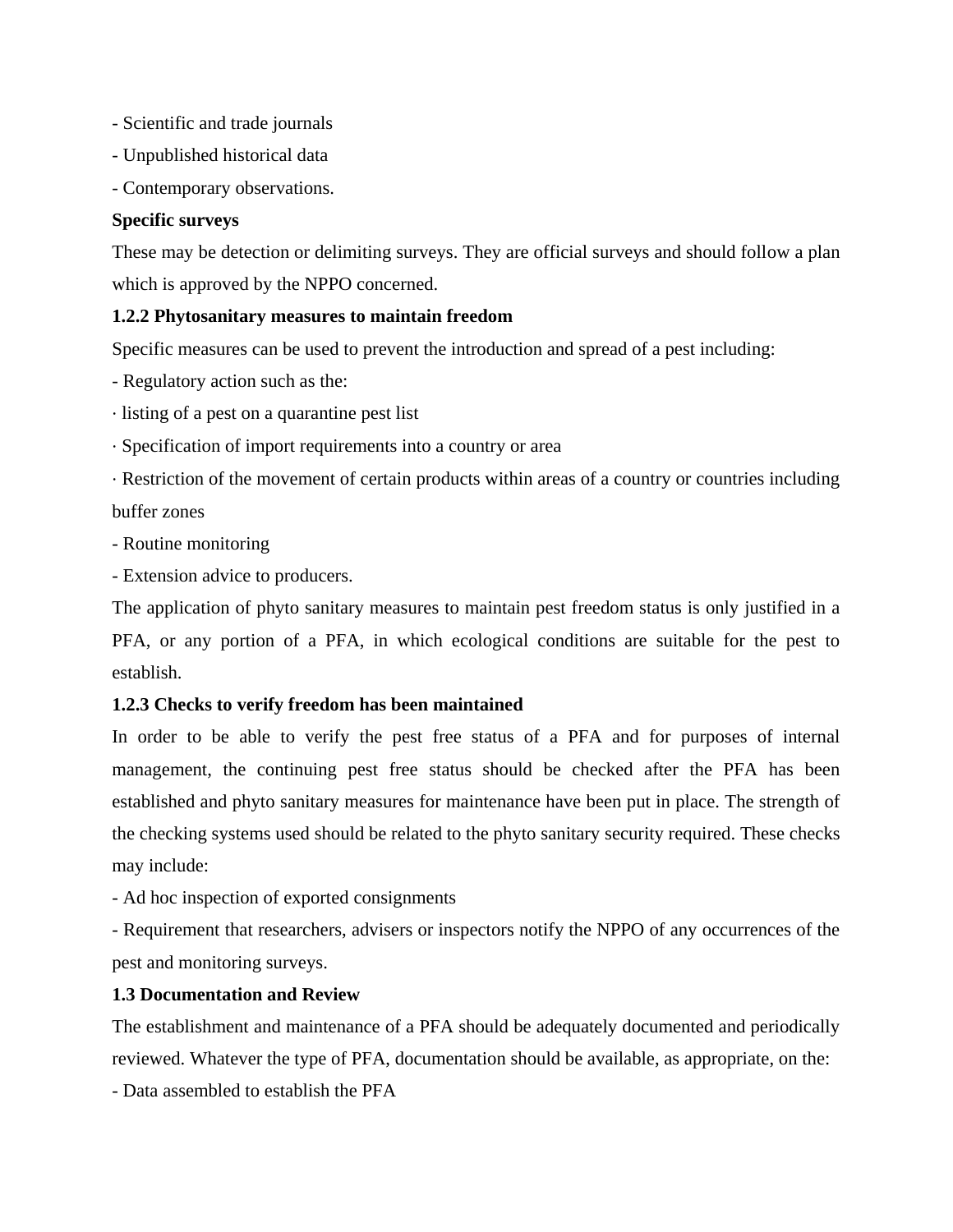- Various administrative measures taken in support of the PFA

- Delimitation of the PFA
- Phytosanitary regulations applied
- Technical details of surveillance, or survey and monitoring systems used.

It may be useful for an NPPO to send documentation about a PFA to a central information service (FAO or a regional plant protection organization), with all relevant details, so that the information can be communicated to all interested NPPOs at their request. When a PFA requires complex measures for its establishment and maintenance to provide a high degree of phytosanitary security, an operational plan based on a bilateral agreement may be needed. Such a plan would list the specific details of activities required in the operation of the PFA including the role and responsibilities of the producers and traders of the country where the PFA is situated. The activities would be reviewed and evaluated regularly and the results could form part of the plan.

### **2. Specific requirements of different types of PFA**

The term "pest free area" encompasses the spectrum of all types of PFA. For convenience, the requirements of PFAs are discussed by dividing them into three arbitrary types of pest free areas:

- An entire country

- An uninfested part of a country in which a limited infested area is present

- An uninfested part of a country situated within a generally infested area.

In each of these cases, the PFA may, as appropriate, concern all or part of several countries. The specific requirements for the three types of pest free areas are discussed below.

### **2.1 Entire Country**

In this instance, entire country freedom for a specific pest applies to a political entity for which an NPPO has responsibility.

Requirements may include the following.

### **2.1.1 Systems to establish freedom**

Both data from general surveillance and from specific surveys are acceptable. They are different in that they may provide for different kinds or degrees of phyto sanitary security.

### **2.1.2 Phyto sanitary measures to maintain freedom**

These may include those listed in section 1.2.2.

# **2.1.3 Checks to verify freedom has been maintained**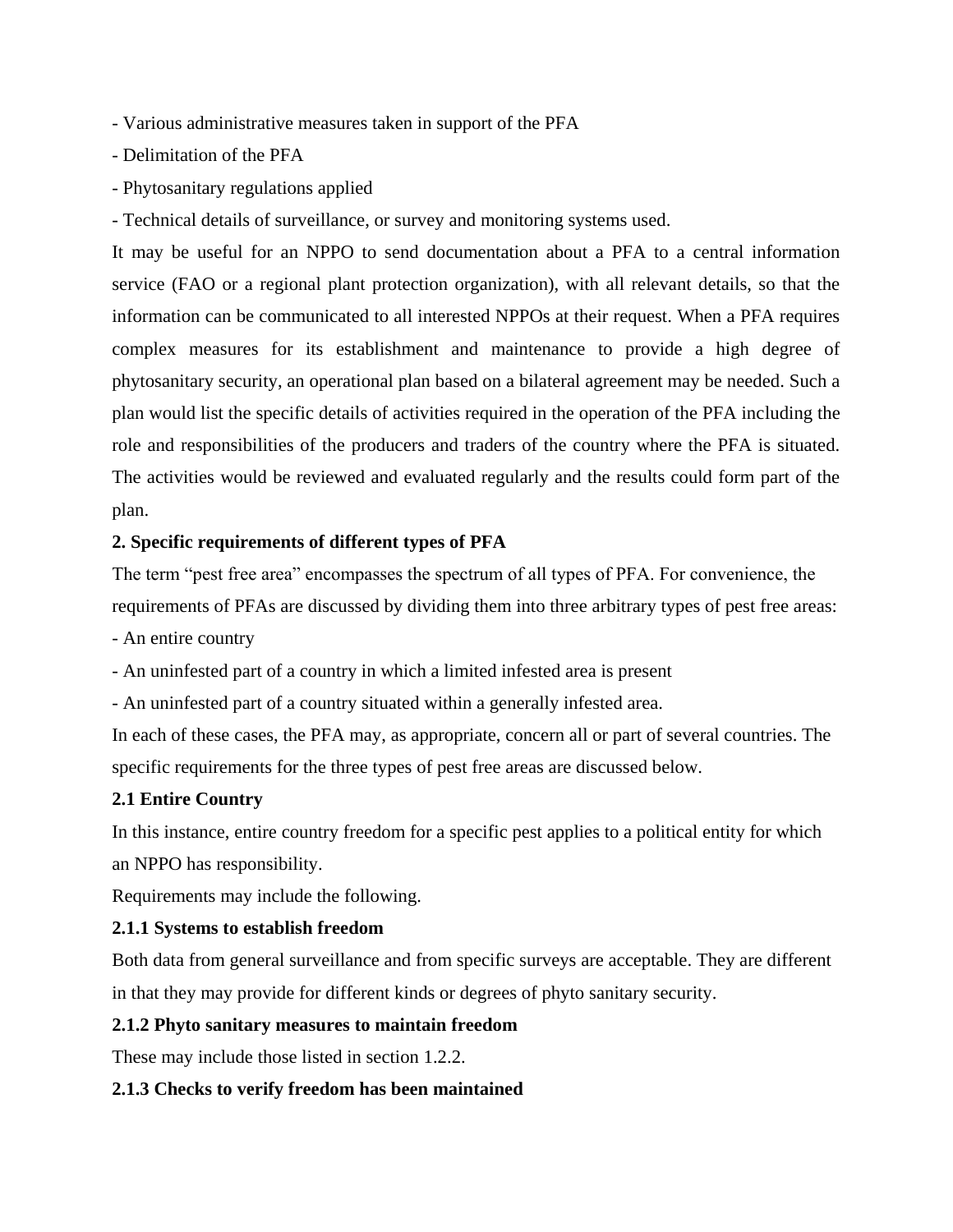These may include those listed in section 1.2.3.

# **2.1.4 Documentation and review** These may include those items listed in section 1.3.

# **2.2 Uninfected Part of a Country in Which a Limited Infested Area is Present**

In this instance, the distribution of the pest is limited to part of a country as determined by the NPPO. Official controls are applied to contain a pest population. The PFA may be all or part of the un infested area. Requirements may include the following.

# **2.2.1 Systems to establish freedom**

Normally PFA status is based on verification from specific surveys. An official delimiting survey may be used to determine the extent of the infestation and, in addition, an official detection survey may be required in the un infested area to verify absence of the pest. General surveillance (see 2.1.1 above) may also, if appropriate, be applied to the un infested part of a

country in which a limited infested area is present.

# **2.2.2 Phyto sanitary measures to maintain freedom**

These may include those listed in section 1.2.2. With this type of PFA, phyto sanitary regulations may also be required on the movement of commodities out of the infested area to the un infested area to prevent spread of the pest as noted in 1.2.2.

# **2.2.3 Checks to verify freedom has been maintained**

These may include those listed in section 1.2.3. Monitoring surveys are of more significance in this type of PFA than for that involving an entire country.

# **2.2.4 Documentation and review**

Documentation may include supporting evidence describing official controls such as survey results, phyto sanitary regulations and information on the NPPO as noted in section 1.3.

# **2.3 Un infested Part of a Country Situated Within a Generally Infested Area**

This type of PFA is an area, within a generally infested area, which has been made (or shown to be) free from a specific pest. It is maintained pest free so that an exporting country can use this status as a basis for phytosanitary certification of plants and/or plant products. In certain cases, a PFA may be established within an area whose infestation status has not been based on specific surveys. The PFA should be adequately isolated in relation to the biology of the pest.

Requirements should include the following.

# **2.3.1 Systems to establish freedom**

Delimiting and detection surveys would be required for this type of PFA.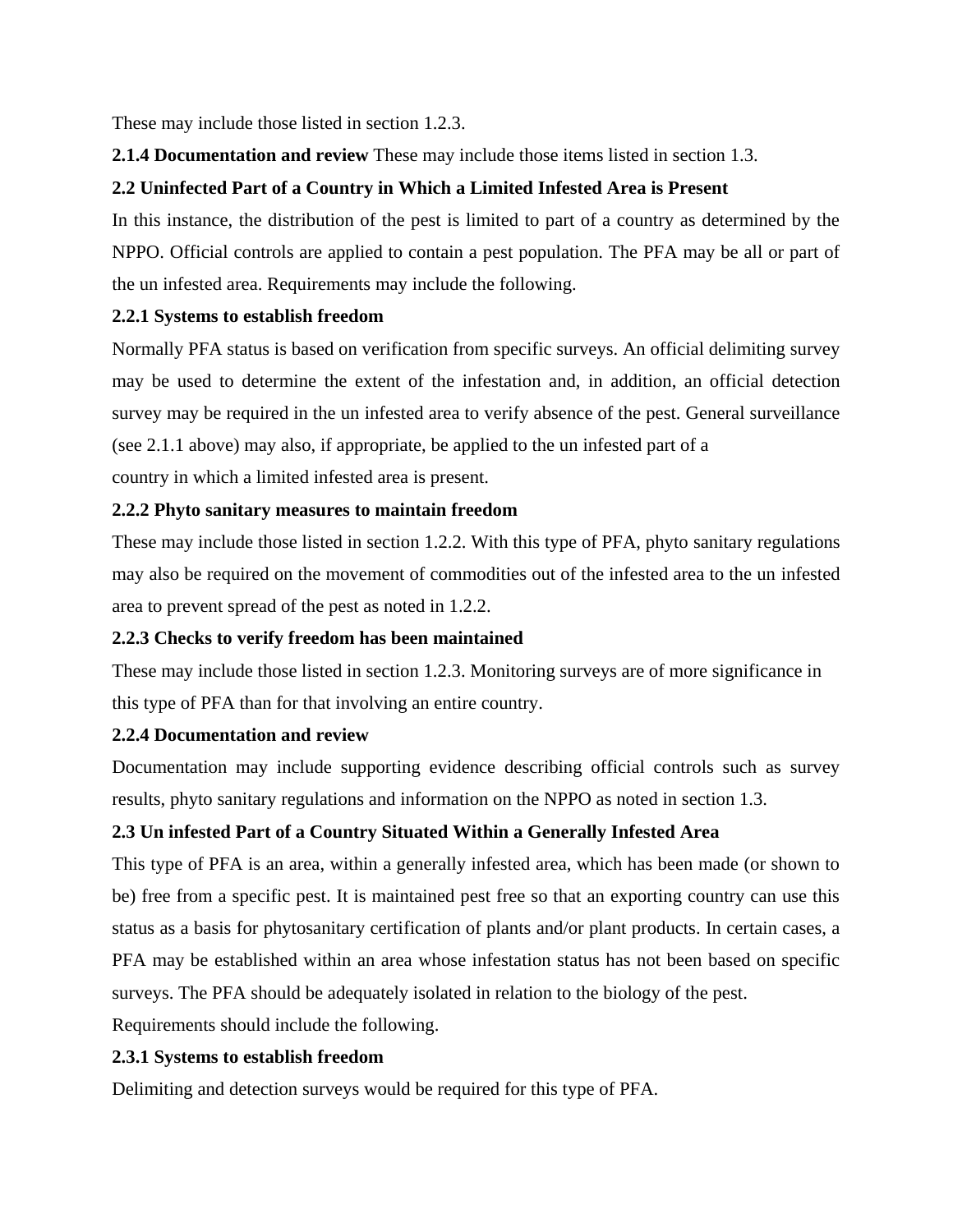### **2.3.2 Phyto sanitary measures to maintain freedom**

These may include those listed in section 1.2.2. With this type of PFA, phyto sanitary regulations may also be required on the movement of host material out of the infested area to the un infested area to prevent spread of the pest as noted in 1.2.2.

### **2.3.3 Checks to verify freedom has been maintained**

These may include those listed in section 1.2.3. Ongoing monitoring surveys are a likely requirement with this type of PFA.

### **2.3.4 Documentation and review**

Documentation may include supporting evidence describing official controls such as survey results, phyto sanitary regulations and information on the NPPO as noted in section 1.3. As this type of PFA is likely to involve an agreement between the exporting and the importing country, its implementation would need to be reviewed and evaluated by the NPPO of the importing country.

- 1. Plant and Tuber Damage in the field
	- Select 10 villages randomly from each district (representing ca. 5000 ha)
	- Select 3 fields (ca. 1 acre) per village
	- Select 5 spots in each field, 4 along the margins and one in the centre
	- Select 10 plants randomly at each spot and
		- I. Check the leaves from 10 stems for total number of PTM mines @ 3 leaves per plant
		- II. Inspect the stems for larvae and dissected 10 randomly selected stems for larval bores in them
		- III. Dig out 20 tubers per spot and inspect for tunnelling damage, by number
	- The leaf and plant damage should be assessed two weeks after canopy closure and at haulm cutting.
	- The field damage to tubers should be inspected at harvest.
- 2. Tuber damage during storage

Sample 200 tubers per 1000 quintals of stored potato, randomly. Sample out tubers from the exposed surface and deep kept ones equally. Check for tunnelling damage by PTM, by number. Take a subset of 20 tubers and incubate at 25°C for a week and check for the emerged caterpillar/pupae/adults, if needed.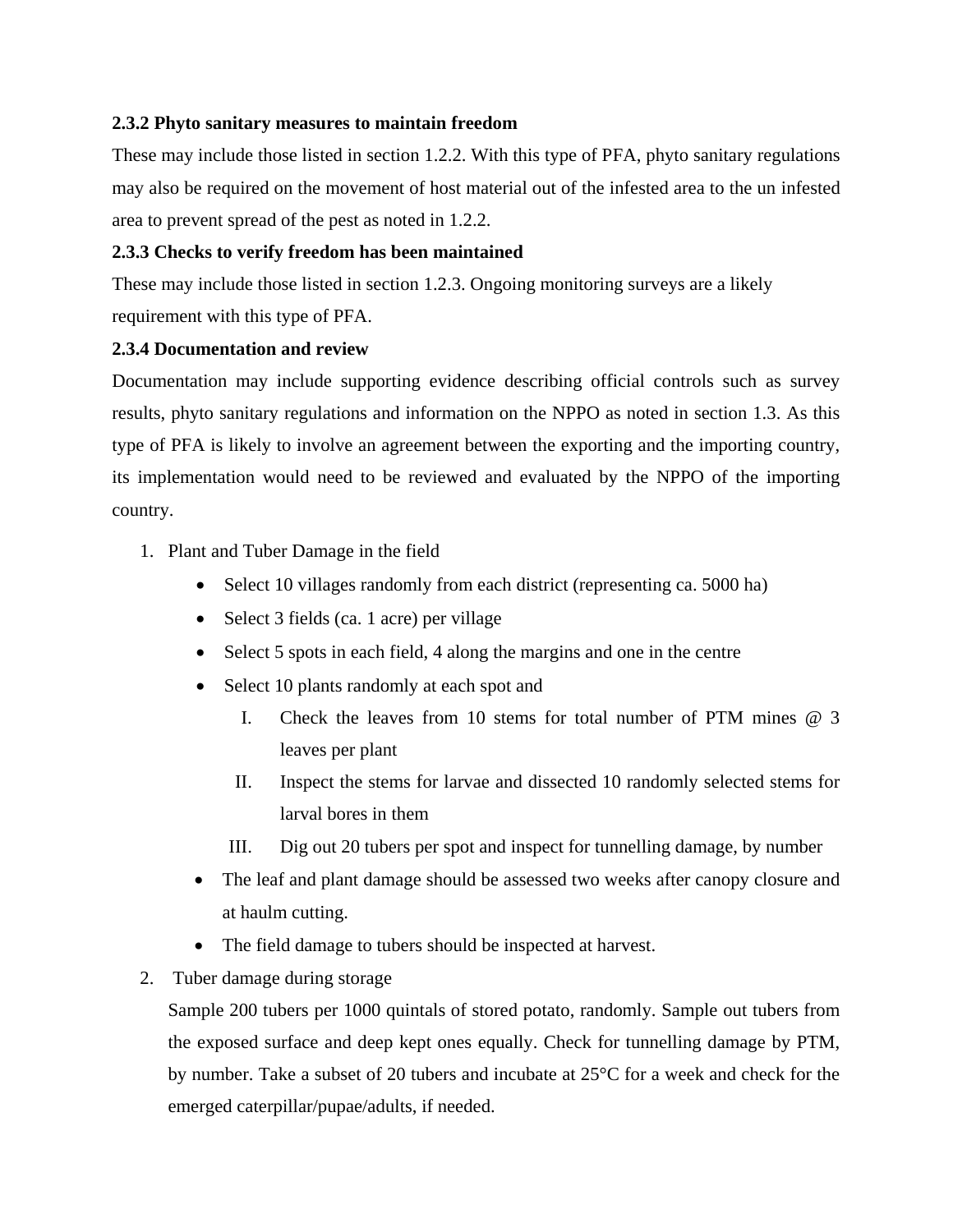- 3. Growers in areas potentially impacted by PTM are encouraged to monitor insect numbers using pheromone traps. The PTM pheromone lure is a combination of two chemicals (E4, Z7)-tridecadienyl acetate (PTM1) and (E4, Z7, Z10)-tridecatrienyl acetate (PTM2). Pheromone traps are used to monitor populations in the field throughout the cropping season and in storage. The pheromone lure is loaded @ one pheromone capsule/trap. Either delta-styled corrugated plastic traps provided with sticky liners or water pan traps provided with a hood are used. Lures should be changed monthly but may be used longer, depending on environmental conditions; at cooler temperatures the longevity of the lures increases. The traps should be placed preferably on the field margins. The traps should be checked every few days for the caught moths. The trap liners/ water should be changed once a week.
	- Field: installation of pheromone traps @ 10-12/ha for monitoring
	- Storage: installation of pheromone traps  $@ 4/100 m<sup>3</sup>$  for monitoring (Coll *et. al.*, 2000)

### **Management of Potato Tuber Moth :**

Several approaches for the development of an integrated pest management system for *P. operculella* are available. However, considering that most of the economic damage by this insect occurs when the insect infests tubers, early attempts to control this pest should focus on cultural methods. Deeper seed planting, hilling the rows, irrigation and early harvest are a few of the methods suggested to prevent tuber infestation (Langford and Cory, 1932; Langford 1933; Shelton and Wyman, 1979a) since these methods discourage egg-laying moths from finding oviposition substrates. The use of chemicals, however, is still the main foundation of *P. operculella* control worldwide (Shorey *et al*. 1967; Bacon *et al*. 1972; Hofmaster and Waterfield, 1972). No single control method provides adequate protection when their population is high. The precise knowledge on the behavioral and developmental biology, over seasoning and re infestation cycle of the pest under different agro-climatic conditions is essential for formulating an effective IPM. Comprehensive studies have been made in the north eastern hills by Lal ( 1988, 1989, 1990 ,1991).

**Monitoring of Potato Tuber Moth:** Adult male moth is attracted by pheromone, concentrated quantities of the female "scent", impregnated in a rubber septum in the center of a sticky liner in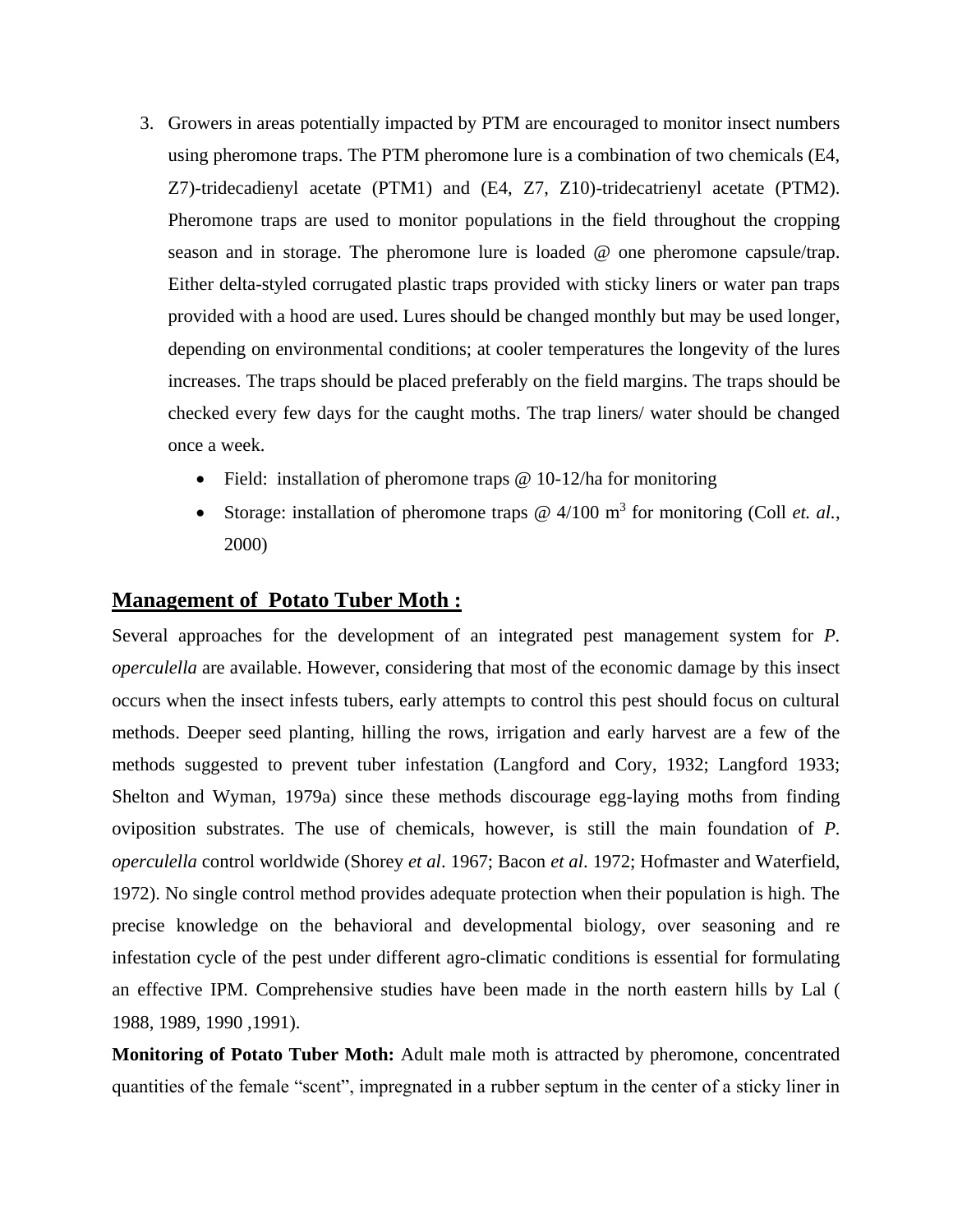the trap. According to Herman *et al.* (2005), two chemicals have been identified as the main component of *P. operculella* sex pheromone: (E4, Z7) - tridecadienyl acetate (PTM1) (Roelofs *et al*. 1975) and (E4, Z7, Z10)-tridecatrienyl acetate (PTM2) (Persoons *et al*. 1976); both chemicals were synthesized, blended, and tested (Voerman and Rothschild, 1978; Raman, 1988). Since some other insects, including other Gelechiidae moths could be trapped in the sticky liners, they should be changed once a week for easy viewing of adult moths. Lures should be changed monthly but may be used longer, depending on environmental conditions; at cooler temperatures the longevity of the lures increases (Rondon *et al*. 2007). Pheromone traps are used to monitor populations in the field to help time insecticide applications (Herman *et al*. 2005). The relationship between pheromone trapping and pest infestation in the foliage and tubers can help determine the selection of appropriate integrated pest management methods. Several authors found a positive relationship between the number of trapped adults and the density of larvae in the foliage and tuber (Shelton and Wyman, 1979a, b; Lall, 1989); but others did not find such a correlation (Rondon, *et al*. 2007). Although treatment levels have not been established widely for *P. operculella*, California recommends a threshold of 15–20 moths per trap per night as a general threshold level. Something important to keep in mind is that *P. operculella* numbers vary highly from field to field and from area to area; thus, it is suggested that control management recommendations be based on field specific information (Rondon *et al*. 2007) and standard thresholds should be used solely as reference. Growers in areas potentially impacted by *P. operculella* are encouraged to monitor insect numbers using pheromone traps (Rondon *et al*. 2007). Several researchers have tested different types of traps (Kennedy 1975; Bacon *et al*. 1976; Raman 1988; Salas *et al.* 1991; Tamhankar and Harwalkar, 1994). In New Zealand, Herman *et al.* (2005) tested the use of water traps, which caught the greatest number of moths per trap as compared to the "DeSIRe" sticky traps (delta shaped), "A traps" (cylinder-shaped), and funnel traps. They concluded that the delta trap was the most suitable for commercial use. Coll *et al*. (2000) used pheromone traps plus poison bait placed on the ground at 50 m intervals in single rows. Based on Herman *et al*. (2005) findings, the recommendation in the U.S. Pacific Northwest has been to place at least one delta trap per potato field, beginning after canopy closure (Rondon *et al*. 2007). Note that soil type has an effect on the number of moths caught per trap; in Israel, almost twice as many moths were caught in pheromone traps located in sandy soil than in lose fields (Coll *et al*. 2000). Above 20 traps/ha would be required to reduce the PTM population in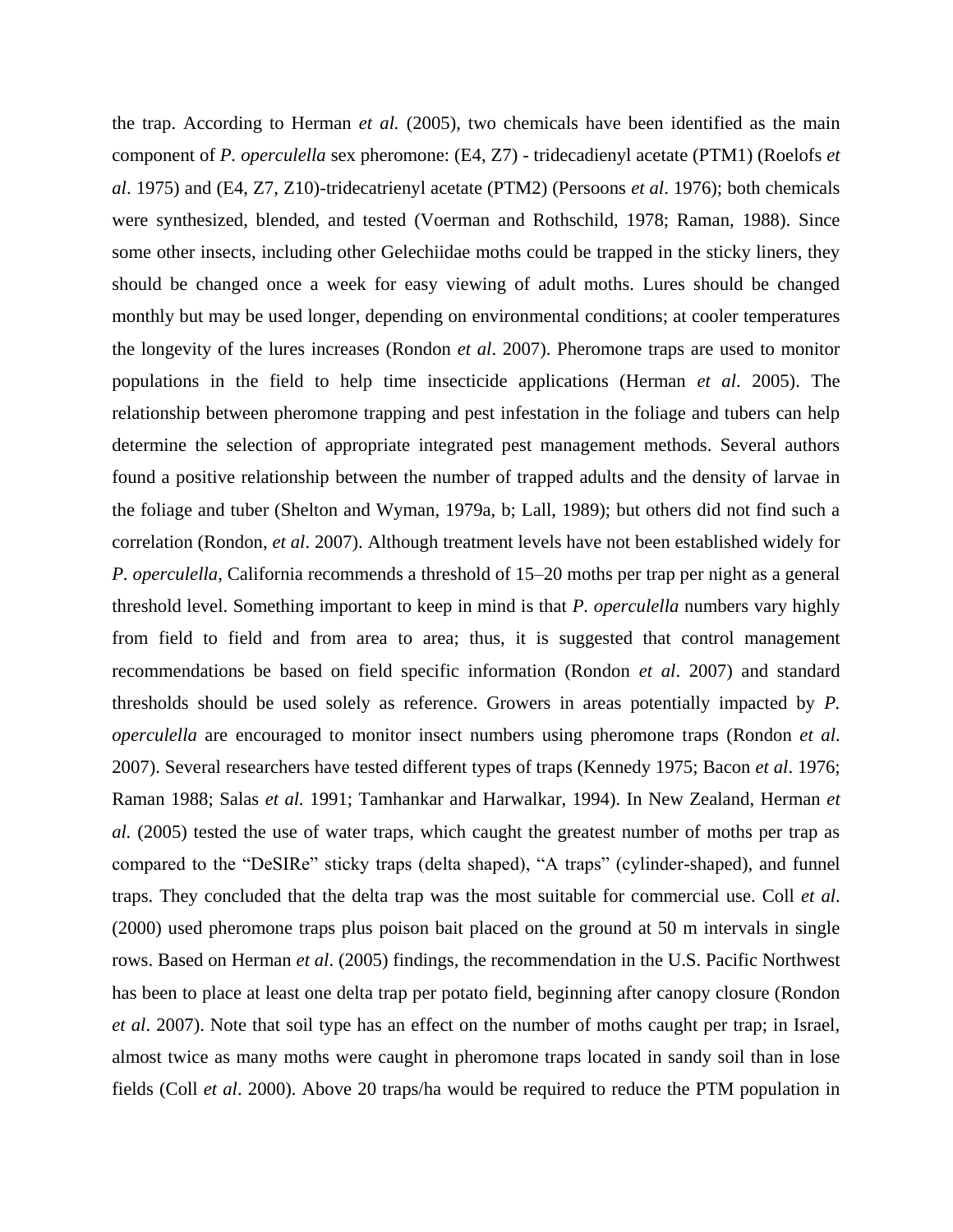the fields. If the incidence is more, especially in dry summer months, the number of traps may be extended up to 40 traps/ ha. Under Indian storage conditions, PTM population was reduced by 85% if such traps were used to catch the male moths (Saxena *et al*. 1982). Chauhan and Verma (1985) reported that 88% of males and 81% of females emerged during the photophase and the remainder during scotophase. The peak period was between 0700 to 0900 h and 0900 to 1100 h for males and females, respectively during summer. Emergence took longer in winter than in summer suggesting less activity of moths at lower temperature.

**Cultural Control:** Some key aspects of the ecology of *P. operculella* are important in selecting best management practices to control this pest. How this pest is distributed in and within the plant and field can guide control efforts. The relationship between quality plant and insect preference helps choosing best control method. Succulent plants attract more tuber worm than wilting, non-irrigated plants (Yathom, 1968), and the distribution of foliage damage within field crops tends to be non-random (Foot, 1974a, 1976b, 1979) since *P. operculella* tends to concentrate on the edges of the field facing the prevailing winds in a band parallel to the edge (Foot, 1979). Coll *et al*. (2000) found that larval density in foliage and tubers was higher at the margins of the field than in the center which is a typical characteristic

of pests that move from area to area (Reed, 1971; Foot, 1979; Gilboa and Podoler, 1995). Plants on the edges are exposed to wind and solar radiation that leads to drier conditions that are attractive to *P. operculella* females for oviposition (Meisner, 1969; Meisner *et al*. 1974; Gilboa and Podoler 1995; Coll *et al*. 2000). Some experiments suggest that a low number of moths foraged beyond 100–250 m to infest tuber or plants (Cameron *et al*. 2002). In the U.S. Pacific Northwest most of the potatoes are vine-killed right before harvest, thus it is recommended that *P. operculella* control take place at or after vine-kill (Rondon *et al.* 2007).

There are several cultural methods that have been reported to reduce *P. operculella* population. These include the elimination of cull piles and volunteers, timing of vine kill, soil moisture at and after vine-kill, time between desiccation and harvest, rolling hills and covering hills, and cultivar selection (Rondon *et al*. 2007). In Tunisia, practices like deep seeding, hilling up, early harvest, irrigation until harvest, good sorting of tubers at harvest and rapid harvesting prevent tuber infestation (Von Arx *et al*. 1987a; BenSalah and Aalbu, 1992). Several biological and ecological studies support the effectiveness of one or more of these cultural practices. Tubers naturally mature as the potato plant senesces; however, improved methods keep potato vines healthier and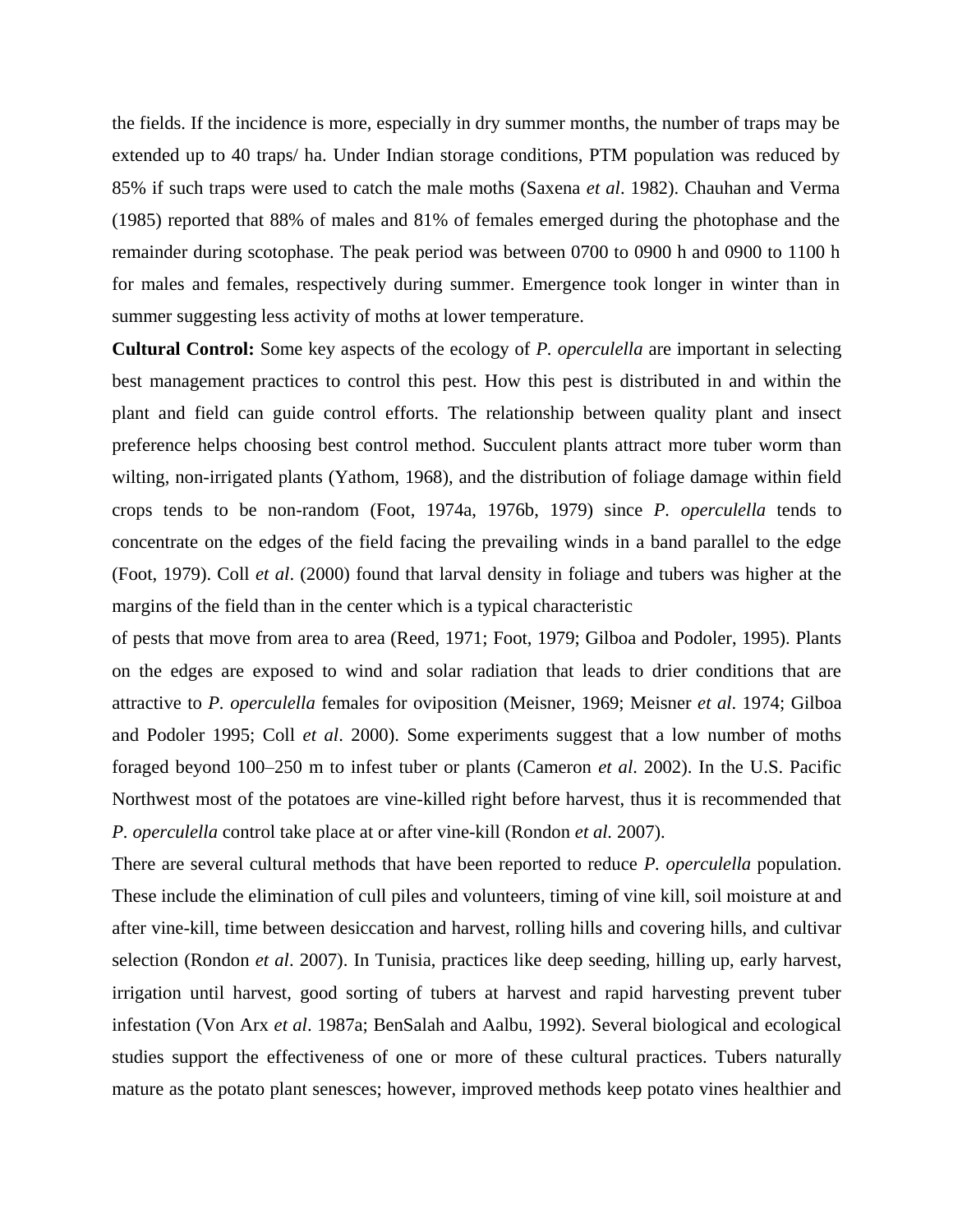greener; in addition, tuber maturation can be artificially induced by killing the potato vines mechanically, chemically, or with a combination of both. All these activities have an impact on *P. operculella* population infestation. Field observations support the premise that *P. operculella* prefer green foliage to tubers to oviposit and feed upon, and when foliage starts to decline, tuber infestation naturally increases. Thus, the time between desiccation and harvest is crucial. The longer the potatoes are left in the field after desiccation, the greater the likelihood of tuber infestation. Tuber worm moths and larvae are forced to go into the ground as vines are killed and, consequently, the risk of tuber damage increases (Rondon *et al*. 2007). Adults go into the soil via soil cracks to find shelter from the light and to lay their eggs on tubers, while larvae are forced there to find food. Tubers that are exposed or close to the surface are at high risk for tuberworm damage. Growers need to do everything possible to maintain more than 5 cm of soil over the tubers during the season (Rondon *et al*. 2007). Female moths prefer dry soil for oviposition (Meisner 1969; Meisner *et al*. 1974) and survival of larvae increases with decreasing soil moisture content (Foot, 1979). Therefore, keeping the soil moist via overhead irrigation to avoid cracks in the soil, particularly later in the season when vines are beginning to die, reduces *P. operculella* tuber infestation.

Research has shown that irrigating daily with 0.25 cm through a center pivot irrigation system from vine kill until harvest decreased *P. operculella* tuber damage and did not increase fungal or bacterial diseases (Rondon *et al.* 2007; Clough *et al*., 2008). A possible explanation of the positive effect of daily irrigation application is that water closed soil cracks, reducing tuber access; thus tuberworm possibly died from lack of oxygen in the soil due to water saturation, and/ or their mobility was reduced by wet soil decreasing their ability to find a tuber to infest. According to Foot (1979), larval survival is inversely related to soil moisture and tuber depth. It also has been shown that exposed tubers are more prone to tuber worm infestation (Von Arx *et al.* 1987a). Foot (1979) indicated that tuber infestation occurred 2–4 weeks before harvest and all infested tubers were covered with no more than 3 cm of soil. Research has found that rolling of potato hills in sandy soil caused soil to slough off the hill, which resulted in increased *P. operculella* damage and therefore is not recommended in areas with sandy soils. Covering hills with 2.5–5.1 cm of soil immediately after vine-kill, which can be accomplished with a rotary corrigator, has been shown to significantly reduce tuber infestation (Rondon *et al.* 2007; Clough *et al*. 2008). Also, cull piles and volunteer potatoes should be eliminated to reduce overwintering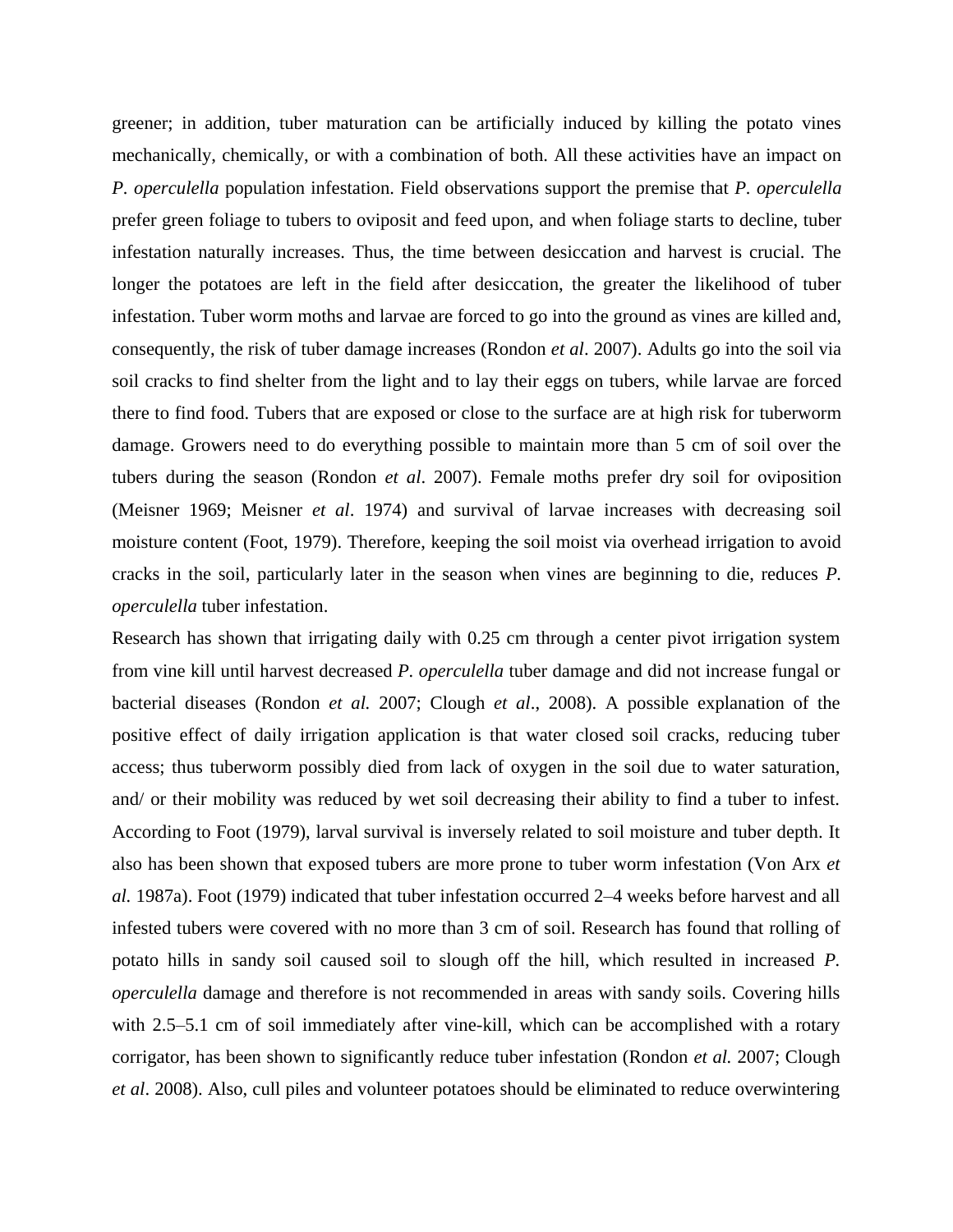stages, which are a source of next years' populations (Shelton and Wyman, 1980). Saxena and Raj (1979) found that planting of healthy tubers reduced PTM infestation with planting tubers at a depth of 6 cm. The mean infestation of tubers was 9 and 18% when planted at 10 and 6 cm depth, respectively (Akhade *et al.,* 1970). When plants were grown under furrow and sprinkler irrigation in California, the former had 58 times more damage than the latter (Shelton and Wyman, 1979). In fact first instar larvae of PTM could not move through wet soil but could penetrate 12.5 cm in dry soil (Mahajanan and Mogal, 1978). Healthy seed tubers planted slightly deeper (10 cm) over the conventional planting depth (6 cm) followed by proper earthing up in times reduces PTM infestation up to 50%. Besides, infestation can be reduced by intercropping of potatoes with chillies, onion and pea (Lal, 1991). As far as possible, harvested potatoes should be kept in cold storage. However, in case of nonavailability of cold stores, only healthy tubers should be kept in cleaned and disinfected country stores. Further, covering dried leaves of lantana below and above potato heaps reduces damage by 90%. The leaves of eucalyptus and eupatorium are also effective, these dried leaves normally effective about six months in Shillong condition (Lal, 1988).

**Chemical Control:** Studies suggest that insecticides that are effective against foliar infestation by *P. operculella* may not prevent tuber infestation (Bacon 1960a, b; Bacon *et al.*1971; Foot, 1974a, 1976c; 1979; Hoffmaster, 1959). In the early 80's in Tunisia, foliar insecticide applications with deltamethrin prior to harvest did not reduce tuberworm infestation (Von Arx *et al*. 1987b). In Israel, good control was achieved using Insect Growth Regulators (IGRs) in comparison to metamidophos applied at the lower part of the canopy (Berlinger 1992). In the U.S. Pacific Northwest, research has shown that applying insecticides at and after vine kill almost always reduced *P. operculella* damage in tubers (Rondon *et al.* 2007). As a reference, a list of products that have been found to be effective for control of *P. operculella* in Oregon and Washington can be found at [http://insects.ippc.](http://insects.ippc/) orst.edu/pnw/insects. This link is regularly updated. Application of insecticides to reduce tuber damage is a very important issue. Gubbaiah and Thontadarya (1977) observed that the moths were more active during evening hours; during sunny days moths were found hiding on the undersurface of leaves; thus application should be in coordination with peak in insect activity. Trials in 2005 in the Columbia Basin suggested that the application of three insecticides (esfenvalerate, methamidophos, and methomyl) beginning at different intervals before vine kill, significantly reduced tuber damage, but there was no advantage in beginning control efforts earlier (4 weeks prior to vine-kill) than later (1 week prior to vine-kill). This information was generated for potatoes that were chemically killed down.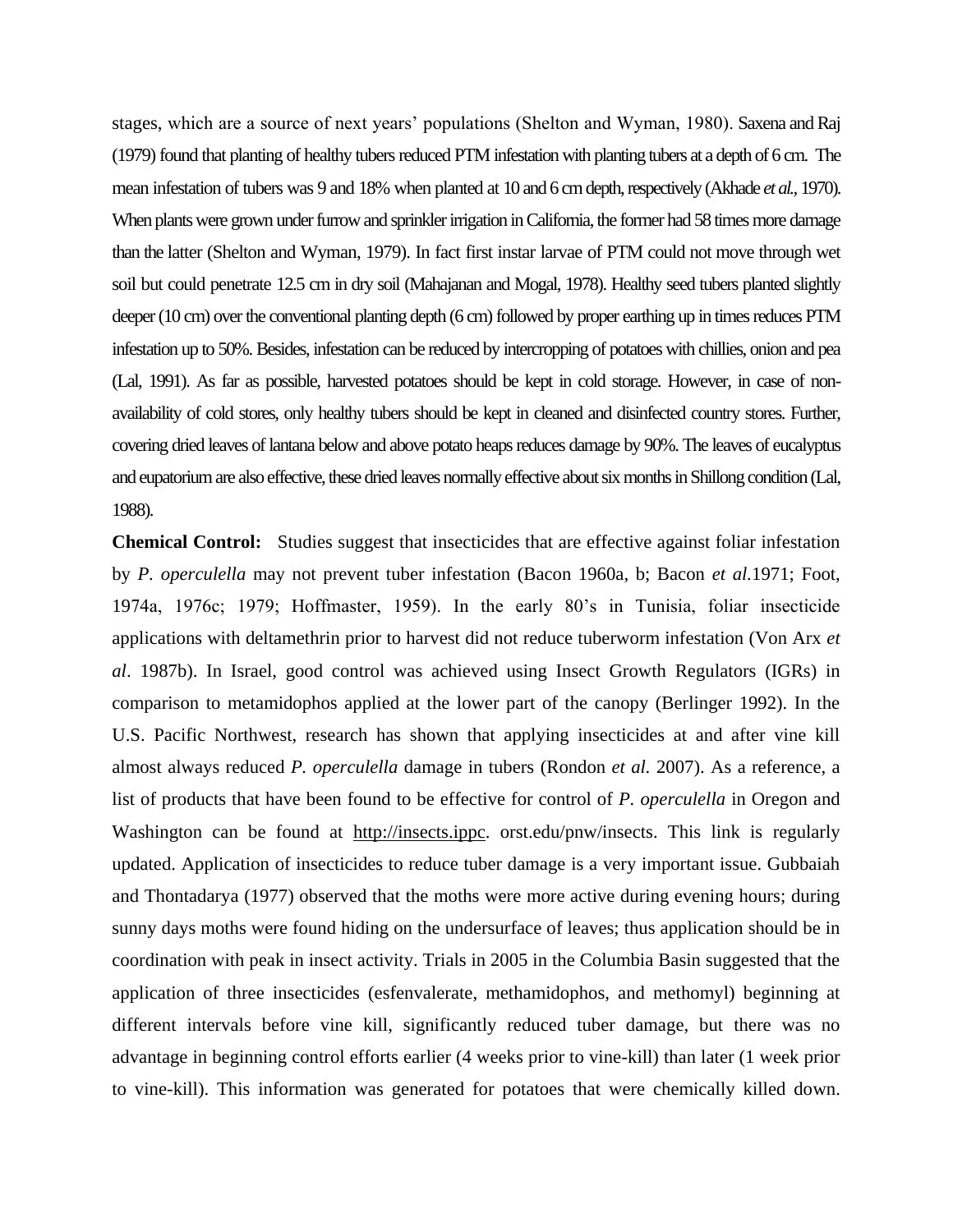Practices to be followed in fields that are allowed to slowly and naturally die down have not been adequately addressed but that situation poses a different question since tuber infestation could occur as the canopy opens slowly over a long time period (Rondon *et al*. 2007; Clough *et al*. 2008). Spraying chlorofenvinphos (0.4 kg a.i./ ha) acephate (0.5 kg a.i./ha), quinalphos (0.375 kg a.i./ha), methamidophos 0.9 kg a.1./ha), phosalono (0.525 kg a. i./ha) and monocrotophos (0.6 kg a.i/ ha) provided effective control of PTM in field (Raj and Trivedi, 1987; Raj *et al.,* 1986). Dusting fields with carbaryl and parathion at 2 kg a.i./ha 60 days after planting was also satisfactory (Awate and Naik, 1979; Awato and Pokharkar, 1976; Awate *at*  al, 1977). Spraying phosphamidon at 0.03% at 10-day intervals was effective in the field and dusting with malathion in storage (Gubbaiah and Thontadarya, 1975). Dipping tubers in 0.025% deltamethrin, 0.05% permethrin, 0.05% cypermethrin, 0.1 % fenvaierate, 1 and 2% dust of entrimfos (125 g/100 kg) was also effective and did not affect germination (Rai and Trivedi, 1987). The treatment of tubers before storage with phosalone, malathion, quinalphos and fenitrophion was effective for four months. Azinphossethyl was a superior ovicide and larvicide (Foot, 1974, 1976); phoxim (Voiaton), fenitrothion, chlorpyriphos-methyl, malathion and phospha- midon reduced foliage infestation of PTM (EI-Sebae *et at.,* 1975). In Queensland rotenone dust is recommended for commercial use (Passlow and Rossiter, 1973). In field tests, in Egypt, 0.4% carbaryl gave the best control (Assem and El-Nahal, 1970). In India, 0.4% fenvalerate dust at 50 g/100 kg tubers was used to evaluate losses (Trivedi, 1990)

**Biological Control:** Under current pest management practices in potatoes, especially in locations with an intensive agricultural production system centered on frequent calendar sprays of broad spectrum insecticides, the impact of natural enemies on *P. operculella* is unknown (Koss, 2003). In contrast, a lot of information regarding the biology and the potential of natural enemies (a.k.a. biological control agents) including parasitoids, predators, and diseases can be found in the literature. The advantage of using biological control agents is that they have no pre-harvest intervals, and are safer for application personnel, food supply and non-target organisms. Coll *et al*. (2000) reported five parasitic wasps and several predators of *P. operculella*. The parasitic wasps identified were *Diadegma pulchripes* (Kokujev), *Temelucha decorate* (Gravenhorst), both Ichneumonidae, *Bracon gelechiae* Ashmead (Braconidae), and two other unidentified Braconidae. The predators identified were *Coccinella septempunctata* Linnaeus (Coccinellidae), *Chrysoperla carnea* Stephens (Chrysopidae), *Orius albidipennis* (Reuter) (Anthocoridae), and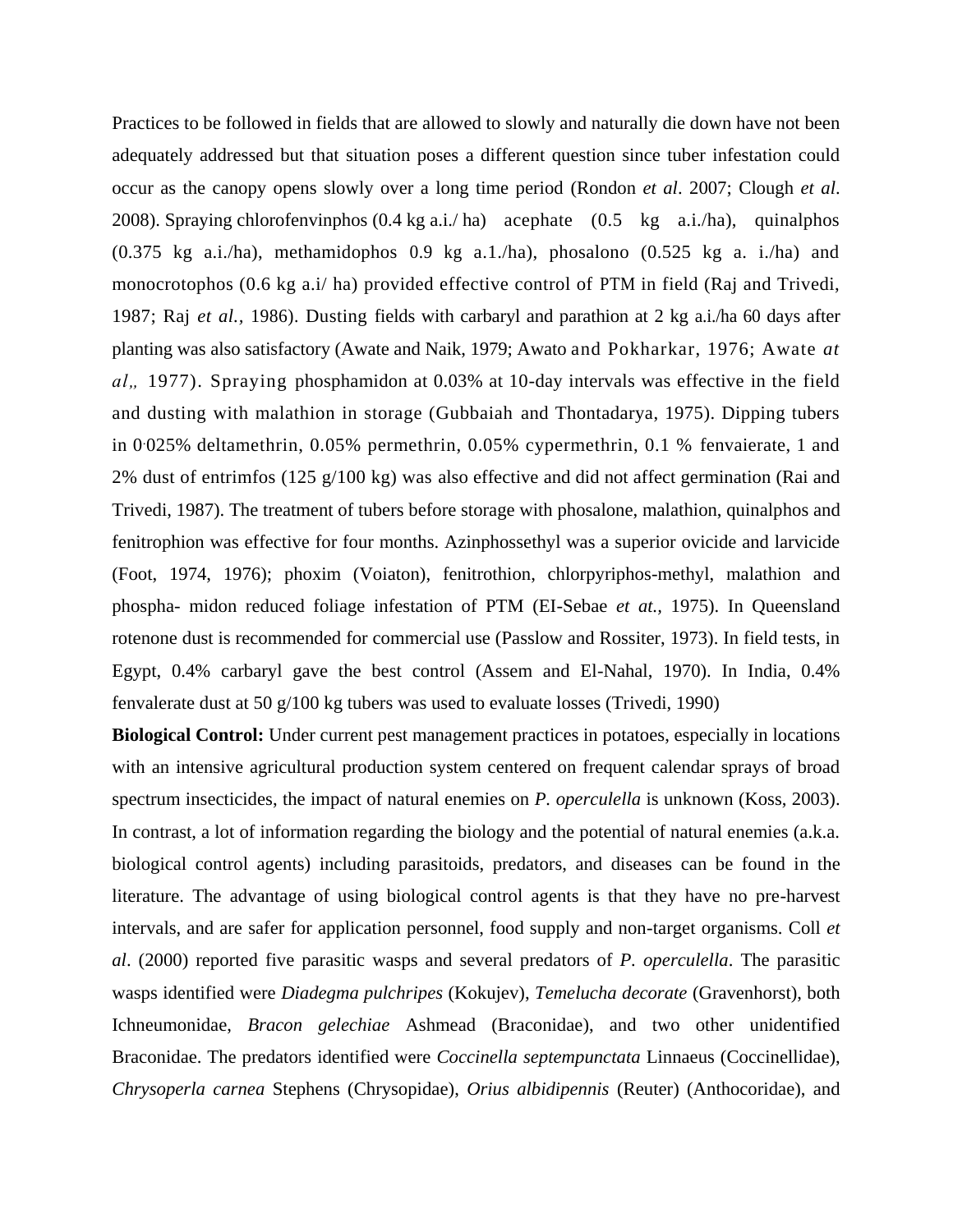four unidentified species of Formicidae (Coll *et al*. 2000). *Copidosoma koehleri* Blanchard and *Apanteles subandinus* Blanchard are believed to be excellent parasitoids of *P. operculella* worldwide along with Trichogramma (Doutt, 1947; Watmough *et al*. 1973; Annecke and Mynhardt, 1974; Cardona and Oatman, 1975; Whiteside, 1980; Kfir, 1981a; Whiteside, 1981, 1985) along with Trichogramma (Flanders, 1935, 1945; Klomp and Teerink, 1962; Martson and Eartle, 1973; Lewis *et al.* 1976; Kfir, 1981b, 1983). In South America, *Copidosoma* and *Apanteles* wasps controlled *P. operculella* field populations (Redolfi and Vargas, 1983). In Australia, *A. subandinus* Blanchard, *Orgilus lepidus* Muesebeck and *Copidosoma desantisi Annecke* and *Mynhardt* (*C. koehleri sensus*) were reported in a 1979 survey. Other parasitoids like Tachinidae (*Incamyia cuzcensis* T.T. and *Lixophaga diatraeae* Towns), and more than 60 Hymenoptera (Braconidae, Encyrtidae, Eulophidae, Ichneumonidae, Mymaridae, Perilampidae, Pteromalidae, Scelionidae, and Trichogrammatidae) have also been described by several authors (Labeyrie 1959; Lloyd and Guido 1963; Jai Rao 1967; Rao 1967; Rao and Ramachandran-Nair 1967; Leong and Oatman 1968; Rao and Nagaraja 1968; Oatman et al. 1969; Lloyd 1972; Odebiyi and Oatman 1972; Cruickshank and Ahmed 1973; Callan 1974; Oatman et al. 1974; Oatman and Platner 1974; Cardona and Oatman 1975; Chundurwar 1977, 1978; Odebiyi and Oatman 1977; Mitchell 1978; Divakar and Pawar 1979; Franzman 1980; Sankaran and Girling 1980; Briese 1981; Flanders and Oatman 1982, 1987; Powers and Oatman 1984; Izhevskiy 1985; Horne 1990, 1993).

Among all parasitoids listed, there are some ecological differences; for instance, while *C. desantisi* oviposits in the eggs, *A. subandinus* and *O. lepidus* prefer young *P. operculella* larvae (Platner and Oatman, 1972a). In the U.S. Pacific Northwest, only two parasitoid wasp species have been collected from *P. operculella* although in small numbers: *Habrobracon gelechiae* and unidentified species OSAC # 21138 (Rondon *et al.* 2007). However, in some instances, parasitism and predation has been estimated at 40% and 79%, respectively (Coll *et al*. 2000). Level of parasitism was found higher in larvae feeding in the leaves (65%) as compared to larvae infesting tubers (32%) (Briese, 1981), suggesting that parasitoids find it easier to encounter the host in exposed potato leaves rather than on tubers buried in the ground. Callan (1974) unsuccessfully tried to correlate parasitism and field damage; he indicated that since parasitism does not lead to instant mortality, it cannot provide immediate control, therefore raising some questions regarding the efficacy of the use of natural enemies. The studies of the culturing and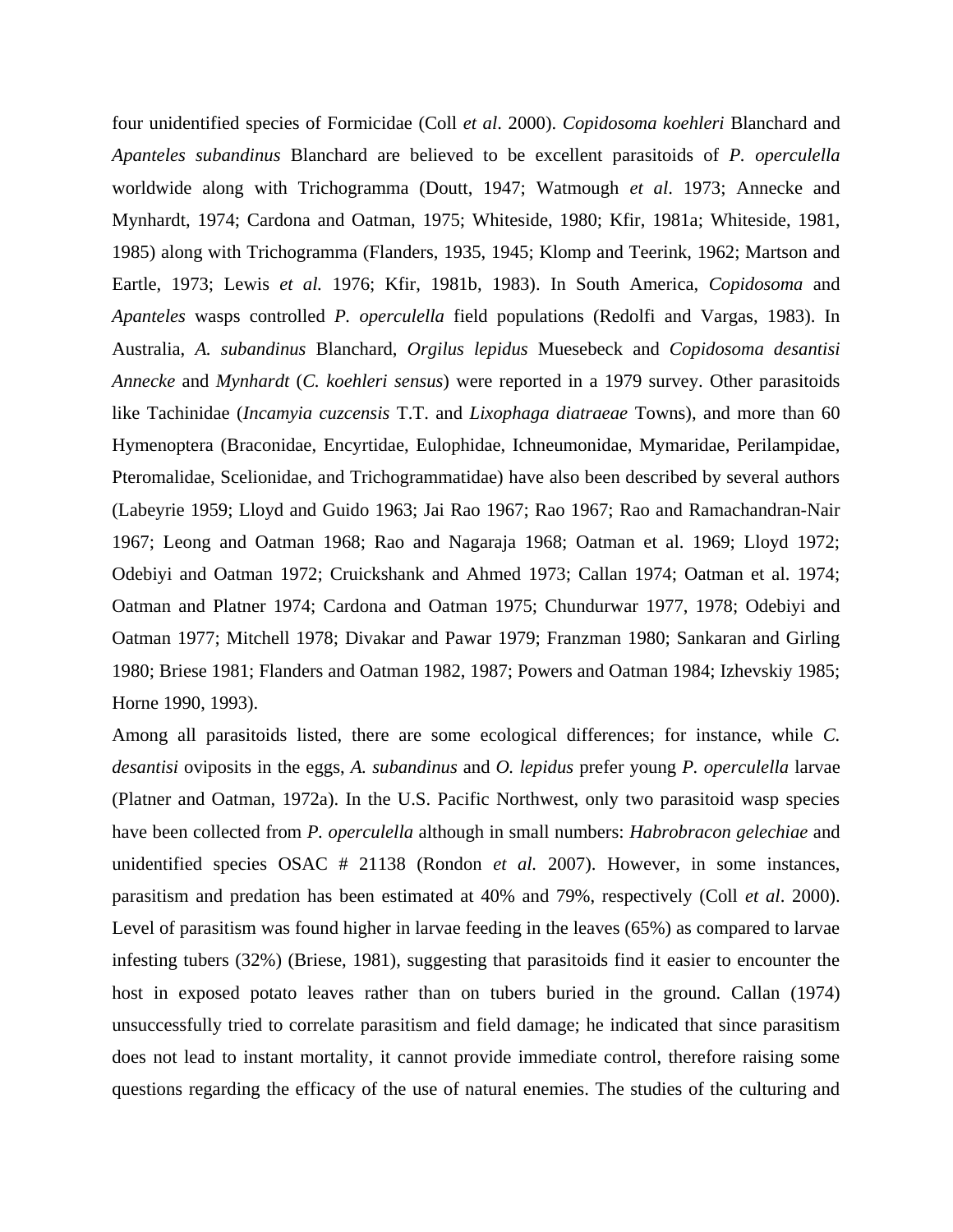mass producing of parasitoids conducted since the early 1970's could potentially promote the increased use of natural enemies (Flanders 1930, Finney *et al*. 1944, Platner and Oatman 1968, 1972b). These and future studies will promote the benefits of using biological control either by artificial releases (i.e. inundative or inoculative) or conservation of natural enemies that can be used in combination with chemical control. In India, several parasitoids, predators and pathogens were recorded (Ramakrishna Ayyar, 1928; Uilah, 1939, 1941; Usman, 1957; Dalaya and Talgeri, 1971; Ramchander Nair and Rao, 1972; Amonkar *et al,* 1979). Thirteen indigenous parasitoids of PTM were reported from Karnataka, where 20-30% parasitization was observed during 1965-1967. Among these, *Chelonus curvimaculatus, Bracon gelechiae, Apanteles* app., *PrIstomerus vulnergator* and *Bracon* sp. were the most abundant, causing 4-17% parasitism under field conditions (Ramachander Nair and Rao, 1972). Two parasitolds, *Nythobla* sp. and *Chelonus curvImaculatus* were found to give good control In Pretoria (Watmough *et al.,* 1973). *Dladigma niolliplum* caused 2.5-5.0% parasitization in Shimla (Saxena *et al.,* 1980). Field releases of *Bracon hebator* resulted in 12% parasitization of PTM larvae in Bangalore (Divakar and Pawar, 1979). A number of exotic parasitoids have been introduced to India. *Copidosomaa koehleri,* an egg and larval parasitoid gave 28-61% parasitazation in Maharashtra (Dalaya and Patill, 1973). Continuous release of these parasitoids was required for effective suppression of PTM (Khandge *et al.,* 1979). *Orgllus jennieae* and *Apanteles subandinus* produced up to 60% and 17% parasitization respectively Saxena and Raj, 1979, (Chaudhary *et al.,* 1983). *Blattisocius keegani* was found to suppress PTM in peninsular India (Trivedi and Rajagopal, 1991). *Baculovirus* and *Bacillus thuringiensis* var, Kurstaki were also found to protect tubers for up to 60 days (Amonkar *et al*., 1979)

**Microbial Control:** Insect diseases caused by bacteria, viruses, and nematodes have been developed as microbial pesticides to control insect pests not only in the field but also in the storage (Reed 1969, 1971; Reed and Springett 1971; Hunter 1973; Briese and Mende 1983; Alcázar *et al*. 1992; BenSalah and Aalbu 1992; Das *et al*. 1992; Raman 1994; Kroschel *et al.* 1996b; Lery *et al*. 1997; Roux and Baumgartner 1998; Setiawati *et al*. 1999). However, microbial control of *P. operculella* is not yet developed for massive commercial use although some authors have indicated the potential use of those pathogens in the future (Lacey and Arthurs, 2005; Arthurs *et al*. 2008). In fact, some small scale tuberworm control by microbes has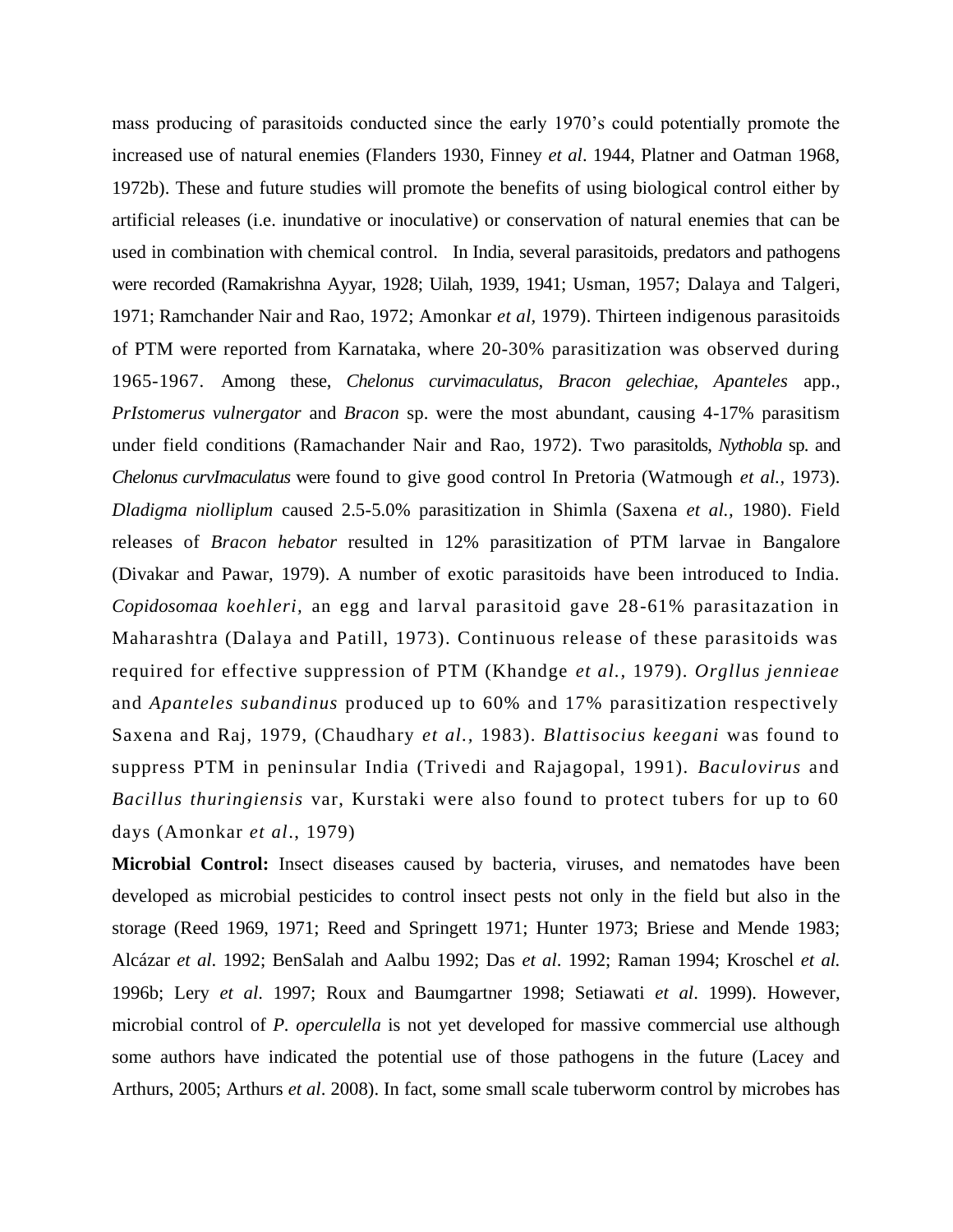been already used successfully (Kroschel *et al*. 1996a, b; Sporleder *et al*. 2001, 2005; Sporleder, 2003). Little information has been reported on the activity of the *P. operculella* granulovirus (PoGV) in vivo (Hunter *et al*. 1975) or the history of the spread of the virus.

Nevertheless, it seems that the granulovirus (GV) accompanied the tuber worm from its South America center of origin. The name of the virus derived from its granular appearance consisting on a single viral rod which enters *P. operculella* body by ingestion and from there it reproduces causing the death of the insect. A comprehensive study of this process was discussed by Reed (1971) in the early 70's and later by Sudeep *et al*. (2005). It is interesting that this GV, first isolated in the mid 1900's from a laboratory *P. operculella* population, was not reported to occur naturally in the field before the early 40's and 60's (Steinhaus 1945; Reed 1969, 1971; Reed and Springett 1971). In 1979, Foot reported two larval pathogens in field populations of *P. operculella*, including a GV virus and an unidentified bacterial disease (Foot, 1979). In South Africa field populations of *P. operculella* were found infected with GV (Broodryk and Pretorius, 1974). By the late 80's and early 90's GV was widely tested in the field. Ben Salah and Aalbu (1992) recommended the application of GV-water spray 2 weeks prior to harvest rather than GVpowder application since it was easier to apply as a water solution than as a powder. Results of the use of viruses in the field has been variable: close to 100% control was achieved in Western Australia (Reed and Springett, 1971) while 53 to 85% infection rate was achieved using the same dosage in a similar location (Matthiessen *et al.* 1978). In this situation, weather conditions probably played an important role in the success of the use of the viruses although it was not thoroughly discussed by Reed and Springett or Matthiessen. Another explanation for this discrepancy may be the difference in susceptibility or the potential development of resistance to a GV strain between fields populations occurred in *P. operculella* Australia population. Timing of virus application (Briese, 1981; Briese and Mende, 1981,Reed 1971; Reed and Springett 1971), methods of application, concentration and ultraviolet radiation can influence effectiveness of control (Kroschel et al. 1996a, b; Sporleder et al. 2001, 2005; Sporleder 2003). The only bacterium evaluated to control *P. operculella* has been *Bacillus thuringensis* Berliner (*B. thuringensis*). This is a naturally occurring bacterium that produces crystal toxins (Beegle and Yamamoto, 1992; Lacey *et al*. 2001) which cause lysis of the midgut epithelium. Two crystal proteins, Cry1A and Cry1B have been isolated under laboratory conditions and isolated from several subspecies including kurstaki, thuringensis, tolworthi, galleriae, kenyae and aizawai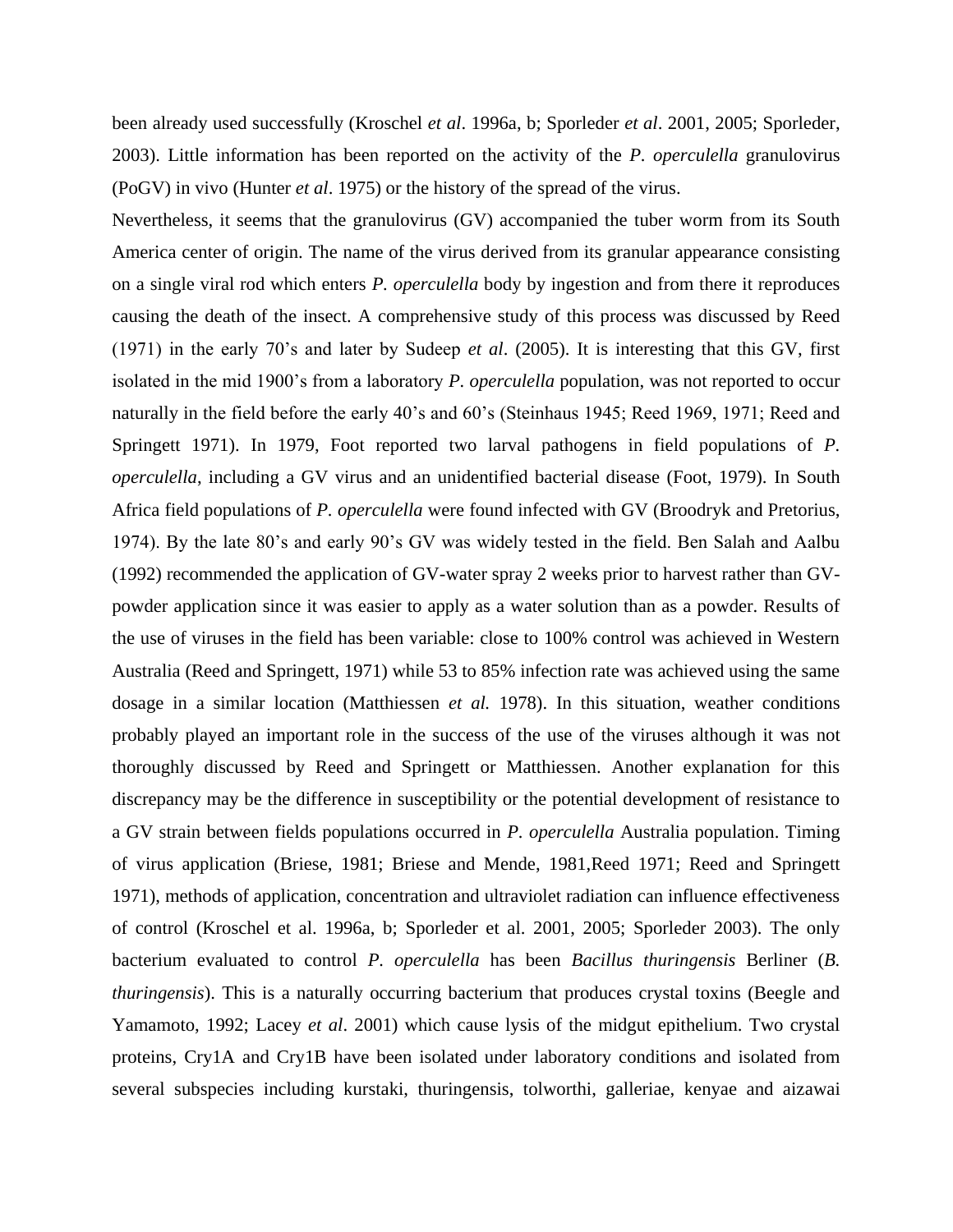(Salama *et al*. 1995a, b). The lethal concentration (LC50) varies according to subspecies and application method (i.e. dust versus liquid formulations) (Amonkar *et al*. 1979; Hamilton and Macdonald, 1990; Von Arx and Gebhardt, 1990). Although commercial mixtures of Bt are being used successfully to control lepidopteran larvae (Harpaz and Wysoki, 1984), its current use is primarily on small field organic farms (Broza and Sneh, 1994), in laboratories and storage facilities. Repeated pre-harvest applications are required because Bt is degraded by ultraviolet light and rain (Awate and Naik, 1979; Broza and Sneh, 1994; Salama *et al*. 1995b). Also, postharvest applications in non-refrigerated stored potatoes may be needed (Von Arx *et al*. 1987a; Salama *et al*. 1995a; Kroschel and Koch, 1996; Farrag, 1998). *A granulosis* virus which is pathogenic and specific to PTM larvae has been isolated in India (Amonkar *et. al*., 1979). In field evaluations, it has been found to be as effective as insecticides in preventing tuber damage lasts for about 12 weeks.

There is not much information regarding other beneficial agents such as the fungi *Nosema* which can cause up to 80% infection rate and cause shortening of larval life and lowering of reproduction capacity of adults (Allen and Brunson, 1947). Other fungi such as *Metarhizium*

*anisopliae, Beauveria bassiana* and *Muscodor albus* have potential for control of larvae (Hafez *et al*. 1997; Sewify *et al*. 2000; Worapong *et al*. 2001; Stinsen *et al*. 2003; Lacey and Arthurs, 2005; Mercier and Smilanick, 2005). Seed extracts of *Oclmum bacillicum,* rhizomes of *Acorus calamus* and leaves of *Ageratum conyzoides* havebeen reported as toxic to the larvae of PTM by Panday *et al.* (1982). Acetone extracts of *Anisomeles malabarica, La-bipinnata, L. gibsonl and Ocimum americanum* have also proved to be oviposition deterrants. Extracts of *L. gibsoni* have shown good ovicidal activity (Sharma *at al.,* 1981a, 1981b). Covering potato tubers in storage with a 2.5 cm layer of dry *Lantana* leaves, sawdust, wheat straw and dry soapnut leaves were effective in reducing the infestation (Khan, 1944), as observed with *Eucalyptus* and neem. Covering tubers with ash or ash mixed with lime was also effective (Lal, 1945). Resistance to PTM was studied by Raman and Palacious (1982) who reported 22 primitive and 21 wild potato cultivar accessions as highly resistant to PTM out of 3747 primitive cultivars and 452 wild species screened. Cultivar Red was resistant while K. Shakti, QB/A16-43 and VB/A92 were tolerant. Bhalla and Chandla (1986) also examined PTM resistance. The release of sterile males in the ratio of 10:1 (sterile: normal) was found to reduce PTM populations by 82.5% within two generations in store in India (Rahafkar *et al.,* 1975). Isolation of the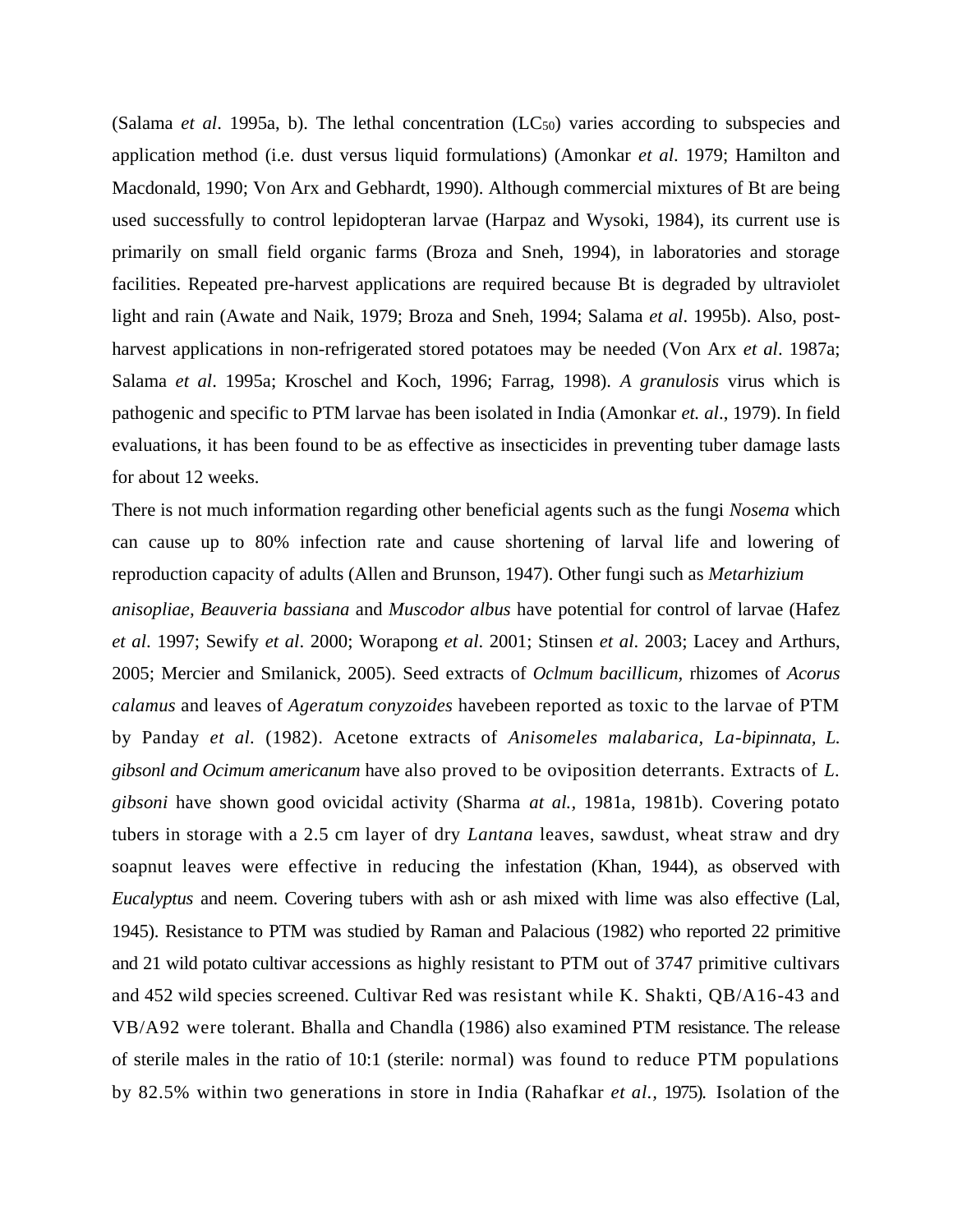sex-pheromone in California by Foudu *at al.* (1975) and Bacon *et al.* (1976) concluded that two mixtures of trans-4,cis-7-trideoadien-1-01-acetate (PTM1) and PTM 1 + *trans-4,c/s-7,cis-10-tridecatrien-1-01* acetate (PTM2) were most effective for monitoring and mass trapping PTM (Saxena *et al.,* 1982; Raman, 1982, 1984; Trivedi, 1989).

 Parasitoids, predators, and pathogens can control *P. operculella* populations effectively under low input and conventional production systems if chemicals compatible with the biological control agents are chosen. As sustainable agricultural practices become more widely adopted, natural enemy communities will become increasingly on demand. Therefore, understanding the basis of natural interactions is an important step towards long-term balanced agroecosystem management. Other novel ways to control *P. operculella* include the use of the inherited sterility technique. This technique has been suggested as an alternative control method to suppress *P. operculella* populations (Makee and Saour, 1997; Saour and Makee, 1997; Makee and Saour, 1999). The results, unfortunately, have been mixed. The use of gamma radiation applied to fully developed *P. operculella* pupae affected their reproductive potential and their behavior (Elbadry, 1964); those effects are undesirable under the basic premise of the "sterile technique" (Knipling, 1955) since this technique is a method of biological control, whereby millions of sterile insects are released. Insects released are normally male. The sterile males will compete with the wild males for female insects; if female mates with a sterile male then it will have no offspring reducing the next generation's population.

Loss in Storage: Potatoes should be stored at temperatures ranging between 7.2 to 10<sup>o</sup>C (University-California, 2006). Since *P. operculella* does not develop at temperature below 5°C (Al-Ali *et al*. 1975), it should not cause economic problems in cold storage (Roux *et al*. 1992; Keasar *et al*. 2005). In theory, it might be possible for the tuber worm to survive such temperatures which slow their developmental rate; however, eggs, larvae or pupae held in cold storage for long periods of time are incapacitated (Langford and Cory, 1934). In developing countries, potatoes are stored in sheds, under trees or in uncooled warehouses (Hossain *et al.* 1994; Keasar *et al.* 2005). Tuber worm damage under those conditions can be devastating (up to 100% in some cases). Exposed tubers in the field serve as the primary source of infestation during storage (Gubbaiah and Thontadarya, 1975). In developing countries, the majorities of potato farmers were piles the tubers in storage and cover them with potato vines which were infested with larvae in the field, and can then infest the stored tubers in storage (Gubbaiah and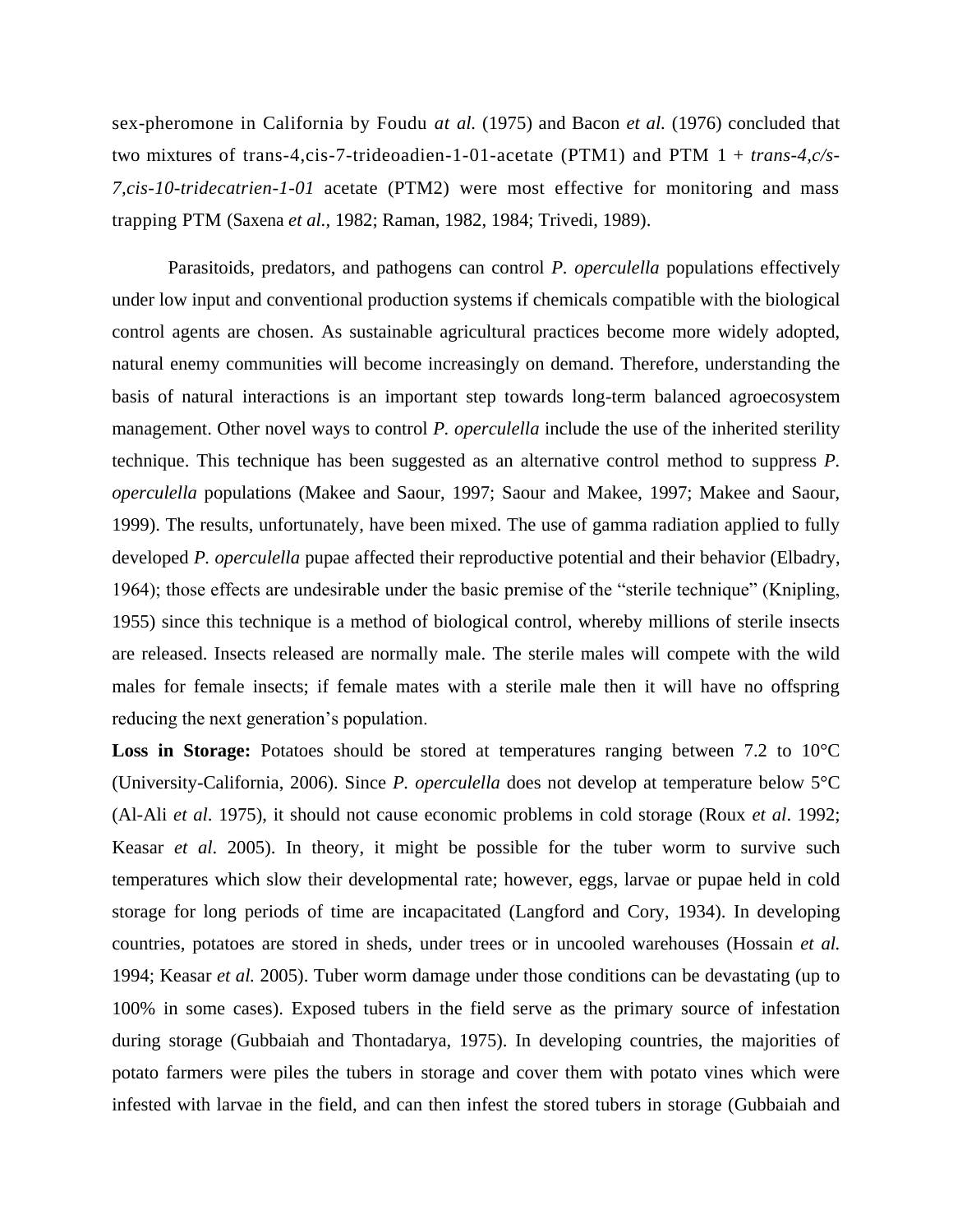Thontadarya, 1975). Well ventilated storage rooms that can be cooled through water evaporation plus the installation of insect nets should be added when possible to reduce storage problems (Ilangantileke *et al*. 1997). In North Africa, the rapid increase in population of *P. operculella* in the field prior to harvest results in heavy infestation during storage (Essamet *et al*. 1988; von Arx *et al*. 1988; BenSalah and Aalbu, 1992; Salah *et al*. 1994; Laarif *et al*. 2003). Tubers stored for seed can be treated with pyrethroids and organophosphates in certain cases (Islam *et al.* 1990; Das *et al*. 1992; Hossain *et al*. 1994; Hanafi 1999; Keasar *et al*. 2005), although the practice can be illegal and life threatening when used inappropriately. Under rustic storage conditions in the Philippines, granulo-viruses (GV) at 5 kg ⋅ ton-1 of tubers has been effective for up to 2 months of storage; treatment combinations of  $GV + Bt +$  deltametrhin + Lantana or deltamehtrin + Bt + GV yielded zero to low pest infestation; Bt alone was ineffective (Das et al. 1992). In India, stored tubers covered with dried and chopped leaves of Lantana reduced tuber damage from 99 to 5%; likewise, Eucalyptus leaves reduced tuber damage to 8 % (Lal, 1988). In Peru, Eucalyptus globosus, Lantana camara, and Minthostachys, both in dried and powdered forms were effective in controlling *P. operculella* (Raman *et al*. 1987).

**Role of Resistance:** Reducing *P. operculella* damage through cultivar selection appears possible. The evaluation of potato germplasm for resistance to potato tuberworm is valuable to developing integrated tuberworm management (Horgan *et al.* 2007); however, no fully recognized resistance cultivar has been bred to date. Few attempts have been made to identify plant cultivars resistant to tuberworm (Foot, 1976a; Raman and Palacios, 1982; Musmeci *et al.* 1997; Arnone *et al*. 1998; Musmeci *et al*. 2005). In the late 70's, 20 cultivars were compared for foliar and tuber resistance with negative results (Foot, 1976a). In the 80's, the International Potato Center tested 3,747 and 452 germplasm of primitive and wild potato species, respectively, from which 22 primitive and 21 wild germplasm were found resistant (Raman and Palacios, 1982). In 2009, 13 germplasm were used for tuber resistance studies (Rondon *et al*. 2009). These germplasm were: A0008TE, A97066LB, NY123, PA00N10-5, PA99N2, PA99N82, Paciencia, Q174-2, Russet Burbank, Rubi, Ranger Russet, Spunta G2 (Cry1IA1= Cry5), and T88-4. Tuber resistance of potato germplasm was determined based on the number of mines per tuber and the number of live larvae. Tubers of the transgenic clone Spunta G2 (Douches *et al*. 2002) were resistant to tuberworm damage. All other germplasm tested in this study, including Russet Burbank and Ranger Russet, were susceptible to tuberworm in the field and laboratory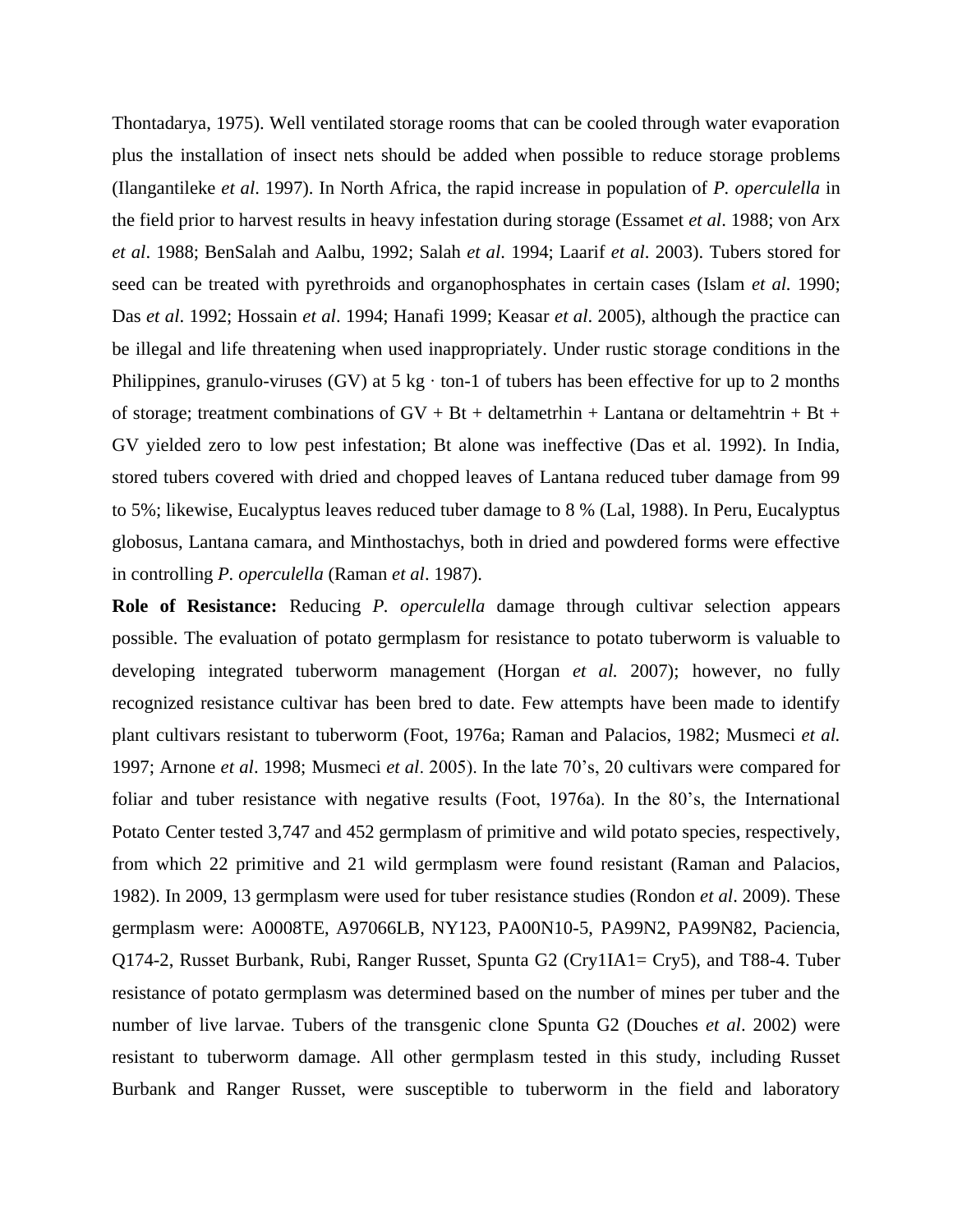experiments. Other host resistance studies have shown that there are independent resistance mechanisms in the foliage and tubers (Brown, 2006). Malakar and Tingey (1999) found limited foliage resistance of Solanum berthaultii (Hawkes) to *P. operculella*, while Musmeci *et al.* (1997) found some foliar resistance on wild potatoes and interspecific hybrids. Little information is known regarding the effect of either leaf or tuber resistance on the biology and ecology of potato tuberworm (Malakar and Tingey, 1999). A combination of partially resistant germplasm to P. operculella and appropriate management practices could answer the "**zero" tolerance required by the potato industry** (Rondon *et al.* 2009). The development of resistant varieties could mark a new era in the management of PTM.

**Control of Potato tuber moth with CIPC in country stores:** Control of PTM has been achived @ 1-2 ml/liter of water and then sprayed @ 40 ml / tone dose on the tubers. Tubers need drying before storage to avoied rottage due to excessive moisture.Stores with treated tubers are kept closed for 1-2 days after treatment for allowing CIPC to settle down on the tuber surface. For fogging, 35-40 ml of CIPC (Oorja solution) ios required for treating one tone of potatoes, similar to that recommended for sprout suppression. The sprouting was also reduced to the level of 3.7-5.8 per cent by CIPC application as against 72.5-80.0 per cent in untreated tubers during storage for 50 days under country stores. Further, the experiment counducted for two rears under country store of Kangra valley with CIPC spray application of 30 EC chemical gave almost complete control of PTM for up two months in store becides suppressing sprout growth. There was negligible PTM incidence (0.3-2.8 per cent) in CIPC treated tubers compared to 3.6-27.6 per cent incidence in untreated tubers kept under country stores. The degree of infestation was slight (<3 feeding holes/tuber) in CPIC treated tubers having PTM infestation, wereas it was medium (3-4 holes) to serve (< 4 holes) in untreated tubers losts. CIPC treated tubers appered healthy and unshrivelled apperarance. From inside also, the treated tubers was undamaged , through, the control tubers showed galleries formed due to PTM infestation, thereby resulting in unacceptable tubers quality CIPC cannot be used on fresh potatoes immediately after harvest. During harvesting, there is considerable amount of potato bruising and the skin in not fully formed at this stage. The treated stores have to be kept closed for 24-48 hours, so that CIPC may be deposited on the tubers. The maximum permissible limit for CIPC residuce is in table potatos in 30 mg/kg of tubers. In the samples collected from treated stores, the residuce were always found within the permissible limit. The residuce concentration were 7-8 mg/kg in pells and 0.2-0.8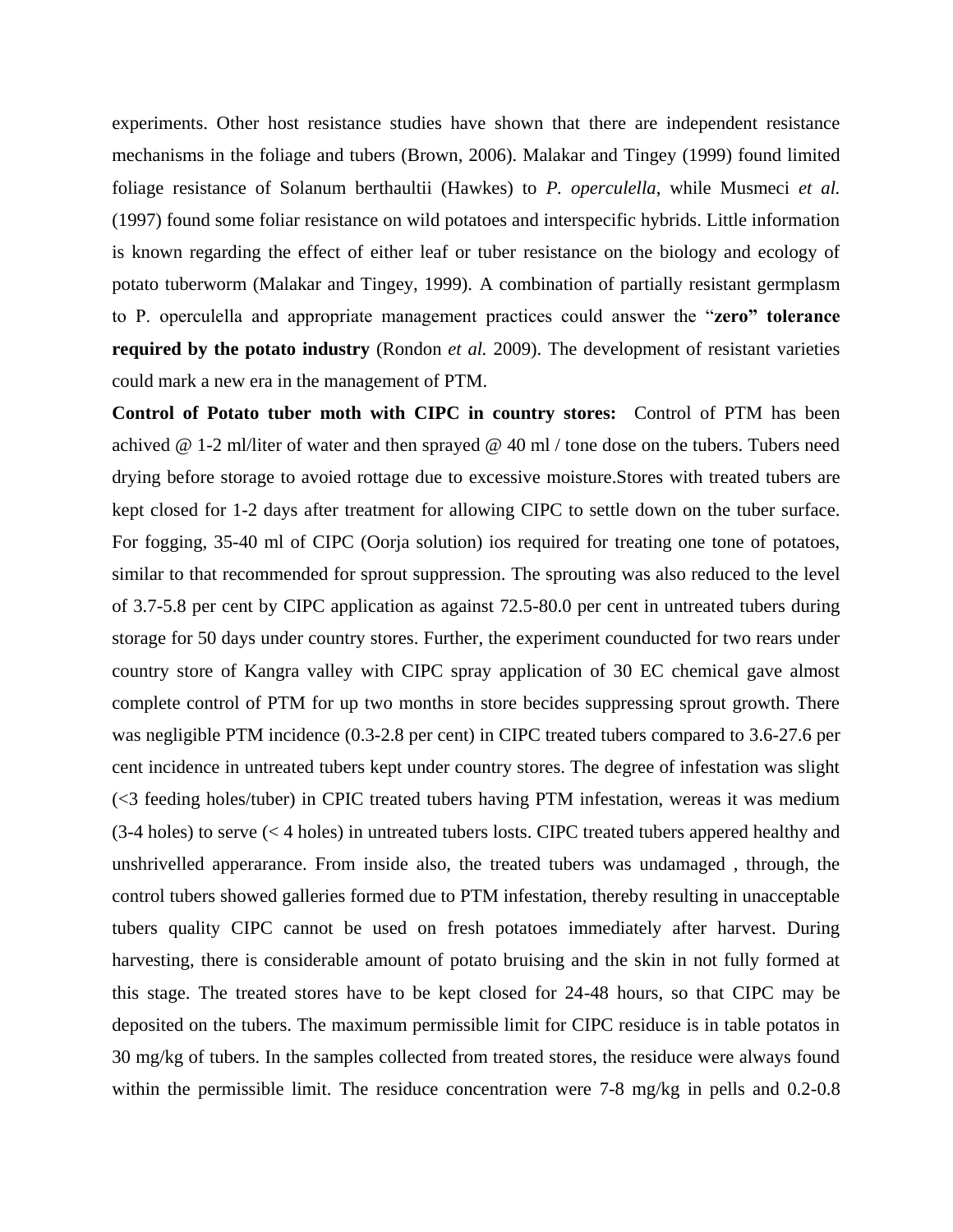mg/kg in peeled tubers immediately after treatment and reduced to the concentration of 0.5-4 mg/kg in peels and 0.1-0.3 mg/kg in peeled tubers after 50 days of treatment. Therefore, the treated potatoes where found to be safe for consumption (Chandla *et. al*., 2008).

**Conclusions** The potato crop is one of the world's most important food crops, along with rice, wheat, and maize (Ross 1986; Douches *et al*., 2004). Potatoes are widely grown over many latitudes and elevations. Especially in developing countries, potato production is important for subsistence and for adding nutritional balance (Douches *et al*., 2004; Navarre *et*

*al.,*2009). Unfortunately, severe losses can occur in storage, especially in developing countries where low income farmers cannot afford refrigerated storages. Increasing potato production in a sustainable manner while protecting producers, consumers, and the environment will requires an integrated approach. Combating pests such as *P. operculella*, a devastating worldwide pest of potatoes, is a continuous challenge that growers must face as they intensify their production techniques to satisfy the increasing demands of the international market. A thorough knowledge of the distribution, host range, , ecology and economic effect of a pest is necessary before developing management practices. It is difficult to achieve effective control by a single method when the infestation is very high. When populations are low, any individual component may be effective. Other actions such as the collection of left-over tubers from the field, planting 6 cm deep, the use of healthy seed material, frequent irrigation to reduce soil cracks, covering of exposed tubers, release of parasitoids in the early stage of the crop should be practised. In later stages, the selective use of recommended insecticides and mass trapping with sex pheromones should be put into practice (Trivedi and Rajagopai, 1988). In storage, it is necessary to remove damaged tubers before storing: Sex pheromones may be used for monitoring and mass trapping with water traps. Screening of germplasm may be practised In endemic areas to identify resistance in the field and in storage. This will provide a base for long-term management to reduce the pest incidence in a continuous cropping system.

**Acknowledgments** The author gratefully acknowledges Drs. SK Chakrabarti, Ex Director and Manoj Kumar, Joint Director (acting) for their encouragement.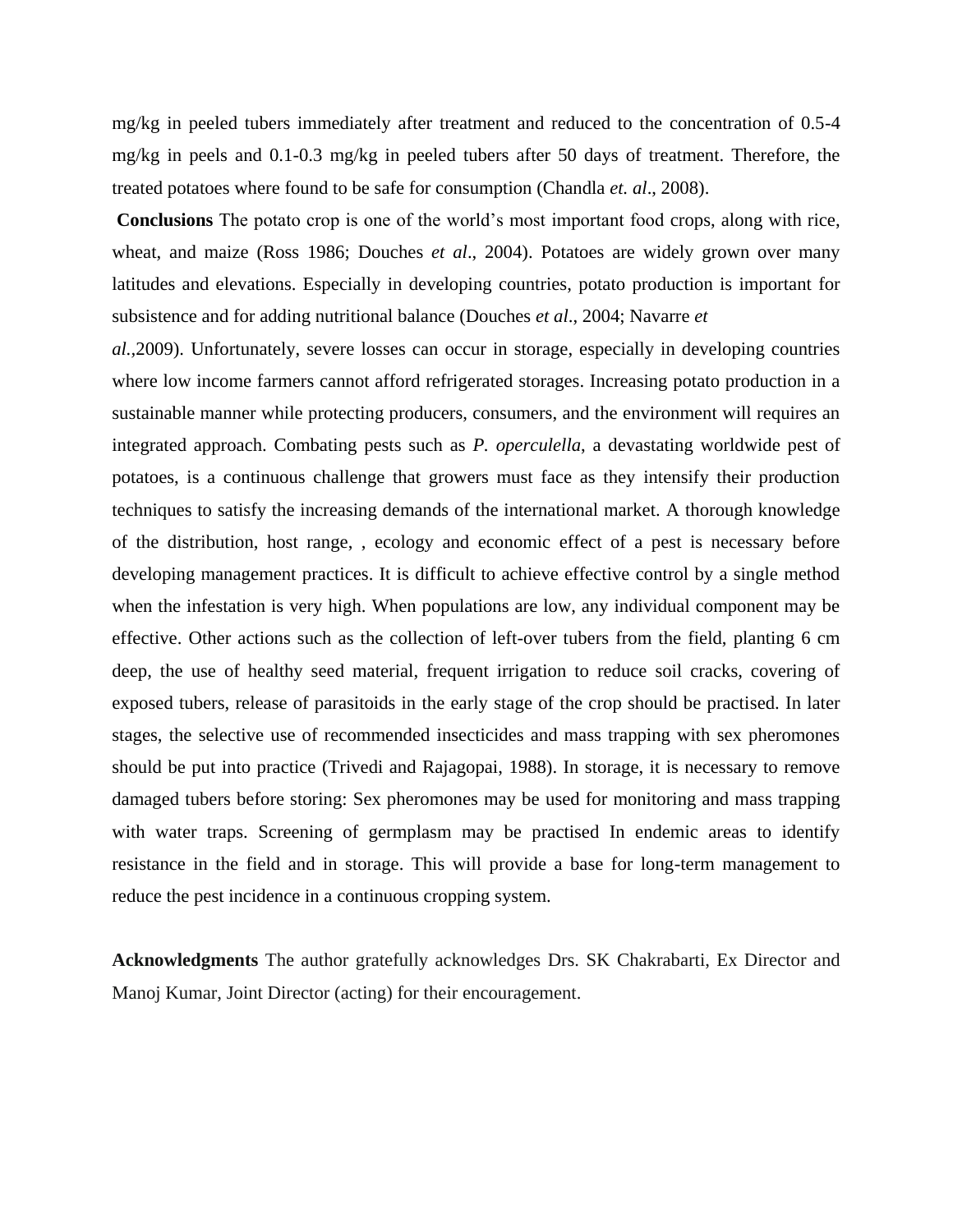# **POTATO MOTH LIFECYCLE STAGES AND SYMPTOMS OF DAMAGE**





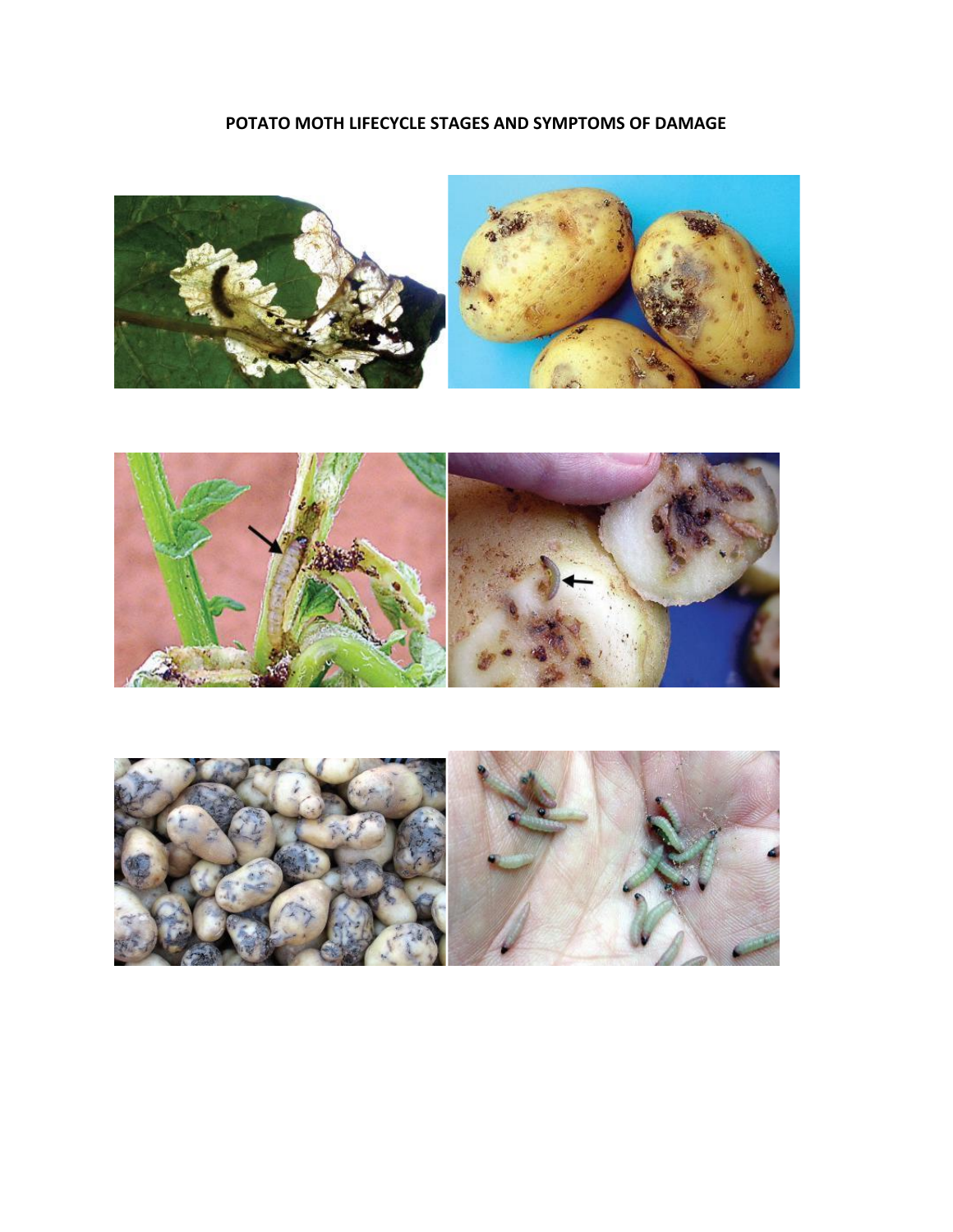#### **References**

Abbas, M. S. T. and Abu-Zeid, N. A, 1983. Biological studies on *Bracon instabilis* Marsh. (Hym. Braconidae), a larval parasite of *Phthorimaea operculella* Zell. (Lep., Gelechiidae) in *Egypt. Z.angew. Entomol*. **96**, 32-36

Al-Ali, A.S., Al-Neamy I.K. and Abbas, S.A. 1975. Observations on the biology of the potato tuber moth *Phthorimaea operculella* (Zeller) (Lepidoptera: Gelechiidae) in Iraq. *Zeitschrift fuÉr Angewandte Entomologie,* **79:** 345–351.

Alcázar, J., M. Cervantes, and Raman, K.V. 1992. Caracterización y patogenicidad de un virus granulosis de la polilla de la papa *Phthorimaea operculella*. *Rev. per. Entomol*., **35**: 107–111.

Allen, H.W. and Brunson, M.H. 1947. Control of Nosema disease of potato tuberworm, a host used in the mass production of *Macrocentrus ancylivorus*. *Sci.*, 394.

Akhade, M.N., Tidke, P.M. and Patkar, M.B.1970. Control of potato tuber moth *Gnorimoschema operculella* Zell. In Decan Plateau through insecticides and depth of planting. *Indian J. Agric. Sci*., **40**:1071-76.

Amnonkar, S. V., Vijay Laxmi, A. K. and Rao, A. S. 1979. Microbial control of potato tuber moth, *Phthorimaea Opercullella* (Zeller). *Indian Journal of Experimental Biology*, **17**, 1127- 1133.

Annecke, D.P. and Mynhardt, M.J. 1974. On the identity of *Copidosoma koehleri* Blanchard (Hymenoptera: Encrytidae). *Journal of the Entomological Society of South Africa*, **37**: 31–33.

Anonymous, 1969. The potato tuber moth or tobacco leaf miner *Phthorimaea operculella* (Zeller), its biology and control. *Rhodesia Agric. J*. **66,** 54-57.

Anonymous. 1985. High and Potato Technoguide. Philippine Council for Agriculture and Resources Research and Development, Los Bafios, Philippines, 21 pp

Arnone, S., S. Musmeci, L. Bacchetta, N. Cordischi, E. Pucci, M. Cristofaro, and Sonino A. 1998. Research in Solanum spp. As sources of resistance to the potato tuber moth *Phthorimaea operculella* (Zeller). *Potato Research* **41**: 39–49.

Arthurs, S.P., L.A. Lacey and F. de la Rosa. 2008. Evaluation of a granulovirus (PoGV) and *Bacillus thuringiensis* subsp kurstaki for control of the potato tuberworm (Lepidoptera: Gelechiidae) in stored tubers. *Journal of Economic Entomology* **101**: 1540–1546.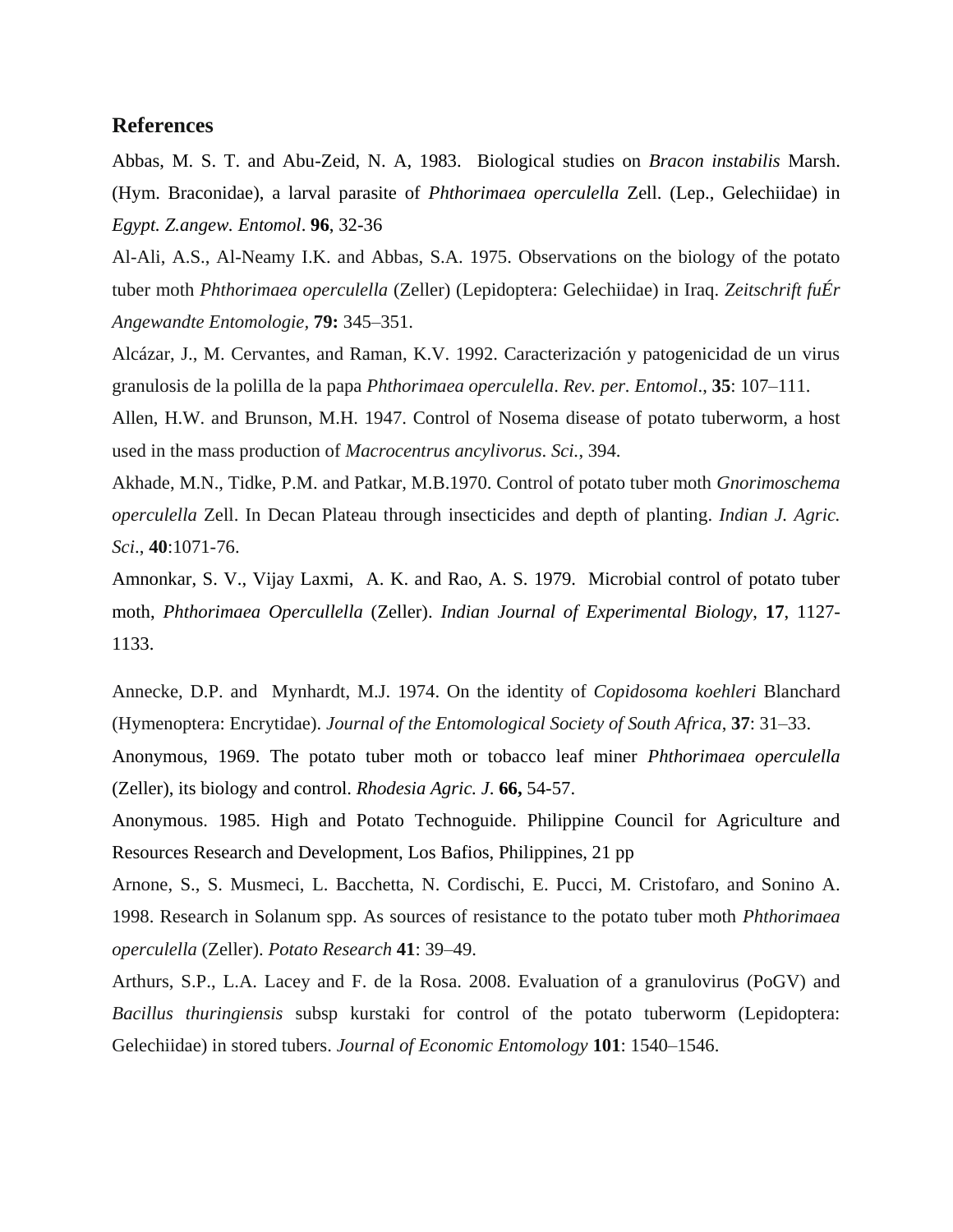Ascerno, M. 1991. Insect phenology and integrated pest management. Journal of Arboriculture 17: 13–15.

Atherton, D. O. 1936. Leaf miner and stem borer in North Queensland. *Queensland Agric. J.* **45**, l-3 (cited in Cunningham, 1969)

Attalah, E. O., Doss, S. A. and Wahal, M. L. 1981. Effect of host plants on some biological aspects of the potato tuberworm *Phthorimaea operculella* (Zeller). *Agric. Rex Rev*. **59**, 93-96.

Attia, R. and Mattar, B. 1939. Some notes on the potato tuber moth *Phthorimaea operculella*  Zell. *Bull. Soc. Entomol*. *Egypt* 216: 136.

Awate, B. G. and Naik L.M. 1979. Efficacies of insecticidal dusts applied to soil surface for controlling potato tuberworm (*Phthorimaea operculella* Zeller) in field. *Journal of Maharashtra Agricultural Universities,* **4**: 100.

Awate B. G. and Pokharkar R.N. 1976. Comparative efficacy of different insecticides against potato tuber moth *Phthorimaea operculella* Zell.*Pesticides,* **10** (9), 18-19.

Awate, B.G., Naik L.M and Jagtap, A.B. 1977. Evaluation of some newer insecticides for the control of tuber worm, (*Phthorimaea operculella* Zeller) in field. *Journal of Maharashtra Agricultural Universities* **2(1)**: 37-40.

Bacon, O.G. 1960a. Systemic insecticides applied to cut seed pieces and to soil at planting time to control potato insects. *Journal of Economic Entomology*, **53**: 835–839.

Bacon, O.G. 1960b. Control of the potato tuberworm in potatoes. *Journal of Economic Entomology,* **53**: 868–871.

Bacon, O.G., McCalley, N.F., Riley, W.D. and James, R.H. 1971. Evaluation of insecticides for control of the green aphid and potato tuberworm on Irish potatoes. *American Potato Journal,* **48**: 298.

Bacon, O.G., McCalley, N.F., Riley, W.D. and James, R.H.1972. Insecticides for control of potato tuber worm and green peach aphid on potatoes in California. *American Potato Journal* **49**:  $291 - 5$ .

Bacon, O.G., Seiber, J.N. and Kennedy, G.G. 1976. Evaluation of survey trapping techniques for potato tuberworm moths (*Phthorimaea operculella*) with chemical baited traps. *Journal of Economic Entomology*, **69**: 569–572.

Balachowsky, A.S., and Real, P. 1966. La teigne de la pomme de terre. In A.S. Balachoswky (ed.) Entomologie appliquee a l'agriculture, Tome II, Lepidopteres, Vol. i. : 371–381.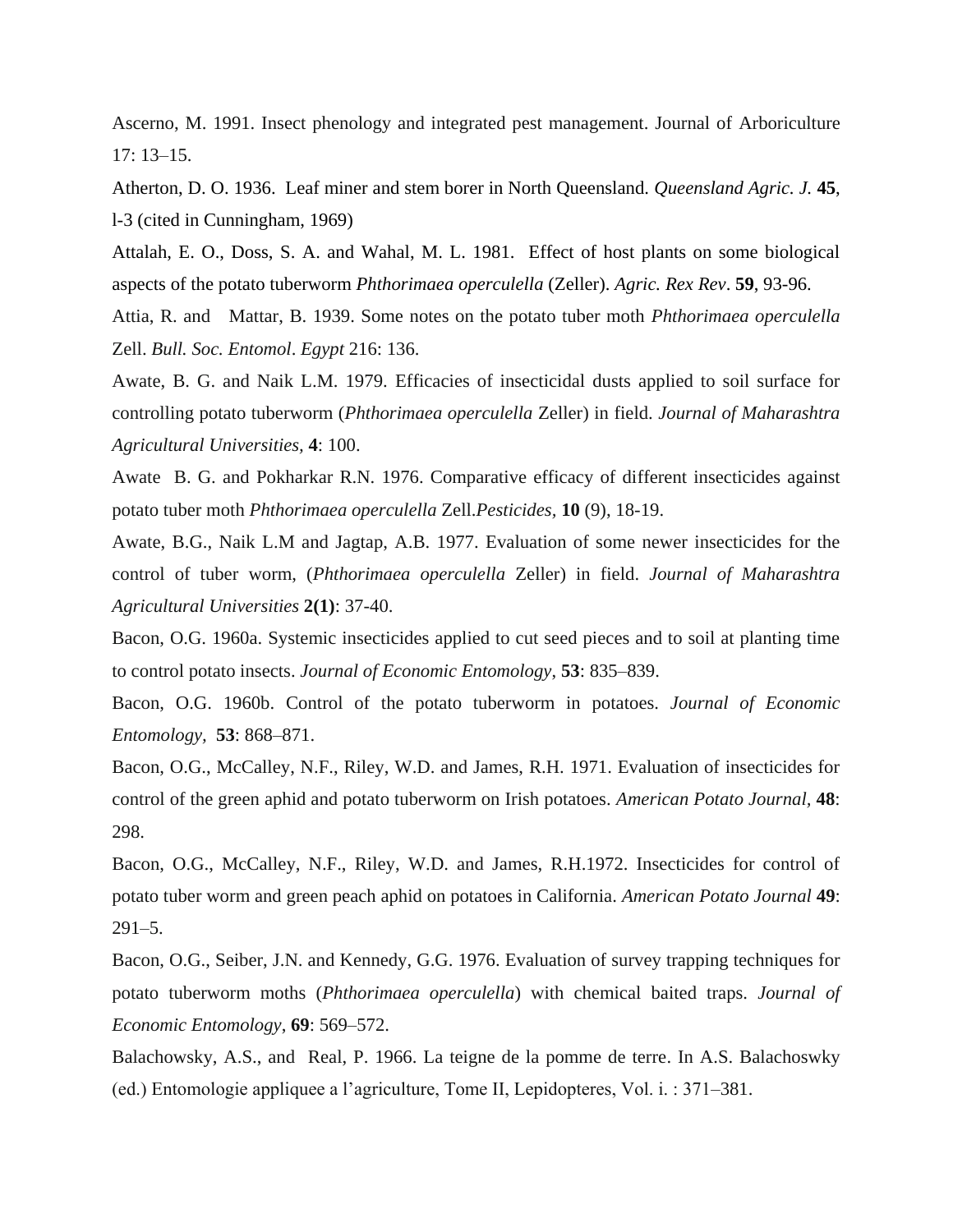Barragan, A.R. 2005. Identificación, biologia, y comportamiento de las polillas de la papa en el Ecuador, 1–11. Ecuador: Promsamag, Puce.

Bartoloni, P. 1951. La *Phthorimaea operculella* Zeller (Lep. Gelechiidae) in Italia. *Redia* **36**: 301–379.

Beegle, C.C. and Yamamoto, T. 1992. History of *Bacillus thuringensis* Berliner research and development. *Canadian Entomologist*, **124**: 587–616.

Ben Salah, H. and Aalbu, R. 1992. Field use of granulosis virus to reduce initial storage infestation of the potato tuber moth, *Phthorimaea operculella* (Zeller), in North Africa. *Agriculture, Ecosystems & Environment*, **38:** 119–126.

Berlinger, M.J. 1992. Pests of processing tomatoes in Israel and suggested IPM model. *Act. Hort*. **301**: 185–192.

Berthon, C.H. 1855. On the potato moth. Proceedings of the Royal Society of Van Diemen's Land 3: 76–80.

Bhalla, O.P. and Chandla, V.K. 1986. Screening potato for resistance to potato tuber worm, *Phthorimaea operculella* (Zeller), *National Academy Science Letters*, **9**(2):35-36.

Briese, D.T. 1981. The incidence of parasitism and disease in field populations of the potato moth *Phthorimaea operculella* (Zeller) in Australia biological control. *Journal of the Australian Entomological Society,* **20**: 319–326.

Briese, D.T. 1986. Geographic variability in demographic performance of the potato moth, *Phthorimaea operculella* Zell. In Australia. *Bulletin of Entomological Research*, **76**: 719–726.

Briese, D.T.and Mende, H.A. 1981. Differences in susceptibility to a granulosis virus field populations of the potato moth, *Phthorimaea operculella* (Zeller) (Lepidoptera: Gelechiidae). *Bulletin of Entomological Research,* **71**: 11–18.

Briese, D.T. and Mende, H.A. 1983. Selection for increased resistance to a granulosis virus in the potato moth, *Phthorimaea operculella* (Zeller) (Lepidoptera: Gelechiidae) viral insecticides, biological control. *Bulletin of Entomological Research,* **73**: 1–9.

Brits, J.A. 1979. The influence of age on the adult male reproductive system of the potato tuber moth, *Phthorimaea operculella* Zell. *Journal of the Entomological Society of Southern Africa*, 42**:** 395–400.

Broodryk, S.W. 1970. Dimensions and developmental values for potato tuber moth *Phthorimaea operculella* (Zeller) in South Africa. *Phytophylactica,* **2:** 215–216.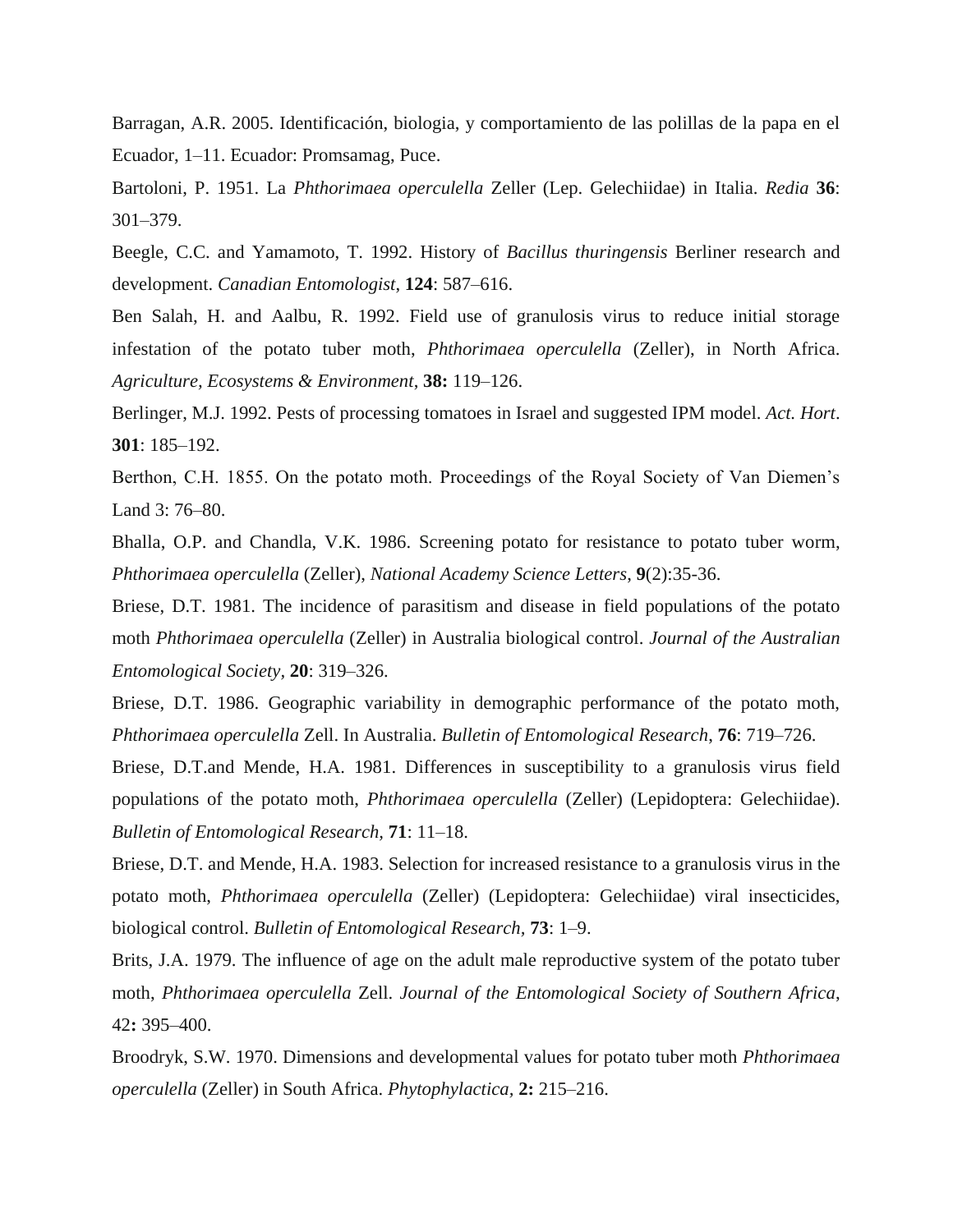Broodryk, S.W. 1971. Ecological investigations on the potato tuber moth, *Phthorimaea operculella* (Zeller) (Lepidoptera: Gelechiidae). *Phytophylactica,* **3**: 73–84.

Broodryk, S.W. and Pretorius, L.M. 1974. Occurrence in South Africa of a granulosis virus attacking potato tuber moth, *Phthorimaea operculella* (Zeller) (Lepidoptera: Gelechiidae).

*Journal of the Entomological Society of Southern Africa,* **37**: 125–128.

Brown, C. 2006. Breeding for resistance to tuber moth, powdery scab, black dot, and nematode cause problems. Pasco, WA: Washington State Potato Commision progress reports.

Broza, M. and Sneh, B. 1994. *Bacillus thuringiensis* ssp. kurstaki as an effective control agent of Lepidopteran pests in tomato fields in Israel. *Journal of Economic Entomology,* **87:** 923–928.

Callan, E.M. 1974. Changing status of the parasites of potato tuber moth, *Phthorimaea operculella* (Lepidoptera: Gelechiidae) in *Australia. Entomophaga,* **19:** 97–101.

Cameron, P.J., Walker, G.P., Penny,G.M. and Wingley.P.J. 2002. Movement of potato tuberworm (Lepidoptera: Gelechiidae) within and between crops, and some comparisions with diamonback moth (Lepidoptera: Pluteliidae). *Environmental Entomology,* **31**: 65–75.

Cannon, R.C. 1948. Investigations in the control of the potato tuber moth, *Gnorimoschema operculella* Zell. (Lepidoptera: Gelechiidae) in north Queensland. *Queesnland Journal of Agricultural Sciences,* **5**: 107–124.

Cardona, C.and Oatman, E.R. 1975. Biology and the physical ecology of *Apanteles subandinus* Blanchard (Hymenoptera: Braconidae), with notes on temperature responses of *Apanteles scutellaris* Muesbeck and its host, the potato tuber worm (*Phthorimaea opeculella*), biological control. *Hilgardia,* **43**: 1–51.

Chandla, V.K., Singh, B.,Chandel R.S. and Pandey S.K. 2008. CIPC (Chlorpropham) for control of potato tuber moth in country stores. ICAR-CPRI, Shimla folder publication.

Chaudhary R., Raj B.T and Saxena, A.P. 1979. Studies on the growth of population of *Phthorimaea operculella* Zeller. *Journal of Indian Potato Association,* **6(3):**149-156.

Chaudhary R., Trivedi, T.P. and Raj B.T. 1983. Field evaluation of some exotic parasitoids of potato tuber moth *Phthorimaea operculella* Zeller. *Indian Journal of Entomology,* **45:**504-6.

Chauhan, U.and Verma, L.R. 1985. Adult eclosion and mating behaviour of potato tuber moth, *Phthorimaea operculella* Zeller. *Journal of the Indian Potato Association,* **12**: 148–157.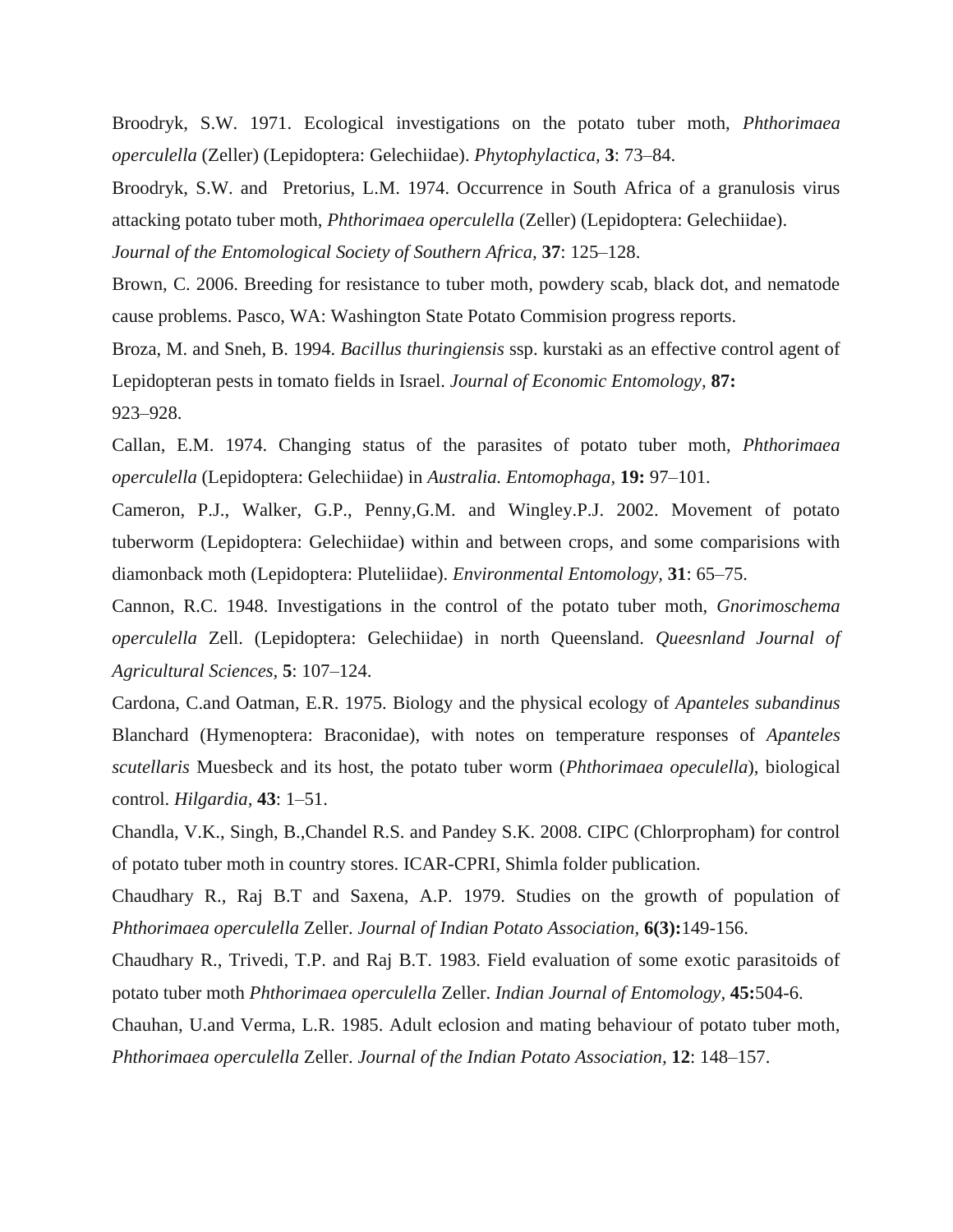Chauhan, U., and Verma, L.R. 1991. Biology of potato tuber moth Phthorimaea operculella Zeller with special reference to pupal eye pigmentation and adult sexual dimorphism. *Journal of Economic Entomology*, **16:** 63–67.

Chi, H. and Getz, W.G. 1988. Mass rearing and harvesting based on an age-stage, two-sex life table: a potato tuberworm (Lepidoptera: Gelechiidae) case study. *Environmental Entomology*, **17**: 18–25.

Chittenden, F.H. 1912. The potato tuber moth (Phthorimaea operculella Zeller). *United State Department of Agriculture,* **162**: 5.

Chittenden, F.H. 1913. The potato tubermoth. *United States Department of Agriculture Farmer's Bulletin:* 1–7.

Choe, K.R., Yoo, C.G. and Chang, Y.D. 1980. Studies on the life history of potato tubermoth, *Phthorimaea operculella* Zeller.Korean *Journal of Plant Protection,* **9:** 97–100.

Chundurwar, R.D. 1977. Density dependent response of potato tuber moth parasite, *Orgilus parcus* (Hymenoptera: Braconidae). *Journal of Maharashtra Agricultural Universities,* **2**: 248– 252.

Chundurwar, R.D. 1978. Biology of *Agathis unicolorata* Shenefelt, a larval parasite of *Phthorimaea operculella* Zeller. *Journal of Maharashtra Agricultural Universities*, **3**: 44–46.

Clough, G., DeBano, S., Rondon, S., David, N. and Hamm, P. 2008. Use of cultural and chemical practices to reduce tuber damage from the potato tuberworm in the Columbia Basin. *Hortscience*, 43: 1159–1160.

Coll, M., Gavish, S. and Dori, I. 2000. Population biology of the potato tubermoth, *Phthorimaea opercuella* (Lepidoptera: Gelechiidae) in two potato cropping systems in Israel. *Bulletin of Entomological Research,* **90**: 309–315.

Commonwealth Institute of Entomology. 1968. Distribution Maps of Pests. Sec. A (Agric.) Map No. 10 (revised). CIE, 40 Queen's Gate.London

Cory, F.M. 1925. The potato tuber moth. University of Maryland Extension Service, **57**: 3.

Cruickshank, S. and Ahmed, F. 1973. Biological control of potato tuber moth, *Phthorimaea operculella* (Zell.) (Lepidoptera: Gelechiidae) in Zambia. *Commonw. Inst. Biol. Control. Tech. Bull.,* **16**: 62.

Cunningham, I.C. 1969. Alternative host plants of tobacco leaf-miner (*Phthorimaea operculella* (Zell.)). *Queensland Journal of Agricultural & Animal Sciences* **26**: 107–111.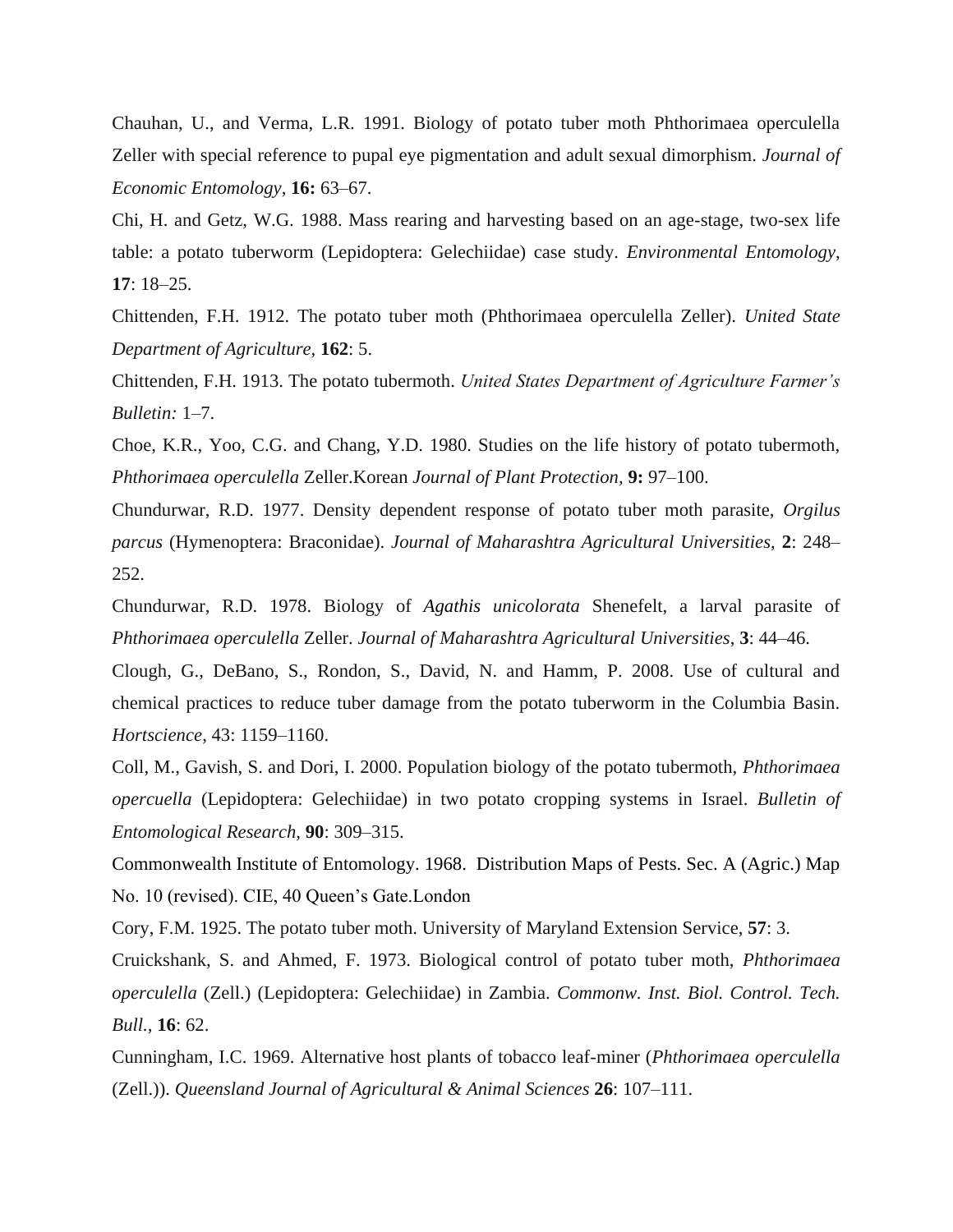Dalaya, V.P. and Talgeri, G.M. 1971. New records of parasites of *Phthorimaea operculella* (Zell.) in Maharashtra. *Tropical Pest Management*, **17** (3):354.

Dalaya, V.P. and Patil, S.P. 1973. Laboratory rearing and field release of *Copldosoma koehleri* an exotic parasite for the control of *Phthorimaea operculella* (Zell.). *Journal of Mahatama Phule Agricultural University*, **4**: 99-107.

Das, G.P. and Raman, K.V. 1994. Alternate hosts of the potato tubermoth, *Phthorimaea operculella* (Zeller). *Crop Protection* **13**: 83–86.

Das, G.P., Magallona E.D. and Raman, K.V. 1992. Effects of different components of IPM in the management of the potato tuber moth, in storage. *Agriculture, Ecosystems & Environment* **41**: 321–325.

Davoud, M.A., El-Saadany,G.B., Mariy,F.M.A and Ibrahim, M.Y. 1999. The thermal threshold units for *Phthorimaea operculella* (Zeller). *Annals of Agricultural Science,* Ain-Shams University, Cairo, **44**: 379–393.

De Bano, S.J., Hamm, P.B., Jensen, A., Rondon, S.I. and Landolt, P.J. 2010. Spatial and temporal dynamics of potato tuberworm (Lepidoptera: Gelechiidae) in the Columbia Basin of the Pacific Northwest. *Journal of Economic Entomology* (Accepted).

Divakar, B.J. and Pawar, A.D. 1979. Field recovery of *Chelonus blackburni* and *Bracon hebator* from potato tubermoth. *Indian Journal of Plant Protection,* **7**: 214.

Dŏgramaci, M., Rondon, S.I. and DeBano, S.J. 2008. The effect of soil depth and exposure to winter conditions on survival of the potato tuberworm *Phthorimaea operculella* (Lepidoptera: Gelechiidae). *Entomologia Experimentalis et Applicata,* **129**: 332– 339.

Doreste, S.E. and Nieves, M. 1968. Estudios de laboratorio sobre el ciclo biologico del minador de la hoja del tabaco, papa y tomate, *Gnorimoschema operculella* (Zeller). *Agronomie Tropicale,* **18**: 461–474.

Douches, D.S., Li, W., Zarka,K., Coombs, J., Pett, W., Grafius, E. and El-Nasr, T. 2002. Development of Bt-cry5 insect-resistant potato lines 'Spunta-G2' and 'Spunta-G3'. *Hort. Science,*  37: 1103–1107.

Douches, D.S., Pett, W., Santos,F., Coombs, J., Grafius, E., . Metry, E.A.W.L., El-Din,T.N. and Madkour, M. 2004. Field and storage testing Bt potatoes for resistance to potato tuberworm (Lepidoptera: Gelechiidae). *Journal of Economic Entomology,* **97**: 1425–1431.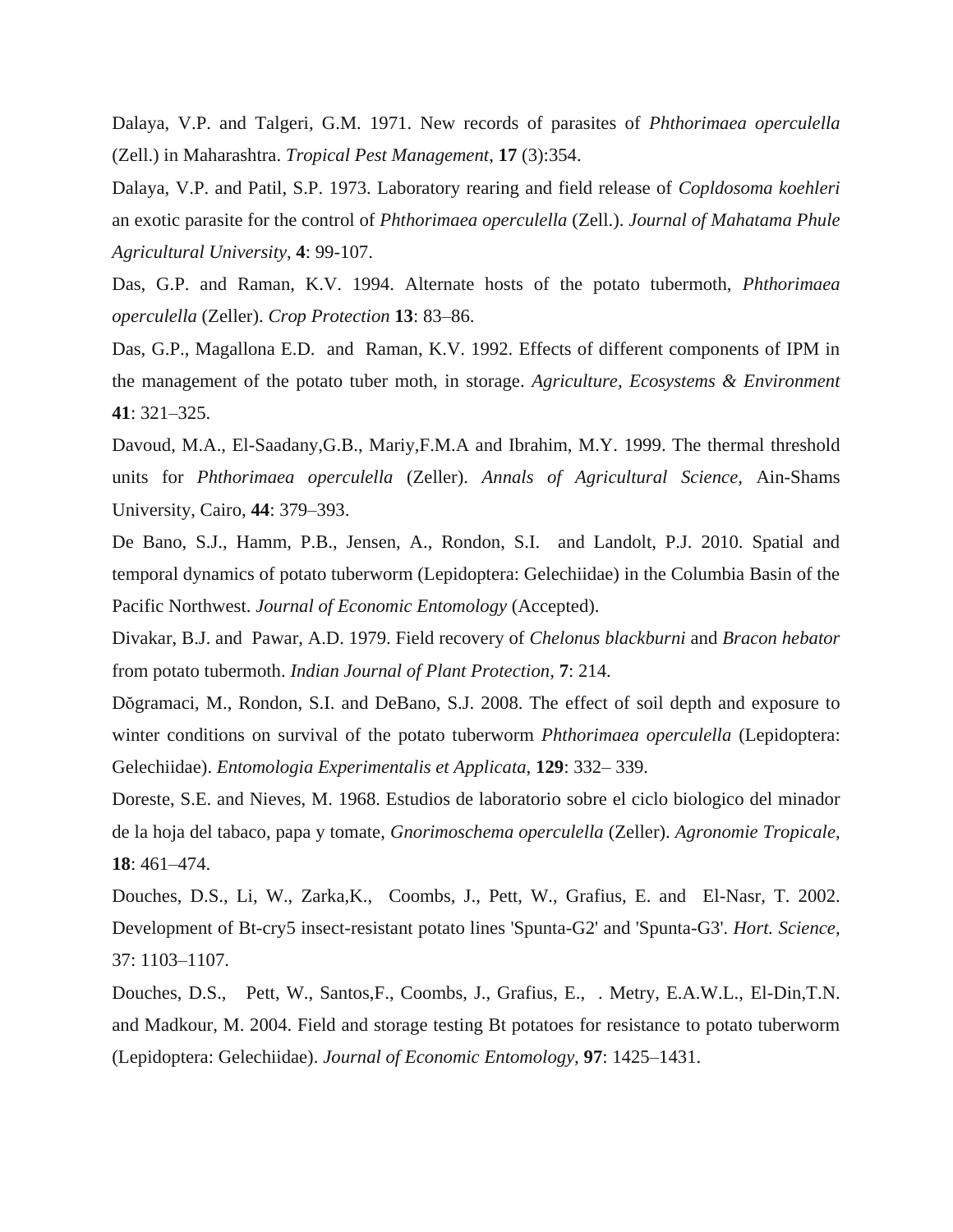Doutt, R.L. 1947. Polyembryony in Copidosoma koehleri Blanchard. *American Naturalist,* **81**: 435–453.

Elbadry, E. 1964. Suppression of the reproductive potential of the potato tuberworm, *Gnorimoschema operculella* by gamma irradiation. *Journal of Economic Entomology*, **57:** 414– 415.

El-Sherif, A.R.A.1961. Preliminary biological studies on the potato tuber worm in UAR. *Gnorimoschema operculella* (Zeller) (Lepidoptera: Tineidae). *Agricultural Research Review,* Cairo, **39**: 288–298.

Essamet, M., R. von Arx, Ewell, P.T., Goueder, J., Ben Temine, A. and Cheikh,M. 1988. Aspects tehcniques et economiques du problem del a teigne et du stokage des pommes de terre de saison en Tunisie. *Ann. Inst. Nat. Rech. Agron*. Tunis. **61**: 1–50.

Etzel, L. K. 1985. *Phthorimaea operculella*. In Singh, P., and Moore, R.F. (eds.). *Handbook of insect rearing,* Vol. **II:** 431-442.

Fadli, H.A., Al-Salih, G.A.W. and Abdul-Masih, A.E. 1974. A survey of the potato tubermoth in Iraq. *Journal in Iraqi Agriculture,* **29**: 35–37.

Farrag, R.M. 1998. Control of the potato tuber moth, *Phthorimaea operculella* Zeller (Lepidoptera Gelechiidae) at storage. *Egyptian Journal of Agricultural Research,* **76:** 947–952. Fenemore, P.G. 1977. Oviposition of potato tuber moth, *Phthorimaea operculella* Zell., fecundity in relation to mated state, age, and pupal weight. *New Zealand Journal of Zoology*, **4**: 187–191.

Fenemore, P.G. 1978. Oviposition of potato tuber moth, *Phthorimaea operculella* Zell. (Lepidoptera: Gelechiidae); the physical nature of the oviposition substrate. *New Zealand Journal of Zoology*, **5**: 591–599.

Fenemore, P.G. 1979. Oviposition of potato tuber moth, *Phthorimaea operculella* Zell. (Lepidoptera: Gelechiidae); the influence of adult food, pupal weight, and host-plant tissue on fecundity. *New Zealand Journal of Zoology*, **7**: 389–395.

Fenemore, P.G. 1988. Host-plant location and selection by adult potato moth, *Phthorimaea operculella* (Lepidoptera: Gelechiidae): a review. *Journal of Insect Physiology*, **34**: 175–177.

FernaId, M. L. 1950. Gray's Manual of Botany. *American Book*, **30**, New York, 1632 pp Finney, G.L. 1947. Mass culture of *Macrocentrus ancylivorus* and its host, the potato tuber moth. *Hilgardia,* 17: 437–483.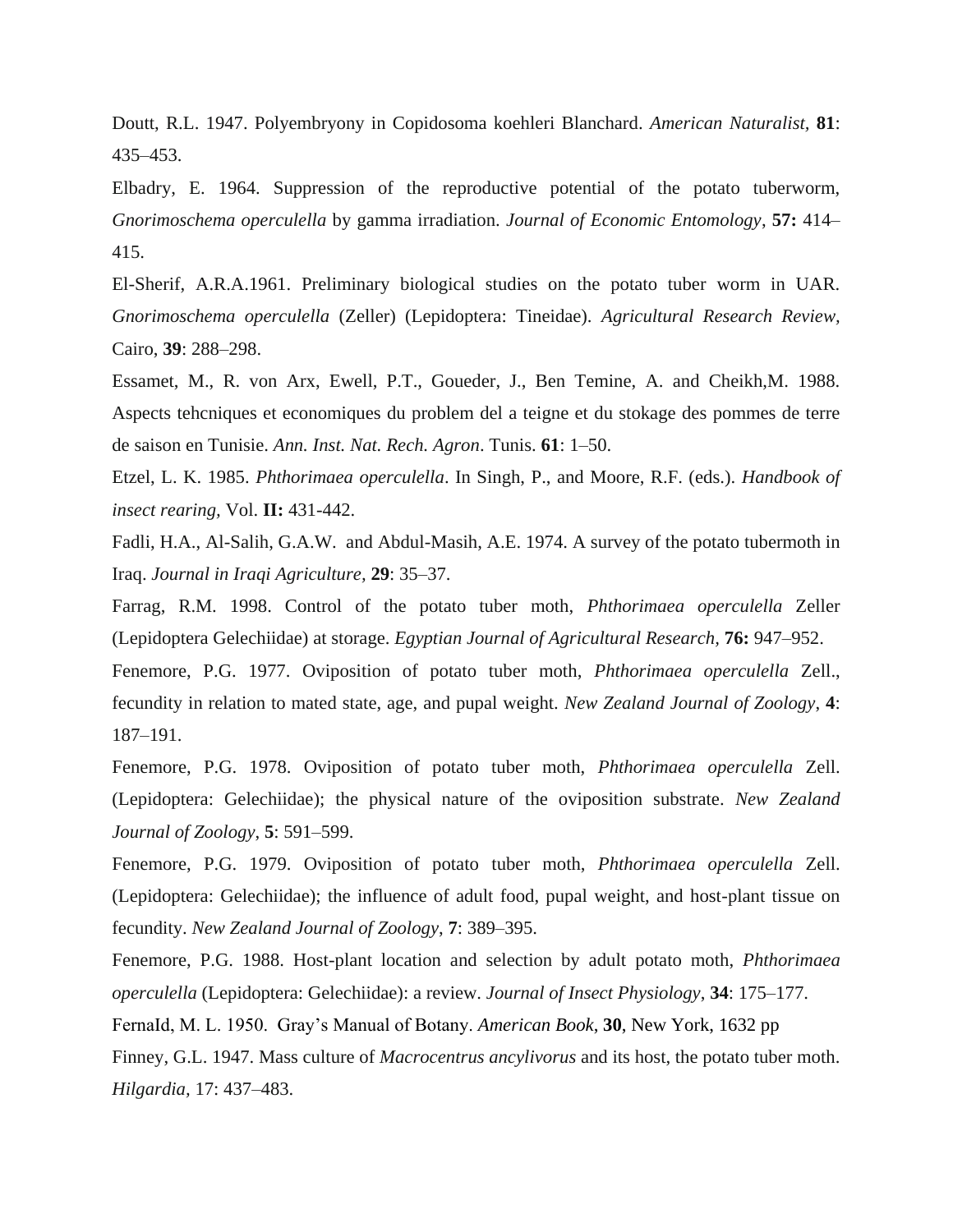Finney, G.L., Flanders, S.E. and Smith, H.S. 1944. The potato tuber moth as a host for mass production of *Macrocentrus ancylivorus*. *Journal of Economic Entomology*, **38**: 61–64.

Flanders, S.E. 1930. Mass production of egg parasites of the genus Trichogramma. *Hilgardia* **4**: 465–501.

Flanders, S.E. 1935. Host influence on the prolificacy and size of Trichogramma. *Pan. Pac. Entomol.* **11**: 175–177.

Flanders, S.E. 1945. Mass production of Trichogramma using eggs of potato tuber worm. *Journal of Economic Entomology,* **38**: 394–395.

Flanders, R.V. and Oatman, E.R. 1982. Laboratory studies on the biology of Orgilus-jenniae (Hymenoptera, Braconidae), a parasitoid of the potato tuberworm, *Phthorimaea operculella* (Lepidoptera: Gelechiidae). *Hilgardia,* **50**: 1–33.

Flanders, R.V. and Oatman, E.R. 1987. Competitive interactions among endophagous parasitoids of potato tuberworm larvae in southern-California. *Hilgardia,* **55**: 1–34.

Fletcher, T.B. 1914. Some south Indian insects and other animals of importance considered especially from an economic point of view. *Madras: Government Press*: **23**:563.

Flint, M. 1986. Integrated pest management for potatoes in the Western United States. Pub. 3316. Univ. of Cal: 1–146.

Foley, D.H. 1985. Tethered flight of the potato moth, *Phthorimaea operculella*. *Physiological Entomology,* **10**: 45–51.

Foot, M.A. 1974a. Field assessment of several insecticides against the potato tuber moth *Phthorimaea operculella* (Zell.) at Pukukohe. *New Zealand Journal of Experimental Agriculture,*  **2**: 191–197.

Foot, M.A. 1974b. Cultural practices in relation to infestation of potato crops by the potato tuber moth (*Phthorimaea operculella*). I. Effect of irrigation and ridge width. *New Zealand Journal of Experimental Agriculture*, **2**: 447–450.

Foot, M.A. 1976a. Susceptibility of twenty potato cultivars to the potato moth (*Phthorimaea operculella*) at Pukekohe: A preliminary assessment. *New Zealand Journal of Experimental Agriculture*, **4**: 239–242.

Foot, M.A. 1976b. Cultural practices in relation to infestation of potato crops by the potato tuber moth (*Phthorimaea operculella*). II. Effect of seed depth, re-moulding, pre-harvest defoliation, and delayed harvest. *New Zealand Journal of Experimental Agriculture*, **4**: 121–124.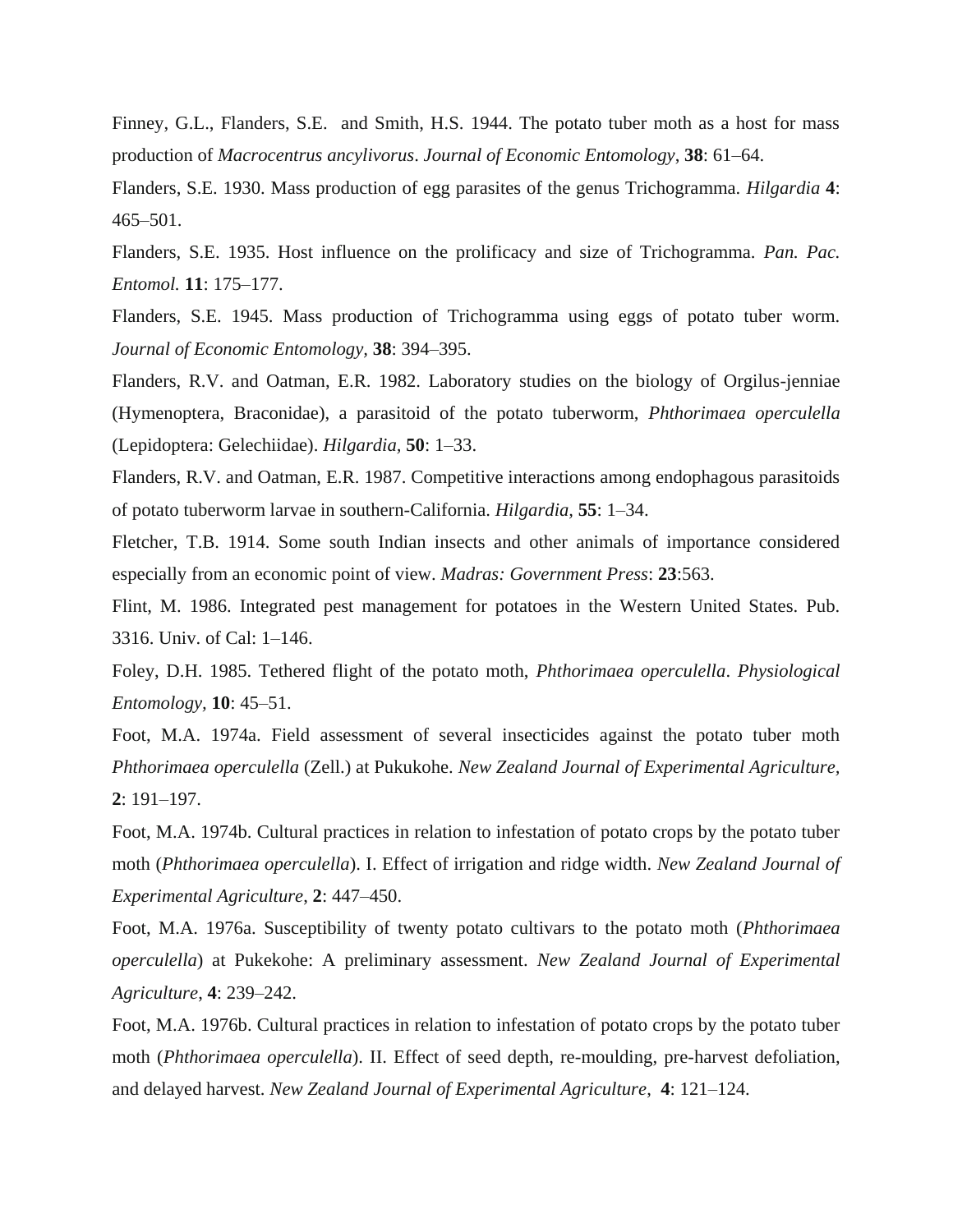Foot, M.A. 1976c. Laboratory assessment of several insecticides against the potato tuber moth (*Phthorimaea operculella* Zeller). *New Zealand Journal of Zoology,* **19**: 117–125.

Foot, M.A. 1979. Bionomics of the potato tuber moth, *Phthorimaea operculella* (Lepidoptera: Gelechiidae) at Pukekohe. *New Zealand Journal of Zoology,* **6**: 623–636.

Franzman, B.A. 1980. Parasitism of *Phthorimaea operculella* (Lepidoptera: Gelechiidae) larvae in Queensland. *Entomophaga*, **25**: 369–372.

French, J.G. 1915. The potato moth. *Phthorimaea operculella* Zeller. Recent spraying experiments in Gippsland. *Journal in Department Agriculture of Victoria*, **23**: 6144–6180.

Galves, C. and Villa, S. 1987. Gelechiidae (Lepidoptera) frcquentes in solanaceas de Cajamarca Y Amazonas, Peru. *Rev. Per. Entomol*., **19**, 37-40

Gilboa, S. and Podoler, H. 1995. Presence-absence sequentials sampling for potato tuberworm (Lepidoptera: Gelechiidae) on processing tomatoes: selection of sample sites according to predictable seasonal trends. *Journal of Economic Entomology*, **88**: 1332–1336.

Gomaa, A. A., El-Sherif, S. and Hemeida, I. A. 1978. On the biology of potato tuber worm, *Phthorimaea operculella* Zeller (Lepidoptera; Gelechiidae). I. Effect of larval diet. *Z. angew. Entomol*. **86**, 290-294

Graft, J.E. 1917. The potato tubermoth. *Tech. Bull*. USDA, **427**: 58.

Gubbaiah and Thontadarya, T.S. 1975. Chemical control of the tuber worm. *Gnorimoschema operculella* Zell. in Karnataka. *Mysore Journal of Agricultural Sciences*, **9**: 415–417.

Gubbaiah and Thontadarya, T.S. 1977. Bionomics of Potato Tuberworm, *Gnorimoschema-Operculella* Zeller (Lepidoptera Gelechiidae) in Karnataka. *Mysore Journal of Agricultural Sciences*, **11**: 380–386.

Hafez, M., Zaki, F.N. Moursy, A. and Sabbour, M. 1997. Biological effects of the entomopathogenic fungus, *Beauveria bassiana* on the potato tuber moth *Phthorimaea operculella* (Zeller). *Anz. Schadl. Pflanz. Umwelt*. **70**: 158–159.

Haines, C.P. 1977. The potato tuber moth, *Phthorimaea operculella* (Zeller): a bibliography of recent literature and a review of its biology and control on potatoes in the field and in store. *Rep. Tropical Products Institute* G112, **3**: 15.

Hamilton, J.T., and Macdonald, J.A. 1990. Control of potato moth, *Phthorimaea operculella* (Zeller) in stored seed potatoes. *General and Applied Entomology*, **22**: 3–6.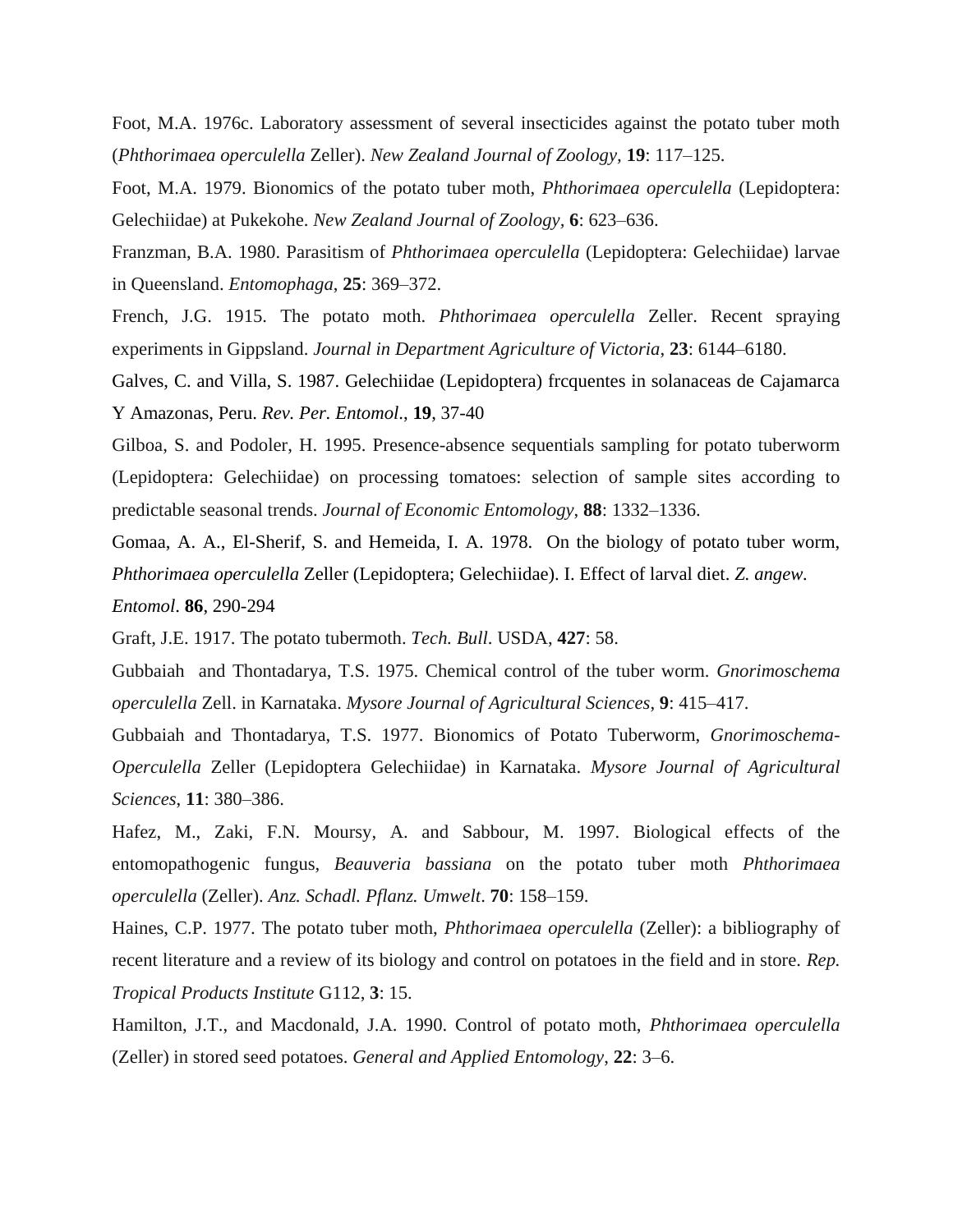Hanafi, A. 1999. Integrated pest management of potato tuber moth in field and storage. *Potato Research*, **42**: 373–380.

Harpaz, I. and Wysoki, M. 1984. Susceptibility of the carob moth, Ectomyelois ceratoniae to *Bacillus thuringensis. Phytoparasitica,* **12**: 189–191.

Herman, T.J.B., Clearwater, J. R. and Triggs, C.M. 2005. Impact of pheromone trap design, placement and pheromone blend on catch of potato tuber moth. *New Zealand Plant Protection*, 219–223.

Hofmaster, R.N. 1959. Effectiveness of new insecticides on the potato leaf-hopper and the influence of leafhopper control and potato variety on tuberworm infestations. *Journal of Economic Entomology*, **52**: 908–910.

Hofmaster, R.N. and Waterfield, R.L. 1972. Insecticide control of the potato tuberworm in latecrop potato foliage. *American Journal of Potato Research*, **49**: 383–90.

Horgan, F.G., Quiring, D.T., Lagnaoui, A., Salas, A. and Pelletier, Y. 2007. Mechanism of resistance to tuber-feeding *Phthorimaea operculella* (Zeller) in two wild potato species. *Entomologia Experimentalis et Applicata*, **125**: 249–258.

Horne, P.A. 1990. The influence of introduced parasitoids on the potato moth, *Phthorimaea operculella* (Lepidoptera: Gelechiidae) in Victoria, Australia. *Bulletin of Entomological Research,* **80**: 159–163.

Horne, P.A. 1993. Sampling for the potato moth (*Phthorimaea operculella*) and its parasitoids. *Australian Journal of Experimental Agriculture*, **33**: 91–96.

Horton, D. and Sawyer, R. I. 1985. The potato as a world food crop, with special reference to developing areas. In: Potato Physiology (Ed. by Paul H. Li) pp. l-34, *Academic Press, New York* Hossain, S.M.Z., Das, G.P. and Alam,M.Z. 1994. Use of various indigenous materials and insecticides in controlling potato tuber moth in storage. *Bulletin of the Institute of Tropical Agriculture Kyushu University*, **17**: 79–84.

Hunter, D.K. 1973. Viruses of stored-product insects and their potential as control agents. Miscellaneous Publications of the *Entomological Society of America*, **9**: 62–65.

Hunter, D.K., Hoffmann, D.F. and Collier, S.J. 1975. Observations on a granulosis virus of potato tuberworm, *Phthorimaea operculella. Journal of Invertebrate Pathology,* **26**: 397–400.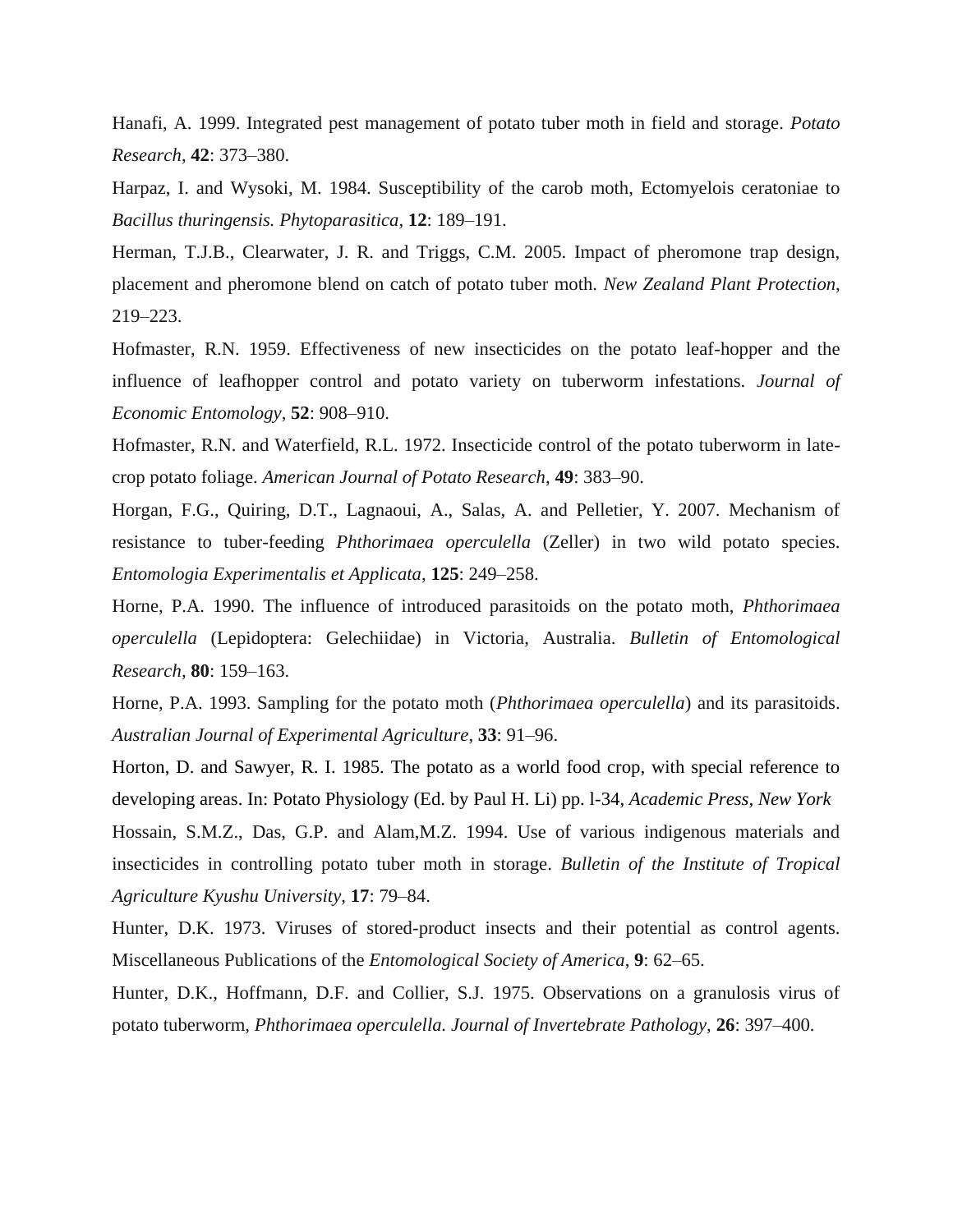Ilangantileke, S.G., Khatana, V. S., Singh,J.P. and Kumar, D. 1997. Improved rustic storage in South Asia. *CIP Publications*, 1995-6 program 6: postharvest management, marketing, Lima-Peru.

Isahague, N. and Md, M. 1978. Observation on the bionomics of *Phthorimaea operculella* (Zeller) (Lepidoptera: Gelechiidae) a pest of potato in Assam. *Pesticides,* **2**(4):57-60.

Islam, M.N., Karim, M.A. and Nessa, Z. 1990. Control of the potato tuber moth, *Phthorimaea operculella* (Zeller) (Lepidoptera: Gelechiidae) in the storehouses for seed and ware potatoes in Bangladesh. *Bangladesh Journal of Zoology*, **18**: 41–52.

Izhevskiy, S.S. 1985. Review of the parasites of the potato tuber moth *Phthorimaea operculella* Zell. (Lepidoptera: Gelechiidae). *Entomological Review*, **64**: 148–160.

Jai Rao, K. 1967. Trials with the Taiwan strain of *Lixophaga diatraeae* Tns. in India. *Technical Bulletin of the Commonwealth Institute of Biological Control*, **9**: 25–29.

Jensen, A., Hamm, P., Schreiber, A. and DeBano, S. 2005. Prepare for tuber moth in 2005. *Potato Progress*, **5**: 1–4.

Keasar, T., Kalish, A., Becher, O. and Steinberg, S. 2005. Spatial and temporal dynamics of potato tuberworm (Lepidoptera: Gelechiidae) infestation in field-stored. *Journal of Economic Entomology*, **98**: 222–228.

Keller, S. 2003. Integrated pest management of the potato tuber moth in cropping systems of different agro-ecological zones. In Advances in Crop Research ed. J. Kroschel, 153 Margraft Verlag.

Kennedy, G.G. 1975. Trap design and other factors influencing capture of male potato tuberworm (Lepidoptera: Gelechiidae) moths by virgin female baited traps. *Journal of Economic Entomology*, **68**: 305–308.

Kfir, R.1981a. Fertility of the polyembryonic parasite *Copidosoma koehleri*, effect of humidities on life length and relative abundance as compared with that of *Apanteles subandinus* in potato tuber moth *Phthorimaea operculella*, biological control. *Annals of Applied Biology*, **99**: 225– 230.

Kfir, R. 1981b. Effect of hosts and parasite density on the egg parasite *Trichogramma pretiosum* (Hymenoptera: Trichogrammatidae) Biological control of *Heliothis armigera*, *Phthorimaea operculella* and *Sitotroga cereallela*, *South Africa. Entomophaga*, **26**: 445–451.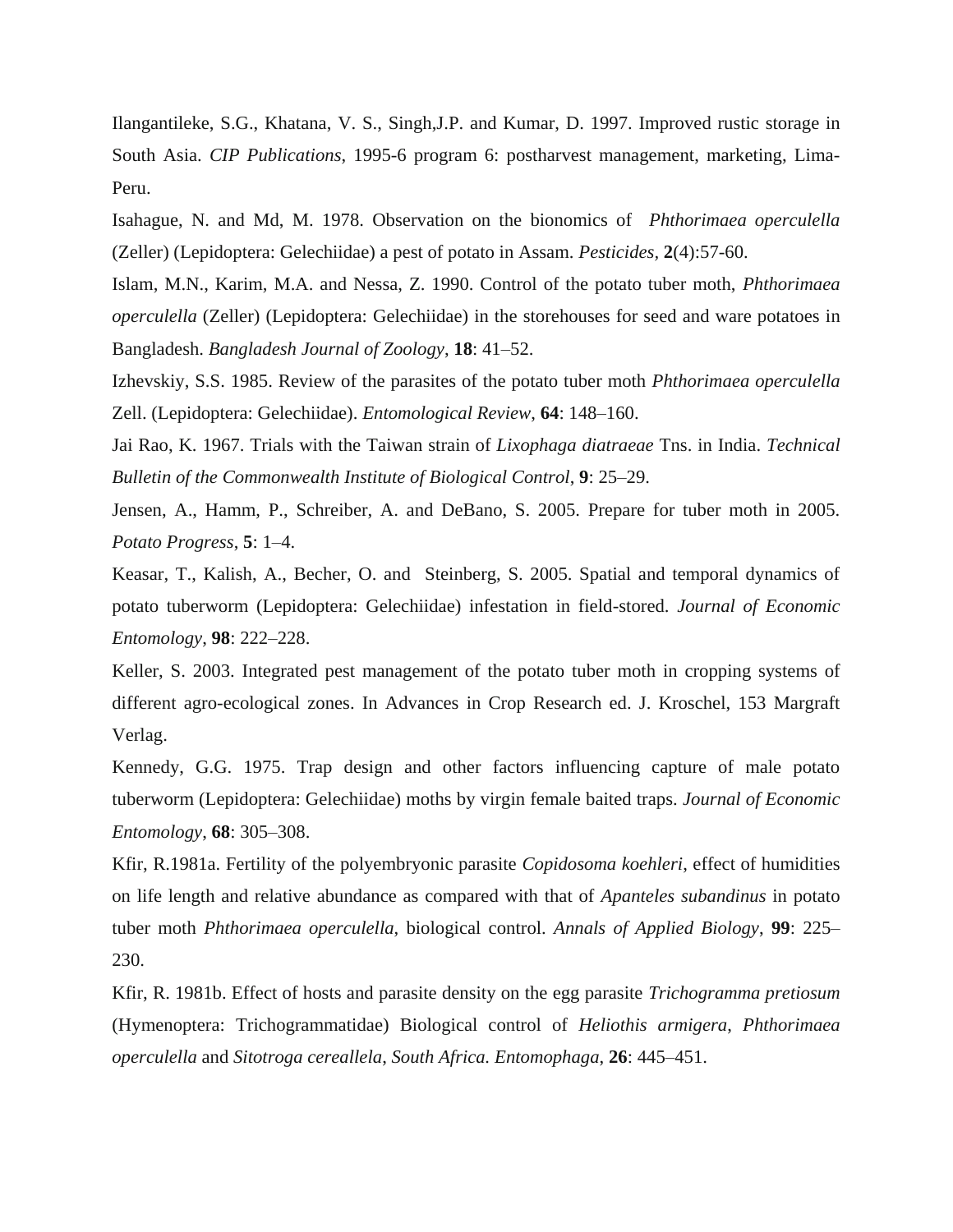Kfir, R. 1983. Functional response to host density by the egg parasite *Trichogramma pretiosum*. *Entomophaga*, **28**: 345–353.

Khan A.R.1944. Prevention of damage to stored potatoes by tuber moth. *Current Science*, **13**, 133-134.

Khade M. N., Tidk, P. M. and Patkar, M. B. 1970. Control of potato tuber moth (*Gnorimoschema Opercullella*) (Zeller) in Deccan plateau through insecticides and depth of planting . *Indian Journal of Agricultural Sciences*, **40**, 1071-1976.

Khandger, S.V., Parlekar, G.V. and Naik, L.M. 1979. Inundative release of *Copidosoma koehleri* Blanchard (Hymenoptera: Encyrtidae) for the control of potato tuber warm, *Phthorimaea Operculella* (Zell.) *Journal of Maharashtra Agriculture University*, **4**, 165- 169.

Klomp, H., and Teerink, B.J. 1962. Host selection and number of eggs per oviposition in the egg parasite *Trichogramma embryiphagum. Nature,* **195**: 1020–1021.

Knipling, E.F. 1955. Possibilitites of insect control or eradication through the use of sexually sterile males. *Journal of Economic Entomology*, **48**: 459–462.

Koizumi, K. 1955. Effect of constant temperature upon the development of the potato tuber moth, *G. operculella* (Zeller). *Science reports of the Faculty of Agriculture Okayama Univ.,* **7**: 36–45.

Koss, A. 2003. Integrating chemical and biological control in Washington State potato fields. Pullman: Washington State University. M.S. Thesis.

Krambias, A. 1976. Climactic factors affecting the catches of potato tuberworm, *Phthorimaea operculella* (Zeller) at a pheromone trap. *Bulletin of Entomological Research*, **66**: 81–85.

Kroschel, J. 1995. Integrated pest management in potato production in Yemen with special reference to the integrated biological control of the potato tuber moth (*Phthorimaea operculella* Zeller). *Tropical Agriculture*, 8. Weikersheim, Germany: Margraf Verlag.

Kroschel, J.and Koch, W. 1994. Studies on the population dynamics of the potato tuber moth *Phthorimaea operculella* Zeller (Lepidoptera: Gelechiidae) in the Republic of Yemen. *Journal of Applied Entomology*, **118**: 327–341.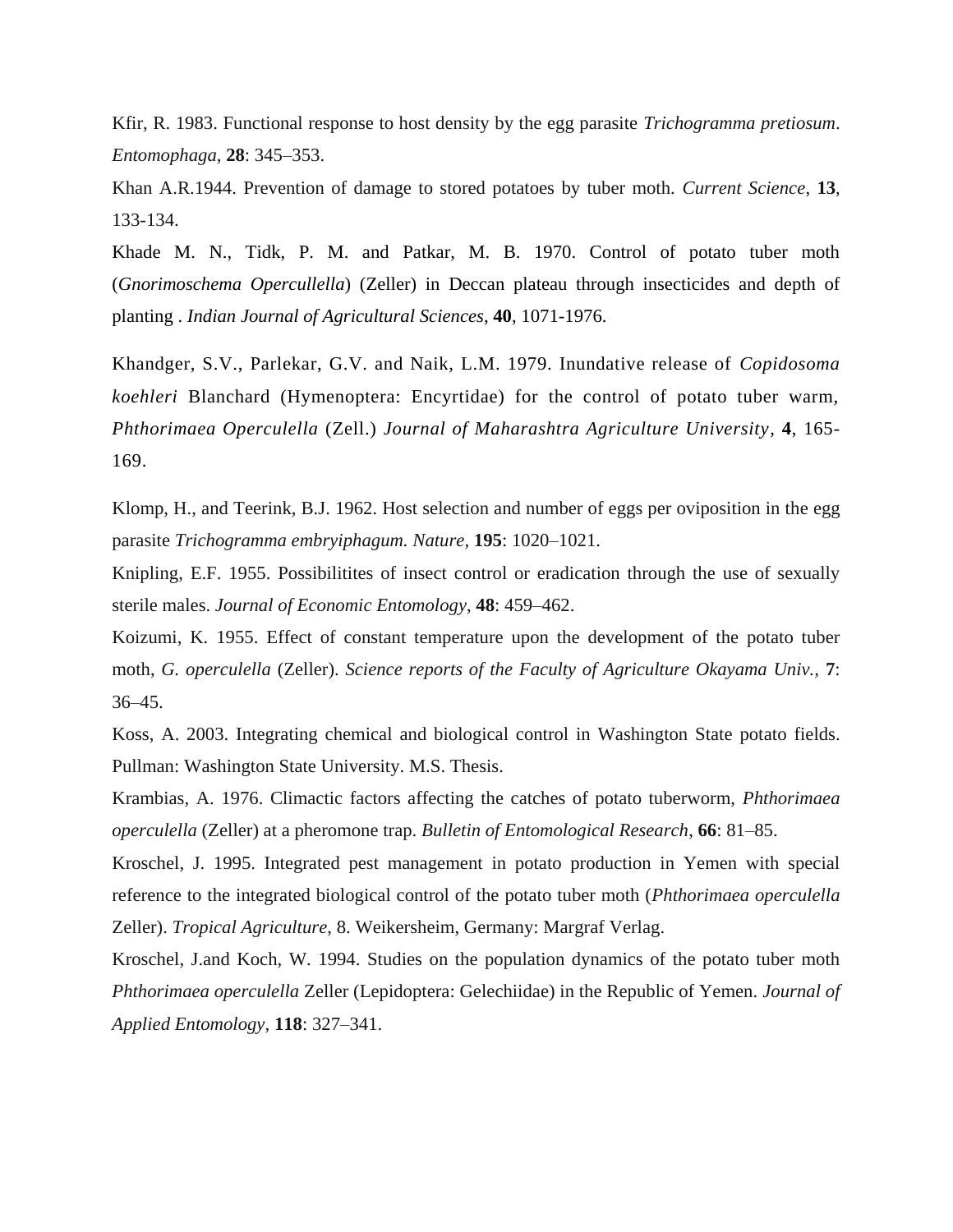Kroschel, J.and Koch, W. 1996. Studies on the use of chemicals, botanicals and *Bacillus thuringiensis* in the management of the potato tuber moth in potato stores. *Crop Protection*, **15**: 197–203.

Kroschel, J., Kaack, H.J. and Fritsch, E. 1996a. Biological control of the potato tuber moth (*Phthorimaea operculella* Zeller) in the Republic of Yemen using granulosis virus: propagation

and effectiveness of the virus in field trials. *Biocontrol Science and Technology*, **6**: 217–226.

Kroschel, J., Fritsch, E. and Huber, J. 1996b. Biological control of the potato tuber moth (*Phthorimaea operculella* Zeller) in the Republic of Yemen using granulosis virus: biochemical characterization, pathogenicity and stability of the virus. *Biocontrol Science and Technology*, **6**: 207–216.

Kroschel, J,;Sporleder, M and Carhuapoma, P.2016. Potato tuber moth, *Phthorimaea operculella* (Zeller 1873) In: Kroschel, J.; Mujica, N. Carhuapoma, P.; Sporleder, M. (eds.). Pest distribution and risk atlas for Africa. Potential global and regional distribution and abundance of agricultural and horticultural pests and associated bio control agents under current and future climates. Lima (Peru). International Potato Center (CIP) pp. 7‐23

Kumar, R. and Nirula, K.K.1976. Control of potato tuber moth in the field. *Indian J. Agri. Sci.*, **37**:553-54.

Laarif, A., Fattouch, S., Essid, W., Marzouki, N., Salah, H.B. and Hammouda, M.H.B. 2003. Epidemiological survey of *Phthorimaea operculella* granulosis virus in Tunisia. *Bulletin OEPP*, **33**: 335–338.

Labeyrie, V. 1957. Influence de l'alimentation sur la ponte de la teigne de la pomme de terre (*Gnorimoschema operculella* Z.) (Lep. Gelechiidae). *Bulletin of Social Entomology France*, **62**:64–67.

Labeyrie, V. 1959. Technique d'elevage de *Chelonus contratus* Nees, parasite de *Phthorimaea ocellatella* Boyd. *Entomophaga*, **4**: 43–47.

Lacey, L.A. and Arthurs, S.P. 2005. Microbial control of the potato tuber moth (Lepidoptera: Gelechiidae). *Yakima Ag. Res. Lab. Report*: 1–13.

Lacey, L.A., Frutos, R., Kaya, H.K. and Vail, P. 2001. Insect's pathogens as biological control agents: Do they have a future? *Biological Control*, **21**: 230–248.

Lal, K.B. 1945. Prevention of damage to stored potatoes by tuber moth, *Current Science*, **14**(5):131.

Lal, L. 1988. Potato tuber moth, *Phthorimaea operculella* (Zeller), in north eastern hills region and a simple method for its control. *Indian Journal of Agricultural Science*, **58**: 130–132.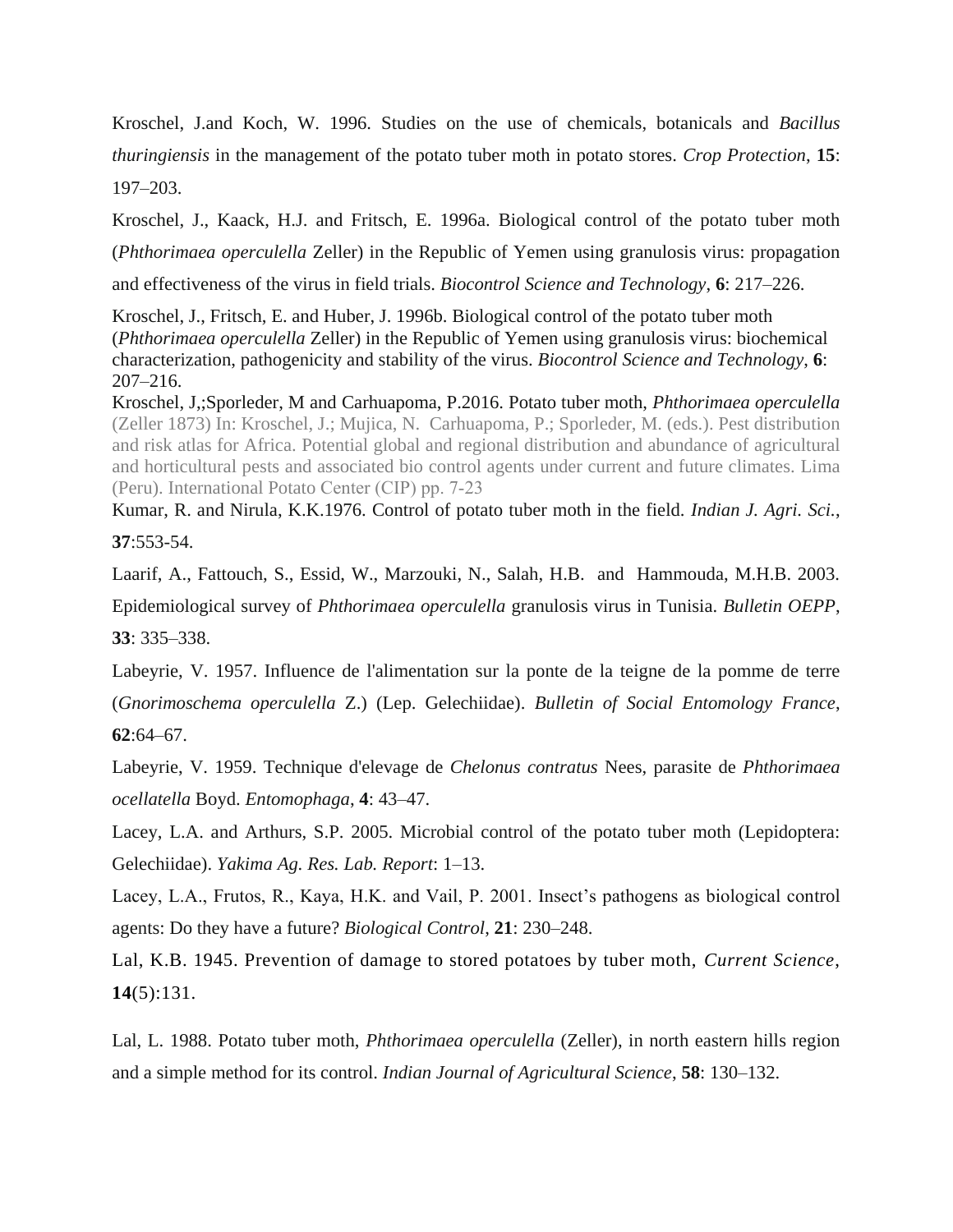Lal, L. 1989. Impact of clean cultivation on the incidence of Potato tuber moth in the field. *J. Indian Potato Association*, **16**: 123–124.

Lal, L. 1990. Sex pheromone aid in determaination of season patterns of Potato tuber moth abundance. *Indian J. Hill Farming*, **3(2)**: 49-52.

Lal, L. 1991. Effect of intercropping on the incidence of Potato tuber moth, *Phthorimaea operculella* (Zeller). *Agri. Ecosystems Environ*, **36**: 185–190.

Lall, B.S. 1949. Preliminary observations on the bionomics of potato tuber-moth (*Gnorimoschema opercullela* Zell.) and its control in Bihar,India. *Indian Journal of Agricultural Science,* **19**: 295–306.

Lall, L. 1989. Relationships between pheromone catches of adult moths, foliar larval populations and plant infestations by potato tuberworm in the field. *Tropical Pest Management*, **35**: 157–159.

Langford, G.S. 1932. Winter survival of the potato tuber moth *Phthorimaea operculella* Zell. *Journal of Economic Entomology*, **25**: 210–213.

Langford, G.S. 1933. Observations on cultural practices for the control of the potato tuberworm, *Phthorimaea operculella* (Zell.). *Journal of Economic Entomology*, **26:** 135–7.

Langford, G.S. 1934. Winter survival of the potato tuber moth, *Phthorimaea operculella* Zeller. *Journal of Economic Entomology*, **27**: 210–213.

Langford, G.S. and Cory, E.N. 1932. Observations on the potato tuber moth. *Journal of Economic Entomology*, **25**: 625–34.

Langford, G.S. and Cory, E.N. 1934. Winter survival of the potato tuber moth, *Phthorimaea operculella* (Zeller). *Journal of Economic Entomology*, **27**: 210–213.

Lefroy, H.M. 1907. The potato tuber moth. *Indian Agricultural Journal*, **2:** 294–295.

Legg, D.E., Van Vleet, S.M. and Lloyd, J.E. 2000. Simulated predictions of insect phenological events made by using mean and median functional lower developmental thresholds. *Journal of Economic Entomology*, **93**: 658–661.

Leong, J.K.L.and Oatman, E.R. 1968. The biology of *Campoplex haywardi* (Hymenoptera: Ichneumonidae), a primary parasite of the potato tuberworm. *Annals of the Entomological Society of America*, **61**: 26–36.

Lery, X., Giannotti, J. and Taha, A. 1997. Multiplication of a granulosis virus isolated from the potato tuber moth in a new established cell line of *Phthorimaea operculella*. In Vitro *Cellular and Developmental Biology,* **33**: 640–646.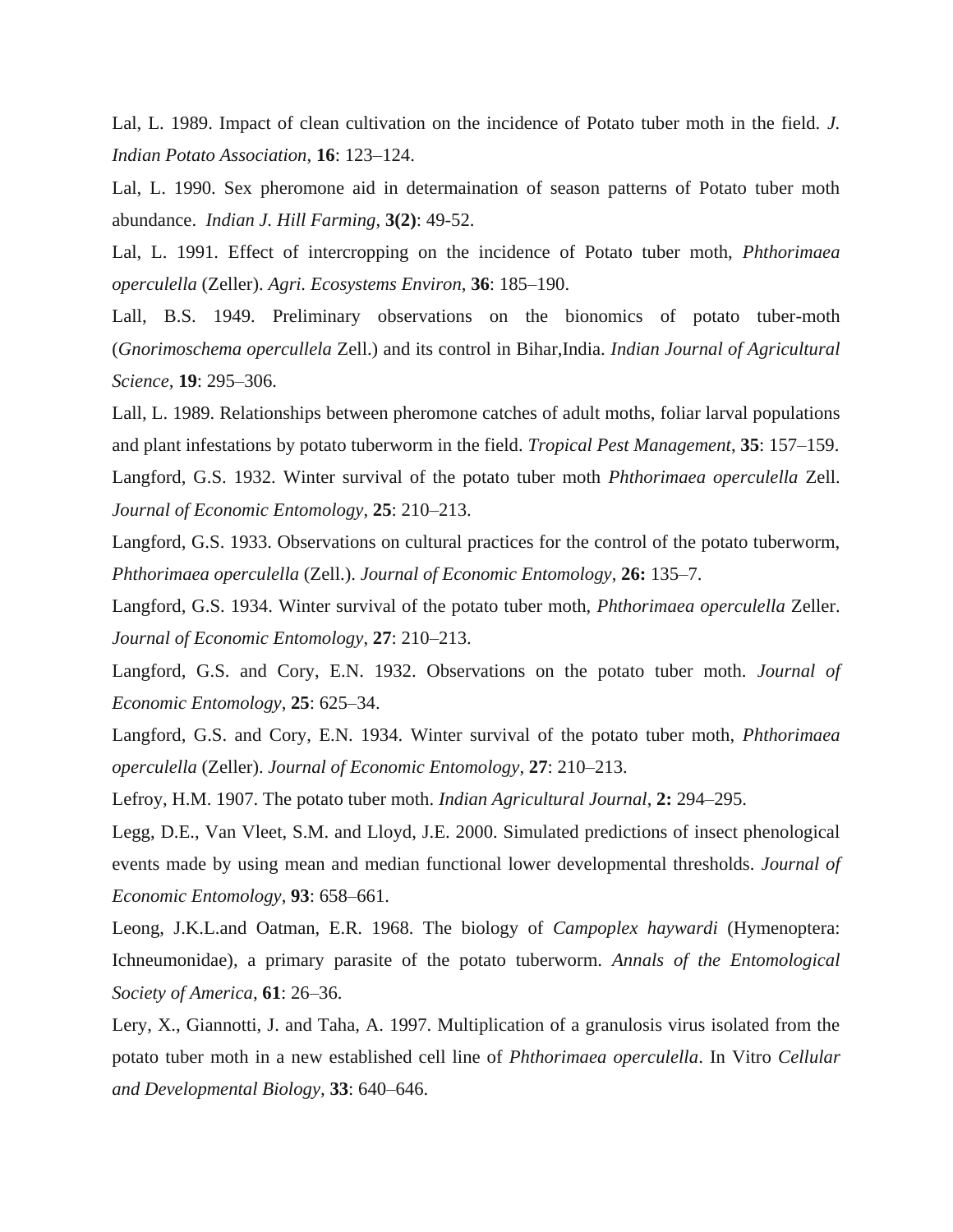Lewis, W.J., Nordlund, D.A., Gross, H.R., Perkins, W.D., Knipling, E.F. and Voegele, J. 1976. Production and performance of *Trichogramma* reared on eggs of *Heliothis zea* and other hosts. *Environmental Entomology*, **5**: 449–452.

Lloyd, D.C. 1972. Some South American parasites of the potato tuber moth, *Phthorimaea operculella* (Zeller) and remarks on those in other continents. Commonw. Inst. Biol. Control. *Tech. Bull*., **15**:35–49.

Lloyd, D.C. and Guido, A.S. 1963. Parasites of the potato tuber moth, *Gnorrimoschema operculella*. Commonw. Inst. Biol. Control. *Tech. Bull*. **3**: 34.

Mahajan, S.V. and Mogal, B.H. 1977. Entrance of first instars larvae of potato tuber moth, *Phthorimaea Operculella* (Zell.) through soil layers. *Indian Jurnal of Entomology*, **39** (2)184-185.

Mahajan, S.V., Mogal, B.H.and Chundurwar, R.D. 1976. Chemical control of potato tuber moth, *Gnorimoschema Operculella* (Zell.) (Lepidoptera: Gelechiidae). *Pesticides*, **10**:50-5

Makee, H. and Saour, G. 1997. Inherited effects of F1 progeny of partially sterile male *Phthorimaea operculella* (Lepidoptera: Gelechiidae). *Journal of Economic Entomology*, **90**: 1097–1101.

Makee, H. and Saour, G. 1999. Nonrecovery of fertility in partially sterile male *Phthorimaea operculella* (Lepidoptera: Gelechiidae). *Journal of Economic Entomology*, **92**: 516–520.

Makee, H. and Saour, G.. 2001. Factors influencing mating success, mating frequency, and fecundity in *Phthorimaea operculella* (Lepidoptera: Gelechiidae). *Environmental Entomology*, **30**: 31–36.

Malakar, R. and Tingey, W.M. 1999. Resistance of *Solanum berthaultii* foliage to potato tuberworm (Lepidoptera: Gelechiidae). *Journal of Economic Entomology*, **92(2)**: 497–502.

Manickavasagar, P. 1953. The potato tuber moth *Gnorimoschema operculella* (Zeller) (Lepidoptera: Gelechiidae). *Tropical Agriculturist*, **109**: 118–122.

Martson, N. and Eartle, L.R. 1973. Host influence on the bionomics of *Trichiogramma minutum. Annals of the Entomological Society of America,* **66**: 1155–1162.

Matthiessen, J.N., Christian, R.L., Grace, T.D.C. and Fishie, B.K. 1978. Large scale field propagation and the purification of the granulosis virus of the potato moth *Phthorimaea*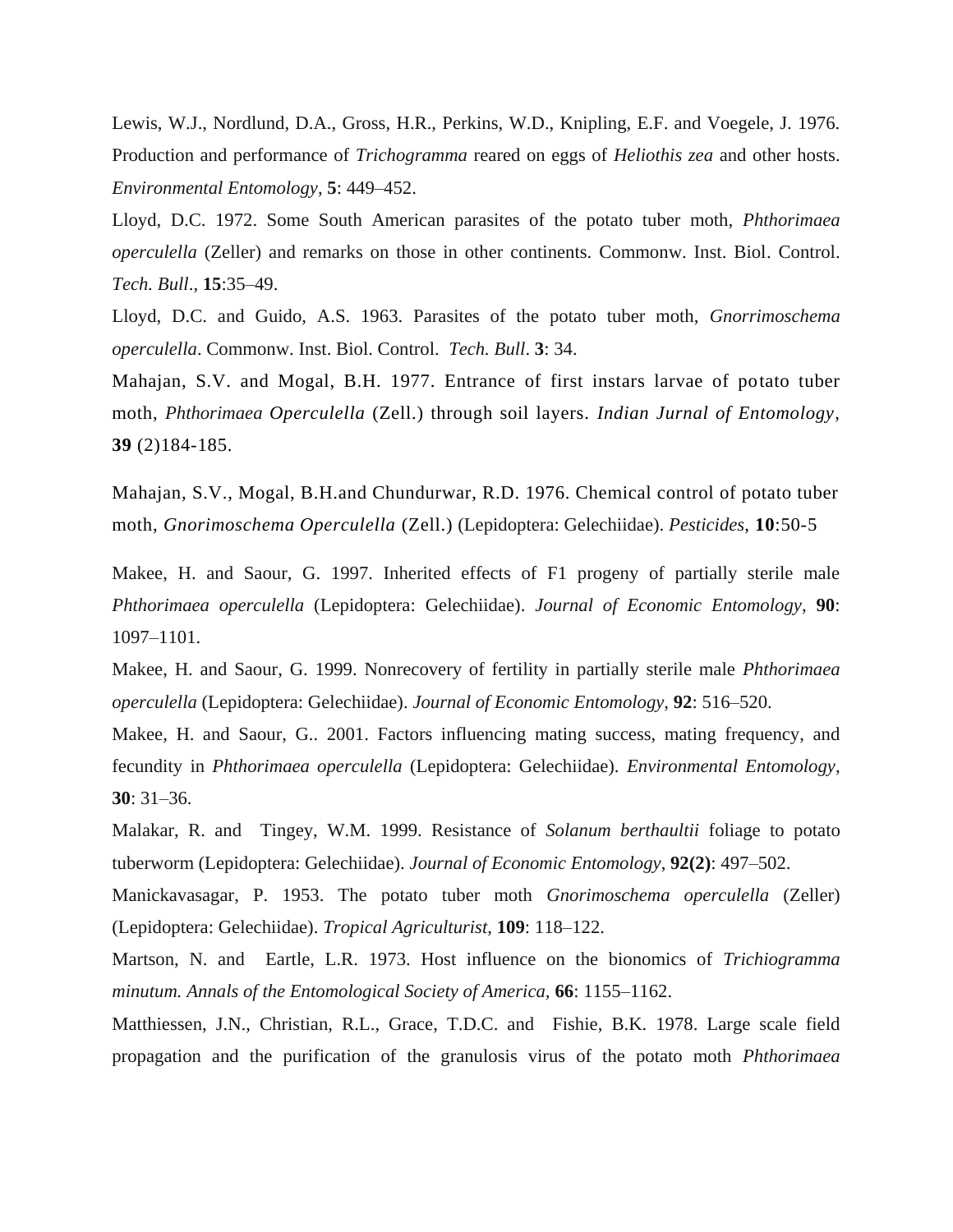*operculella* (Zeller) (Lepidoptera: Gelechiidae). *Bulletin of Entomological Research*, **68**: 3389– 3391.

Medina, R.F. and Rondon, S.I. 2008. Population structure of the potato tuberworm *Phthorimaea operculella* Zeller (Lepidoptera: Gelechiidae) in the United States In: *6th Annual Meeting of the Entomol. Soc. of Amer.* , Nov. 16–19. Reno, NV.

Manickavasagar, P. 1953. The potato tuber moth *Gnorimoschema operculellu* (Zeller) (Order Lepidoptera) family Gelechiidae. *Trap.Agric. (Trinidad)*, **109**, 118-122

Meermobr, V. D. 1926. *Phthorimaea operculella* and tobacco cultivation in Delhi. *Deli. Proefst, Vluqsehr*. **34**, (cited in Gubbaiah dnd Thontadarya, 1977)

Meisner, J. 1969. Atraction and repelllence in the potato tuber moth, *Gnorismoschema operculella* Zeller: phagostimulants and antifeedants for the larvae: some of the factors to oviposition. PhD thesis, Jerusalem, Israel: The Hebrew Univ.

Meisner, J., Ascher, K. R. S. and Lavie, D. 1974a. Factors influencing the attraction of the potato tuber moth, *Gnorimoschema operculella*. *Z. angew. Entomol*. **17**, 179-189

Meisner, J., Ascher, K. R. S. and Lavie, D. 1974b. Phagostimulants for the larvae of the potato tuber moth *Gnorimoschema operculella* Zell. *Z. angew. Entomol*. **11**, 77-106

Mercier, J. and Smilanick, J.L. 2005. Control of green mold and sour rot of stored lemon by biofumigation with Muscodor albus. *Biological Control*, **32**: 401–407.

Meyrick, E. 1902. A new genus of Gelechiidae. *Entomological Magazine*, **38**: 103–104.

Mitchell, B.L. 1978. The biological control of potato tuber moth *Phthorimaea operculella* (Zeller) in Rhodesia. *Rhodesia Agricultural journal*, **75**: 55–58.

Moregan, A.C. and Crumb, S.E. 1914. The tobacco split worm. *Bull. US Dep. Ag*., **59**: 7.

Morris, H.M. 1933. Potato tuber moth *(Phthorimaea operculella*, Zell.). *Cyprus agricultural journal*, **28**: 111–115.

Mukherjee, A.K. 1948. Life-history and bionomics of potato moth (*Gnorimoschema operculella* Zell.) at Allahabad (U.P.) together with some notes on the external morphology of the immature stages. *Journal of the Zoological Society of India*, **1**: 57–67.

Musmeci, S., Ciccoli, R., Di Gioia, V., Sonnino, A. and Arnone, S. 1997. Leaf effects of wild species of Solanum and interspecific hybrids on growth and behavior of the potato tuber moth, *Phthorimaea operculella* Zeller. *Potato Research*, **40**: 417–430.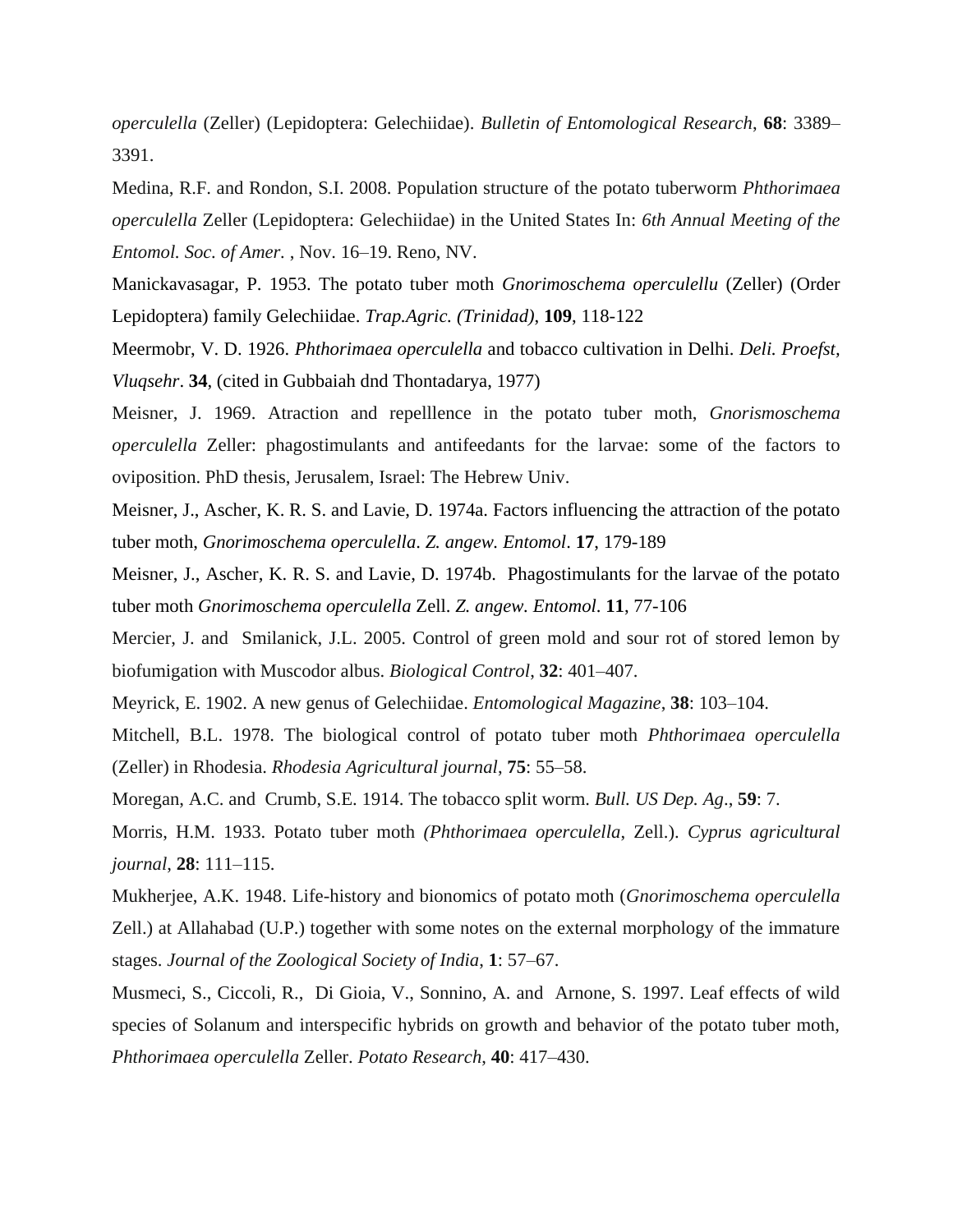Musmeci, S., Gambino, P., Innocenzi, V., Arnone, S. and Lai, A. 2005. Eliciting of resistance against potato tuber moth larvae in tubers of *Solanum tuberosum* (+) *S. pinnatisectum* hybrids. *Proc. Meeting Physiol. Section EAPR Acta Hort.-ISHS*: 135–141.

Nabi, M. N. 1978. Some Aspects of the Reproduction und chemiosterilization of the Potato Moth. *Phthorimaca operculella* (Zeller) (Gelechiidae: Lepidoptera). Ph.D thesis, Lincoln Collcgc, University of Canterbury, New Zealand. 346 pp.

Nabi, M. N. 1983. Field case trials with thiotepa sterilized males of Potato Moth. *Phthorimaca operculella* (Zeller) (Gelechiidae: Lepidoptera). *Bull. Entomol. Res*. **73**:405-09.

Nabi, M. N. and Harrison, R.A. 1984. Sterlization of Potato Moth. *Phthorimaca operculella* (Zeller) (Gelechiidae: Lepidoptera) by fumigation of thiotepa. *Ann. Appl. Biol*. **104**:413-21.

Nair, R. and Rao, V.P.1972. Results of the survey for natural enemies of potato tubermoth, *Phthorimaca operculella* (Zeller) (Gelechiidae: Lepidoptera) in Mysore state, India. *Tech. Bull. Commonwealth Inst. Biol. Control*, **15**:115-30.

Neupane, F. P. 1977. Some observations on the biology of potato tuber moth, *Phthorimaea (Gnorimoschema) operculella* Zeller. *Nepalese J. Agric*., **12**, 159-165.

Navarre, D.A., Goyer, A. and Shakya, R. 2009. Nutritional value of potatoes: vitamin, phytonutrient and mineral content. In "*Advances in potato chemistry and technology*" Ed. Jaspreet Singh and Lovedeep Kaur. Elsevier Inc. (In press).

Newman, I. T. 1920. Potato Insect Pest. *Bull.* **72**. Department of Agriculture, West Australia (cited in Cunningham. 1969)

Nirula, K.K. 1960. Control of potato tuber-moth. *Indian Potato Journal*, **2**: 47–51.

Nirula, K.K. and Kumar, R. 1964. Control of potato tuber-moth in country stores. *Indian Potato Journal*, **6**: 30–33.

Oatman, E.R. and Platner, G.R. 1974. The biology of *Temelucha* sp., plantensis group (Hymenoptera: Ichneumonidae), a primary parasite of the potato tuber worm. *Annals of the Entomological Society of America*, **67**: 275–280.

Oatman, E.R., Platner, G.R. and Greany, P.D. 1969. The biology of *Orgilus lepidus* (Hymenoptera: Braconidae), a primary parasite of the potato tuberworm. *Annals of the Entomological Society of America*, **62**: 1407–1414.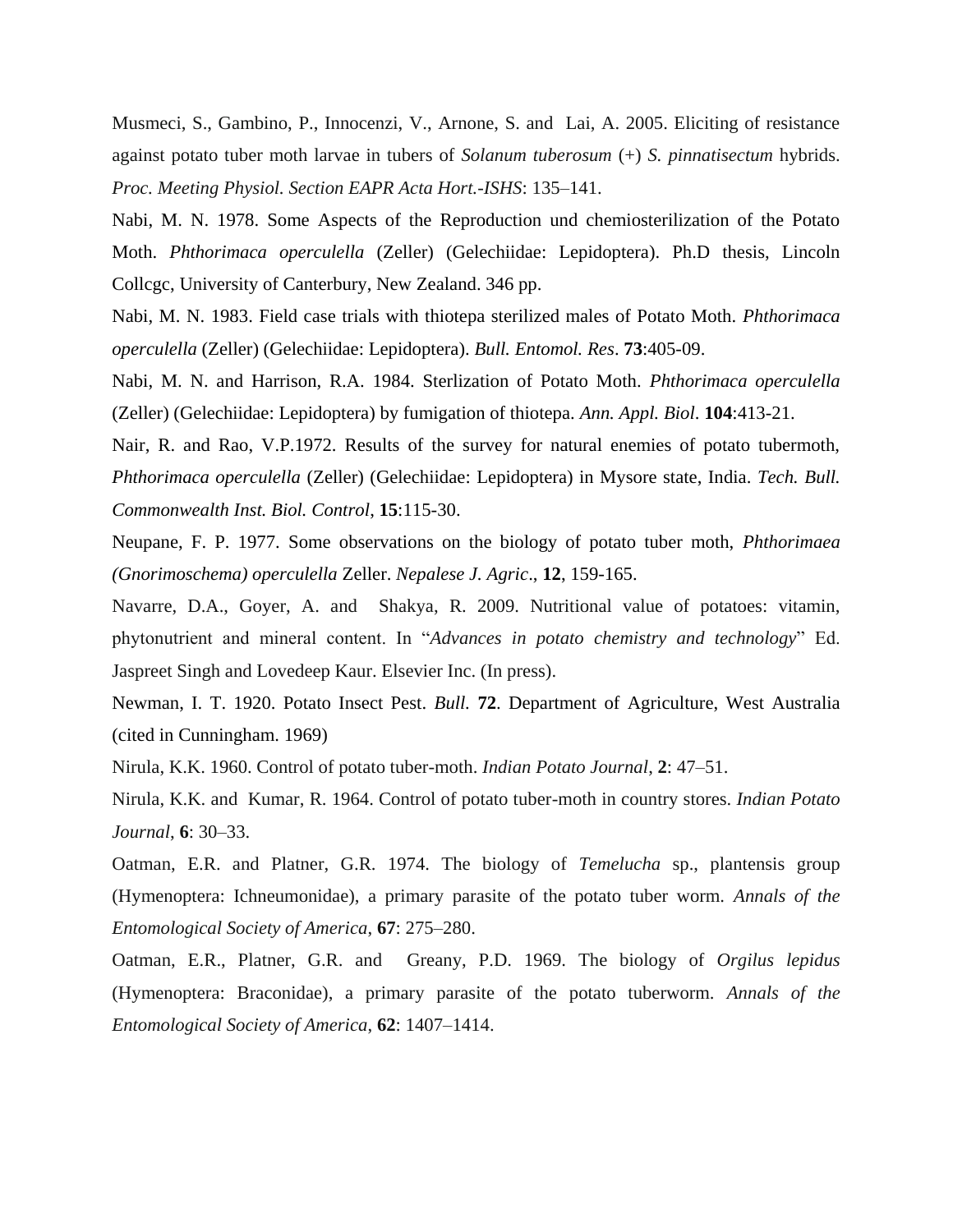Odebiyi, J.A. and Oatman, E.R. 1972. Biology of *Agathis gibbosa* (Hymenoptera.: Braconidae), a primary parasite of the potato tuber worm. *Annals of the Entomological Society of America*, **65**: 1104–1114.

Odebiyi, J.A.and Oatman, E.R. 1977. Biology of *Agathis unicolor* (Schrottky) and *Agathis gibbosa* (Say) (Hymenoptera: Braconidae), primary parasites of the potato tuberworm *Phthorimaea operculella*. *Hilgardia,* **45**: 123–151.

Ojero, M. F. 0. 1980. Control of the potato tuber moth *Phthorimaea operculella* (Zcll.) in storage using dust formulated insccticidcs. *Kenya Entomol. Newslett*. **11**, IS

Ono, T. and Saito, T. 1973. Mating time and effects of the light condition on mating in potato tuber moth *Phthorimaea operculella* Zeller. *Japanese Journal of Applied Entomology and Zoology*, **17**: 127–131.

Ono, T., Tyatomi, K, and Saito, T. 1972. Mating behavior of the potato tuber moth. *Phthorimaea operculella* Zeller. *Japanese Journal of Applied Entomology and Zoology*, **16:** 51–53.

Osmelak, J. A. 1987. The tomato stem borer *Symmetrischemu plaesiosema* (Turner), and the potato moth *Phthorimaea operculellu* (Zeller), as stemborers of pepino: first Australian record*. Plant Prot. Q*. **2**, 44.

Panday, U.K.,Srivastava, A.K., Chandel, B.S., and Lekha, C. 1982. Response of some plant origin insecticides against potatoes tuber moth, *Gnorimoschema Operculella* (Zell.) infesting solanaceous crops. *Zeitschrift fuer Angewandte Zoologie*, **69**, 267-270.

Pahalkar, G.W., Harwalker, M.R., Rannanvare, H.D.,Chaudhari R.P., Raj, B.T. and Ansari M.A. 1975. Control of *Phthorimaea operculellu* (Zeller) by the release of sterile males. All India Chemosterillant Research Workers conference, Bangalore, Department of Entomology, UAS.

Persoons, C.J., Voerman, S., Verwiel, P.E.J., Ritter, F.J., Nooyen, W.J. and Minks, A.K. 1976. Sex-pheromone of potato tuberworm moth, *Phthorimaea operculella* - isolation, identification and field evaluation. *Entomologia Experimentalis et Applicata*, **20**: 289–300.

Picard, F. 1913. *Phthorimuea operculella* (Zcllcr). On the parthenogenesis and oviposition of potato moth. C.r. hebd. SCanc. Acad. Sci.. Paris 14, 1097-1099 (cited in Gomaa et al., lY78)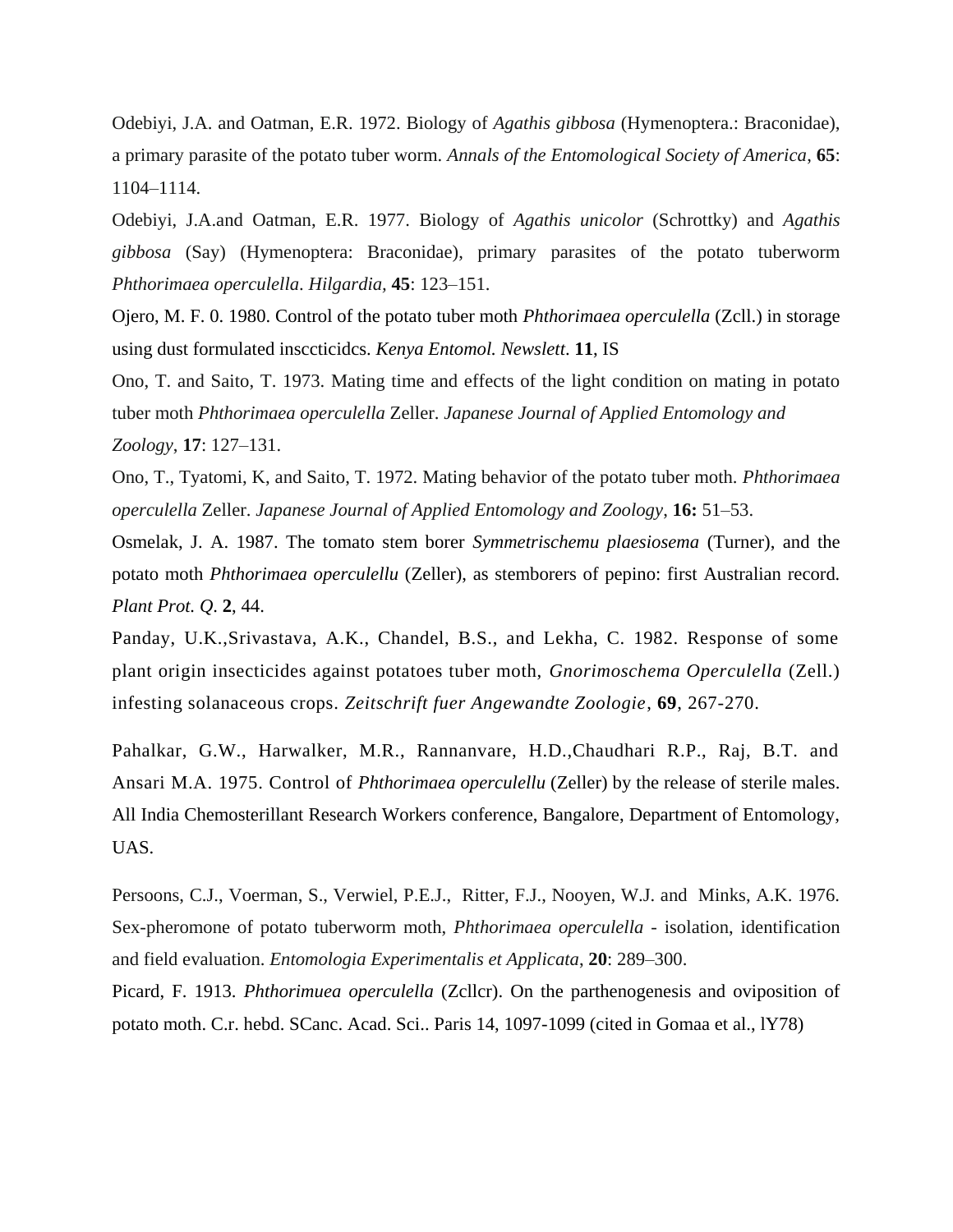Platner, G.R. and Oatman, E.R. 1968. An improved technique for producing potato tuberworm eggs for production of natural enemies. International bibliography, information, documentation, **61**: 1054–1057.

Platner, G.R. and Oatman, E.R 1972a. Techniques for culturing and mass producing parasites of the potato tuberworm. *Journal of Economic Entomology*, **65**: 1336–1338.

Platner, G.R. and Oatman, E.R. 1972b. Techniques for culturing and mass producing parasites of potato tuberworm (Lepidoptera: Gelechiidae). *Journal of Economic Entomology*, **65**: 1336.

Povolny, D. 1964. Gnorimoschemini trib. nov. eine neie Tribus der familie Gelechiidae nebst Bemerkungen zu ibrer taxonomic (Lepidoptera). Cassopis Ceskoslovenske Spolecnosti, *Entomologicke*, **61**: 330–359.

Povolny, D. and Weismann, L. 1958. Kritischer Beitrag zur Problematik der Ruben Phthorimaea operculella (Zeller). *Folia Zoologica*, **8**: 97–121.

Powers, N.R. and Oatman, E.R. 1984. Biology and temperature responses of *Chelonus kellieae* and *Chelonus-phthorimaeae* (Hymenoptera: Braconidae) and their host, the potato tuberworm, *Phthorimaea operculella* (Lepidoptera: Gelechiidae). *Hilgardia*, **52**: 1–32.

Radcliffe, E.B. 1982. Insect pest of potato. *Annual Review of Entomology*, **27**: 173–204.

Rahman, K. A. 1944. Prevention of damage to stored potatoes by the potato tuber moth. *Curr. Sci.*, **13**, I ls5-1 I4.

Raj B.T. and Trivedi T.P. 1987. New insecticides for the control of potato tuber moth *Phthorimaea operculella* (Zeller) in country stores. *Indian Journal of Plant Protection*, **15**, 142- 144.

Raj, B.T., Trivedi, T.P.and Saxena, A.P. 1986. Evaluation of some insecticides for the control of potato tuber moth *Phthorimaea operculella* (Zeller). *Journal of the Indian Potato Association*, **09**, 16-20.

Ramchander Nair, K. and Rao, V.P., 1972. Result of surveys of natural enemies of potatoes tuber moth in Mysore State and parasite reared from Maharashtra state. *Technical Bulletin of the Commonwealth Institute of Biological control*, **15**, 115-130

Ramakrishna Ayyar, T.V. 1982. A contribute to our knowledge of south Indian Braconidase. Memories of the department of Agriculture in India. *Entomological Series*, **10**, (3) 29-60.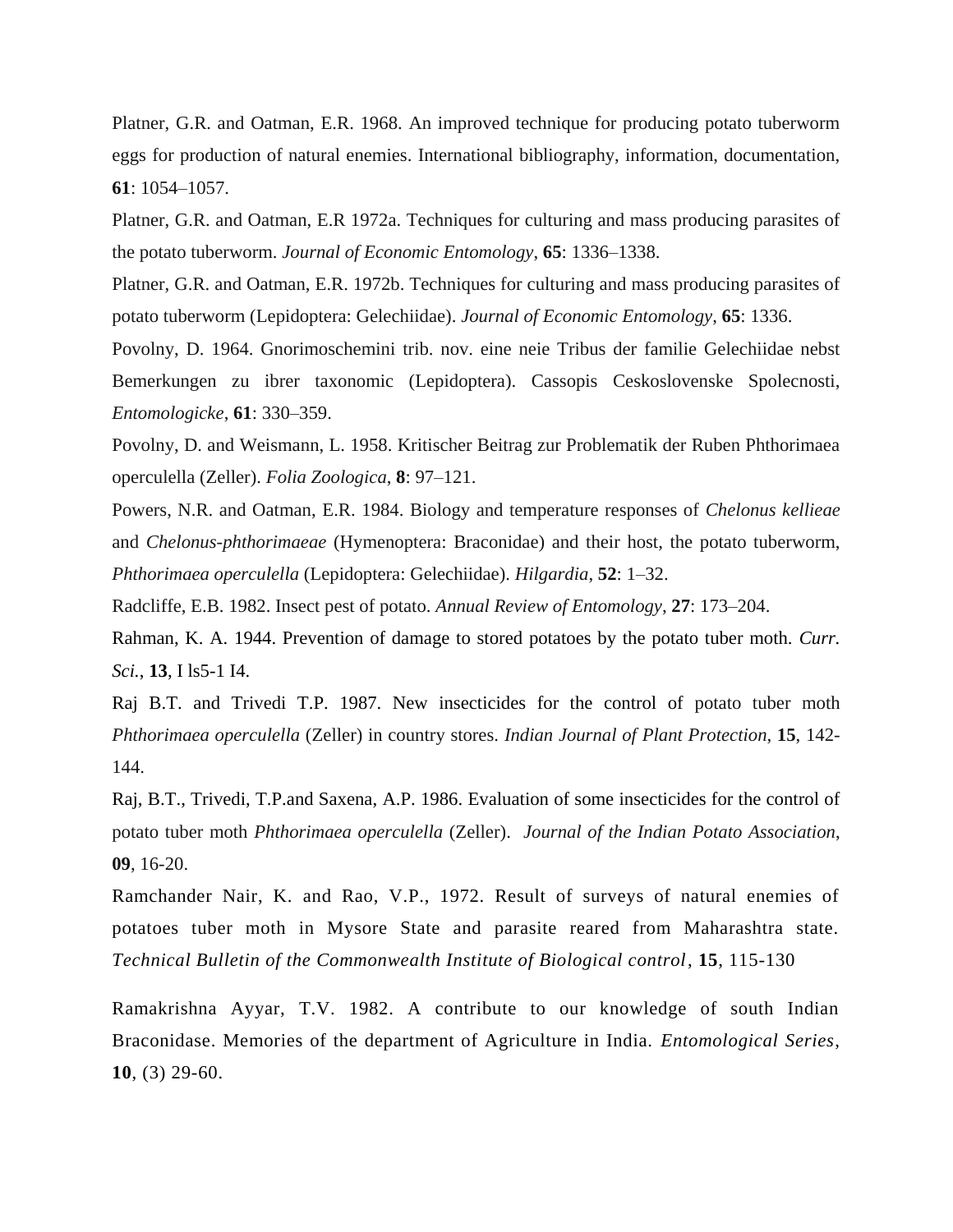Raman, K.V. 1988. Control of potato tuber moth *Phthorimaea operculella* with sex pheromones in Peru. *Agriculture, Ecosystems, and Environment*, **21**: 85–99.

Raman, K.V. 1994. Pest management in developing countries. In Advances in Potato Pest Biology and Management, ed. G.W. Zehnder, M.L. Powelson, R.K. Jansson, and K.V. Raman, 583–596. St. Paul: The American Phytopathological Society.

Raman, K.V. and Palacios, M. 1982. Screening potato for resistance to potato tuberworm. *Journal of Economic Entomology*, **75**: 47–49.

Raman, K.V., Booth, R.H. and Palacios, M. 1987. Control of potato tuber moth, *Phthorimaea operculella* (Zeller) in rustic potato stores. *Tropical Science*, **27**: 175–194.

Raj, B.T. and Trivedi, T.P. 1987. New insecticides for the control of potato tuber moth, *Phthorimaea operculella* (Zeller) in country stores. *Indian J. Plant Protection*, **15**: 142-44.

Rao, J.K. 1967. Trials with the Taiwan strain of Lixophaga diatraeae Tns. in India. *Tech. Bull*. *Commonw. Inst. Biol. Control,* **9**: 25–29.

Rao, V.P. and Ramachandran-Nair, K. 1967. Occurrence of *Bracon gelechiae* Ashmead as a parasite of potato tuber moth, *Gnorimoschema operculella* (Zeller) in the field in Mysore State and Assam and its other hosts recorded in India. *Tech. Bull. Commonw. Inst. Biol. Control,* **9**: 73–75.

Rao, V.P. and Nagaraja, H. 1968. Morphological differences between *Apanteles scutellaris* Muesebeck and *A. subandinus* Blanchard, parasites of the potato tubermoth, *Gnorimoschema operculella* (Zeller). *Tech. Bull. Commonw. Inst. Biol. Control*, **10**: 57–65.

Redolfi, I. and Vargas, G. 1983. *Apanteles gelechiidivoris* Marsh (Hymenoptera: Braconidae) parasitoids of tubermoths (Lepidoptera: Gelechiidae) in Peru. *Rev. Per. Entomol*., **26:** 5–7.

Reed, E.M. 1969. A granulosis virus of potato moth. *Australian Journal of science*, **31**: 300–301.

Reed, E.M. 1971. Factors affecting the status of a virus as a control agent for the potato moth (*Phthorimaea operculella* (Zell.) (Lepidoptera: Gelechiidae). *Bulletin of entomological research*, **61**: 207–222.

Reed, E.M. and Springett, B.P. 1971. Large-scale field testing of a granulosis virus for the control of the potato moth (*Phthorimaea operculella* (Zell.) (Lepidoptera: Gelechiidae). *Bulletin of Entomological Research*, **61**: 223–233.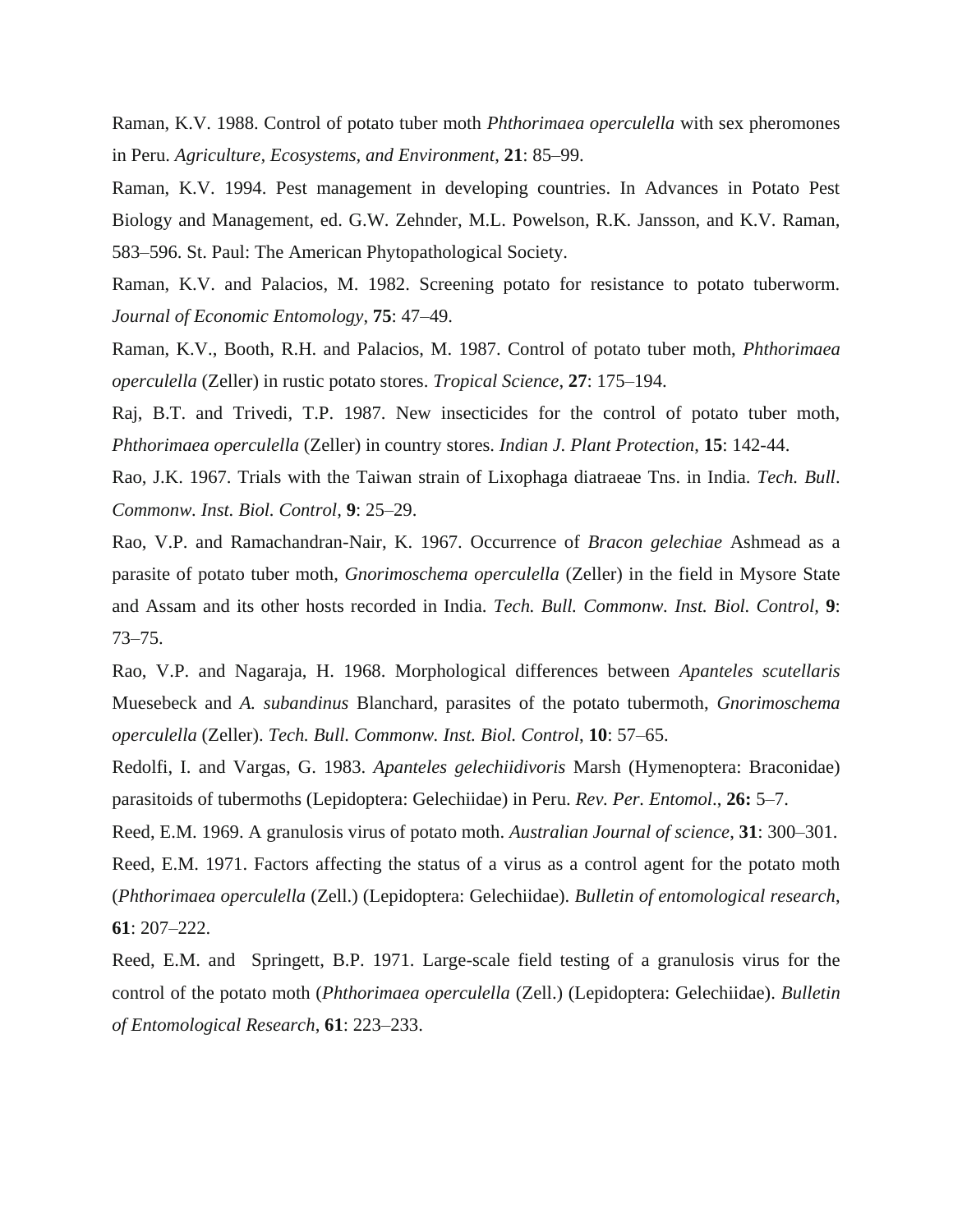Roelofs, W.L., Kochansky, J.P., Carde, R.T., Kennedy, G.G., Henrick, C.A., Labovitz, J.N. and Corbin, V.L. 1975. Sex-pheromone of potato tuberworm moth, *Phthorimaea operculella*. *Life Sciences*, **17**: 699–706.

Rondon, S.I. and Xue, L. 2010. Practical techniques and accuracy for sexing the potato tuberworm, *Phthorimaea operculella* (Lepidoptera: Gelechiidae). *Fla. Entomol*. (Accepted).

Rondon, S.I., DeBano, S.J., Clough, G.H., Hamm, P.B., Jensen, A., Schreiber, A., Alvarez, J.M., Thornton, M., Barbour, J. and Dŏgramaci. M. 2007. Biology and management of the potato tuberworm in the Pacific Northwest. *PNW 594*.

Rondon, S.I., DeBano, S.J., Clough, G.H., Hamm, P.B. and Jensen, A. 2008. Ocurrence of the potato tuber moth in the Columbia Basin of Oregon and Washington. In Integrated Pest Management for the Potato Tuber Moth, *Phthorimaea operculella* Zeller- a Potato Pest of Global Importance. *Tropical Agriculture*, **20**, Advances in Crop Research 10, ed. J. Kroschel and L. Lacey, 9–13. Weikersheim: Margraf.

Rondon, S.I., Hane, D., Brown, C.R., Vales, M.I. and Dŏgramaci, M. 2009. Resistance of potato germplasm to the potato tuberworm (Lepidoptera: Gelechiidae). *Journal of Economic Entomology*, **102(4)**: 1649–1653.

Ross, H. 1986. Potato breeding and perspectives. *Berlin: Verlag*. **123.**

Rothschild, G.H.L. 1986. The potato moth: an adaptable pest of short term cropping systems. In The ecology of exotic plants and animals, ed. R.L. Kitching, 144–162. Brisbane: Wiley.

Roux, O. and Baumgartner. J. 1998. Evaluation of mortality factors and risk analysis for the design of an integrated pest management system. *Ecological Modelling*, **109**: 61–75.

Roux, O., Vonarx, R. and Baumgartner, J. 1992. Estimating potato tuberworm (Lepidoptera: Gelechiidae) damage in stored potatoes in Tunisia. *Journal of Economic Entomology*, **85**: 2246– 2250.

Salah, H.B., Fuglie, K., Temime, A.B., Rahmouni, A. and Cheikh, M. 1994. Utilisation du virus de la granulose de la teigne de la pomme de terre et du Bacillus thuringiensis dans la lutte integree contre *Phthorimaea operculella* Zell. (Lepid., Gelechiidae) en Tunisie. *Ann. Inst. Nat. Recher. Agronom. Tunisie*, **67**: 1–20.

Salama, H.S., Dimetry, N.Z. and Sharaby. A.M. 1972. Contributions to the biology of the potato tuber moth, *Phthorimaea operculella* Zell in Egypt (Lepidoptera: Gelechiidae). *Bull. Soc. Entomol. Egypt*., **56**: 61–68.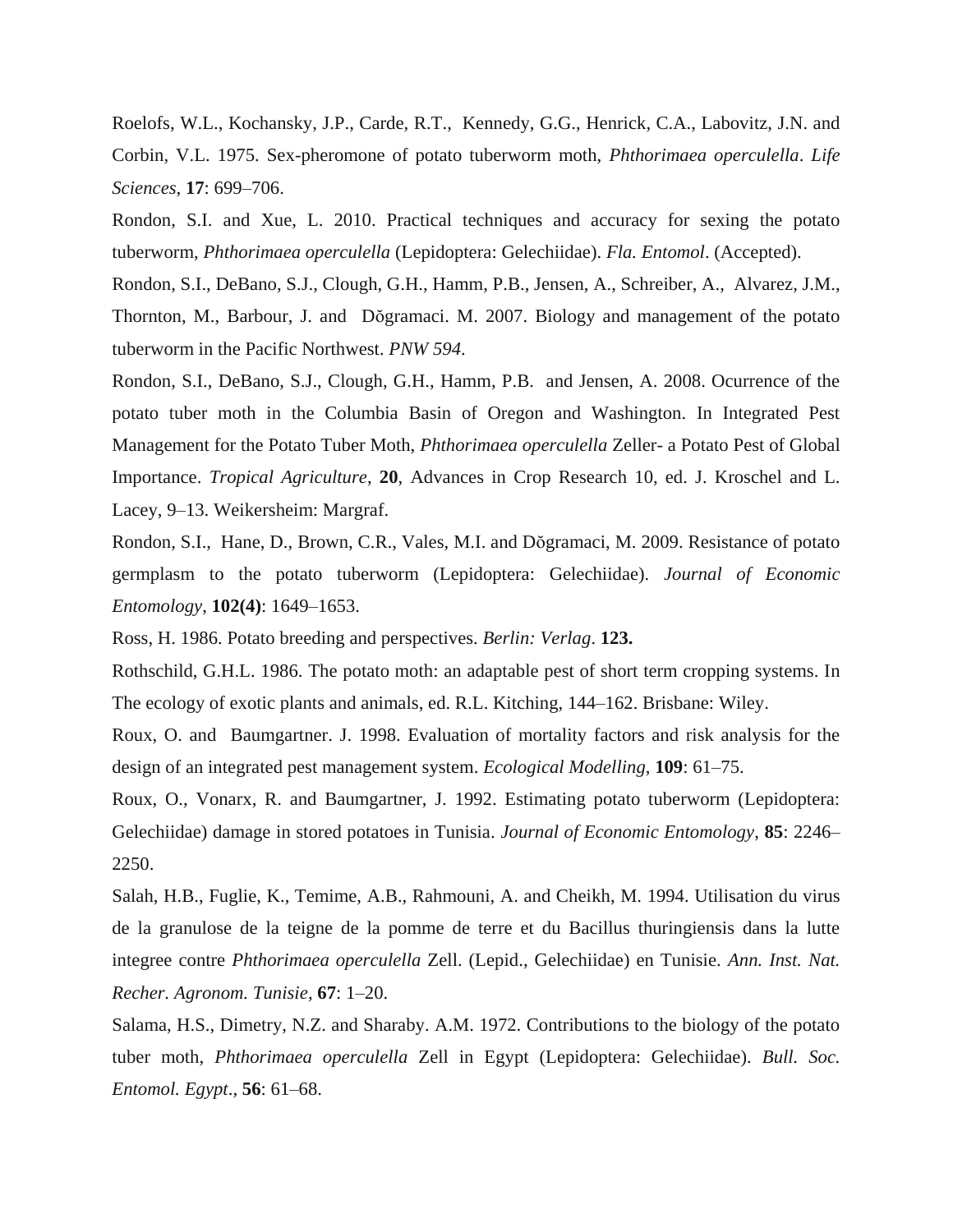Salama, H.S., Ragaei, M. and Sabbour, M. 1995a. Larvae of *Phthorimaea operculella* (Zell.) as affected by various strains of *Bacillus thuringiensis*. *Journal of Applied Entomology*, **119**: 241– 243.

Salama, H.S., Zaki, F.N., Ragaei, M. and Sabbour, M. 1995b.Persistence and potency of *Bacillus thuringiensis* against *Phthorimaea operculella* (Zell.) (Lepidoptera: Gelechiidae) in potato stores. *Journal of Applied Entomology*, **119**: 493–494.

Salas, J., Alvarez, C. and Parra, A. 1991. Evaluacion de dos componentes de la feromona sexual, tres disenos y altura de colocacion de trampas en la eficiencia de atraccion y captura de adultos machos de *Phthorimaea opercuella. Agron. Tropical,* **41**: 169–178.

Sankaran, T. and Girling, D.J. 1980. The current satus of biological control of the potato tuber moth. *Biocontrol News and Information*, **1**: 207–211.

Santorini, A.P. 1971. Observations sur l'elevage en laboratoire de *Phthorimaea operculella* (Zeller) (Lepidoptera: Gelechiidae). Ann. de l'Institut *Phytopathologique Benaki*, **10**: 141–147.

Saour, G. and Makee, H. 1997. Radiation induced sterility in male potato tuber moth *Phthorimaea operculella* Zeller (Lepidoptera: Gelechiidae). *Journal of Applied Entomology*, **121**: 411–415.

Saxena, A. P. and Raj, B. T. 1979. Tuber moth and its control in potato storage. In: Post Harvest Technology und Utilization of Potato. Proc. Int. Symp. CIP Region VI. New Delhi and CPRI, Simla, India, 30 Aug-2 Sept I979 (Ed. by Hari Kishore) pp. 179-186, International Potato Centre, Lima, Peru.

Saxena, A. P., Raj, B. T. and Trivedi, T.P. 1982. Evaluation of sex- pheromone for the control of potato tuber moth, *Phthorimaea operculella* (Zeller) in country stores, *J. Indian Potato Association*, **9**:16-2.

Saxena, A. P., Raj, B. T., Chaudhary, R., Trivedi, T.P. and Nagaich, A.K. 1980. Studies on biological control of potato pests. *Proceedings of the third workshop on biological control of crop pests and weeds*. PAU, Ludhiana, pp121-125.

Saxena, A. P. and Raj, B. T. 1984. Chemical control of potato tuber moth, in country stores, *J. Indian Potato Association*, **11**:113-15.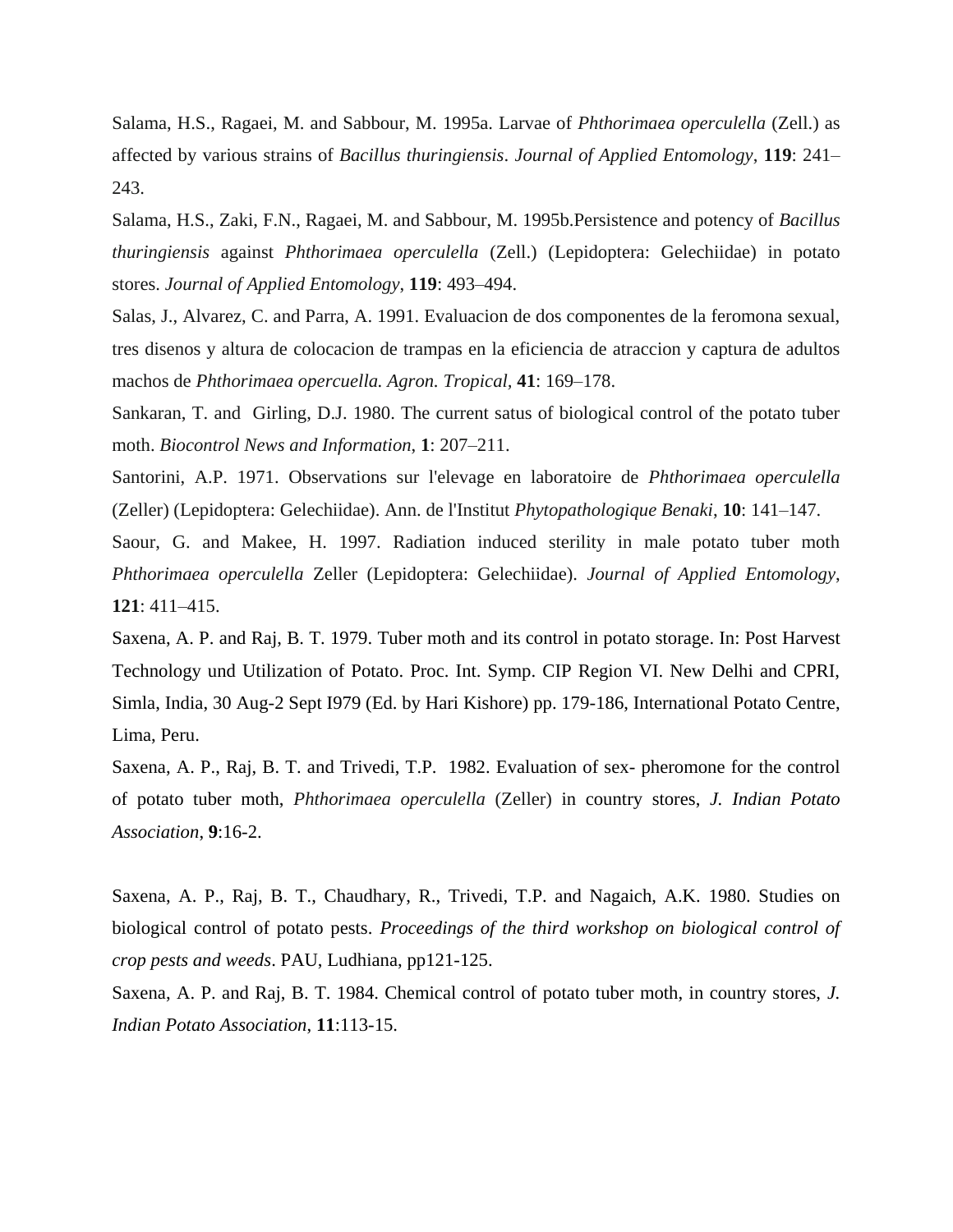Setiawati, W., Soeriaatmadja, R.E., Rubiati, T. and Chujoy, E. 1999. Control of potato tubermoth (*Phthorimaea operculella*) using an indigenous granulosis virus in Indonesia. *Indonesian J. Crop Sci*. **14**: 10–16.

Sewify, G.H., Abol-Ela, S. and Eldin, M.S. 2000. Effects of the entomopathogenic fungus *Metarhizium anisopliae* (Metsch.) and granulosis virus (GV) combinations on the potato tuber moth *Phthorimaea operculella* (Zeller) (Lepidoptera: Gelechiidae). *Bull. Faculty Agric., Univ. Cairo*., **51**: 95–106.

Shands, W.A., Allen, N. and Gilmore, J.W. 1938. A survey of insect injury to tobacco grow for the flue curing. *Journal of Economic Entomology*, **3**: 116–117.

Sharaby, A. and Saleh, M. R. 1987. On the biology of potato tuber worm, *Phthorimaea operculella* Zeller, on semiartificial diets (Lepidoptera, Gelcchiidae). *Bull. Sot. ent. Egypte*, **65**, 345-350.

Sharma, R.N., Joshi, V., Zandu, G., Bhosale, A.S., Gupta A.S., Patwardhan, S. and Nanda, B. 1981a.Oviposition deterrence activity in some limiaceae plants against some insect pests. *Zeistschrift fuer Naturforschung*, **36:**122-125.

Sharma, R.N., Bhosale, A.S., Joshi, V., Hebalkar, D.S., Tungirkar, V.B. and Gupta A.S. 1981b.*Lavandula gibsonii:* a plant with insecticidal potential. *Phytoparasitica*, **9:** 101-109.

Shelton, A.M. and Wyman, J.A. 1979a. Time of tuber infestation and relationships between catches of adult moths, foliar larval populations, and tuber damage by potato tuber worm. *Journal of Economic Entomology*, **72**: 599–601.

Shelton, A.M. and Wyman, J.A. 1979b. Potato tuberworm damage to potato grown under different irrigation and cultural practices. *Journal of Economic Entomology*, **72**: 261–264.

Shelton, A.M. and Wyman, J.A. 1980. Post-harvest potato tuberworm Lepidoptera, Gelechiidae population-levels in cull and volunteer potatoes, and means for control. *Journal of Economic Entomology*, **73**: 8–11.

Shorey, H.H., Deal, A.S., Hale, R.L. and Snyder, M.J. 1967. Control of potato tuberworms with Phosphamidon in southern California. *International bibliography, information, documentation*, **60**: 892–893.

Sporleder, M. 2003. The granulovirus of the potato tuber moth *Phthorimaea operculella* (Zeller): Characterization and prospects for effective mass production and pest control. In *Advances in Crop Research*, ed. J. Kroschel, 206. Weikersheim: Verlag. Sporleder, M., O. Zegarra, Kroschel,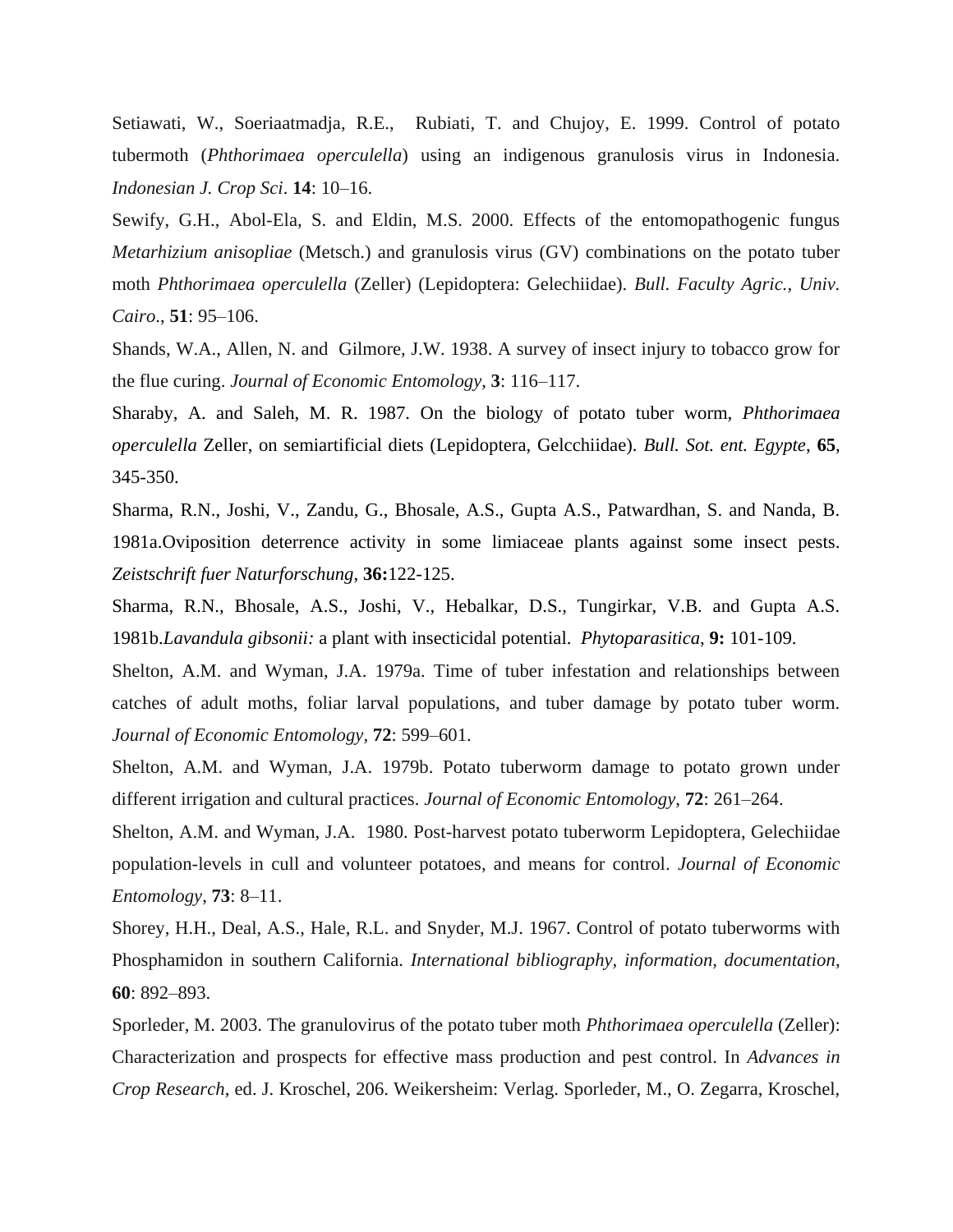J., Huber, J. and Lagnaoui, A. 2001. Assessment of the inactivation time of *Phthorimaea operculella* granulovirus (PoGV) at different intensities of natural irradiation. Scientist-andfarmer:-partners-in-researchfor- the-21st-Century-Program-Report-1999-2000, 123-128. Lima: Centro Internacional de la Papa.

Sporleder, M., Kroschel, J., Quispe, M.R.G. and Lagnaoui, A. 2004. A temperature-based simulation model for the potato tuberworm, *Phthorimaea operculella* Zeller (Lepidoptera: Gelechiidae). *Environmental Entomology*, **33**: 477–486.

Sporleder, M., Kroschel, J., Quispe, M.R.G. and Lagnaoui, A 2005. An improved method to determine the biological activity (LC50) of the granulovirus PoGV in its host *Phthorimaea operculella. Entomol. Exp. Appl.* **116**: 191–197.

Sporleder, M., Simon, R., Juarez, H. and Kroschel, J. 2008. Regional and seasonal forecasting of the potato tuber moth using a temperaturedriven phenology model linked with geographic information systems. In Integrated Pest Management for the Potato Tuber Moth, *Phthorimaea operculella* Zeller—a Potato Pest of Global Importance. *Trop. Ag*. **20**, Advances in Crop Research 10, ed. J. Kroschel and L. Lacey. Weikersheim: Margraf. Stanev, M., and A. Kaitazov. 1962. Studies on the bionomics and ecology of the potato moth *Gnorimoschema (Phthorimaea) operculella* Zeller in Bulgaria and means for its control. Izv. nauch. Inst. Zasht. Rast. 3: 49–89.

Steinhaus, E.A. 1945. Bacterial infections of potato tuber moth larvae in an insectary. *Journal of Economic Entomology*, **38**: 718–719.

Stanev, M. and Kaitazov, A. 1962. Study on the bionomics and ecology of the potato moth *Gnorimoschema (Phthorimaea) operculella* Zeller in Bulgaria and means of its control. *Izv. Nauch. Inst., Zasht. Rest*. **3**, 49-89 (cited in *Rev. Appl. Ent. Ser*. A. **51**, 553-554)

Stinsen, A.M., Zidack, N.K., Strobel, G.A. and Jacobson, B.J. 2003. Mycofumigation with *Muscodor albus* and *Muscodor roseus* for control of seedling diseases of sugar beet and Verticilium wilt of eggplant. *Plant Disease*, **87**: 1349–1354.

Sudeep, A.B., Khushiramani, R., Athawale, S.S., Mishra, A.C. and Mourya.D.T. 2005. Characterization of a newly established potato tuber moth (*Phthorimaea operculella* Zeller) cell line. *Indian Journal of Medical Research*, **121**: 159–163.

Summers, K.M., Howells, A.J. and Pyliotis, N.A. 1982. Biology of eye pigmentation in insects. *Advances in Insect Physiology*, **16**: 119–166.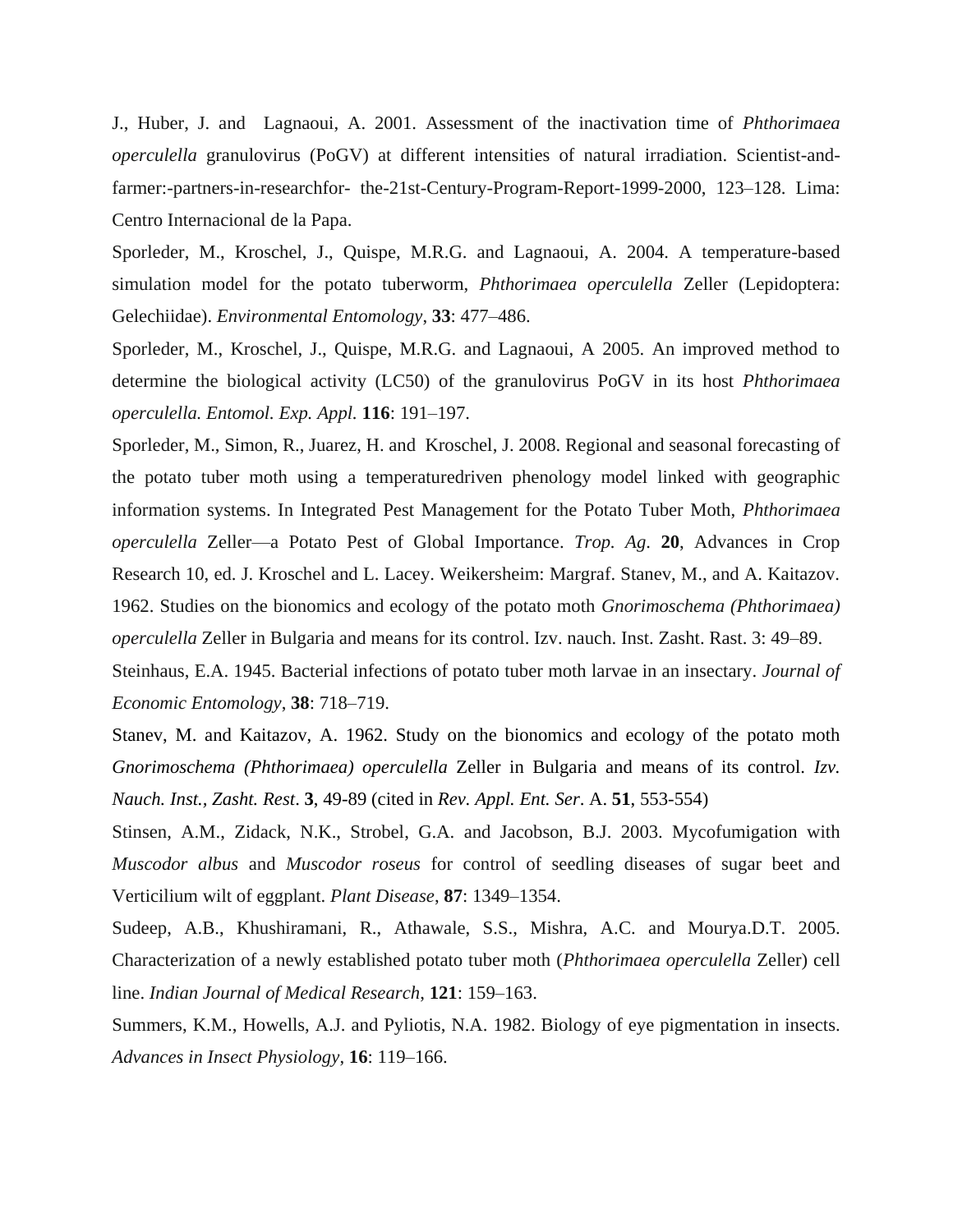Tamhankar, A.J. and Harwalkar, M.R. 1994. Comparision of a dry and water trap for monitoring potato tubermoth, *Phthorimaea operculella* Zeller. *Entomology*, **19**: 163–165.

Traynier, R.M. 1975. Field and laboratory experiments on the site of oviposition by the potato moth. *Bulletin of Entomological Research*, **65**: 391–398.

Traynier, R.M. 1983. Influence of plant and adult food and fecundity of potato tuber moth, *Phthorimaea operculella. Entomol. Experiment. Appl*., **33**: 145–154.

Trehan, K.N. and Bagal, S.R. 1944. Life history and bionomics of potato tuber moth *Phthorimaea operculella* Zell. (Lepidoptera: Gelechiidae). In: *Proceedings of the Indian National Science Academy*, **19**: 176–187.

Trivedi, T.P. 1990. Spatial distribution, phenology, life table and assessment of losses due to potato tuber moth, *Phthorimaea operculella* (Zeller) Ph.D. thesis, UAS, GKVK,Bangalore (India), 181pp.

Trivedi, T.P., and Rajagopal, D. 1988. Feasibility of integrated pest management of potato tuber moth, *Phthorimaea operculella* (Zeller) in India: a review. In Integrated pest control –progress and perspectives. (N.Mohan Das and George Koshy, eds) Association of advancement of Entomology, pp-58-64.

Trivedi, T.P. and Rajagopal, D. 1991. Effect of different temperature on the development, longevity and fecundity of potato tuber moth, *Phthorimaea operculella* (Zeller). *Journal of Applied Zoology Research,* **2(1):** 43-46.

Trivedi, T.P. and Rajagopal, D. 1992. Distribution, biology, ecology and management of potato tuber moth, *Phthorimaea operculella* (Zeller) (Lepidoptera: Gelechiidae): a review. *Tropical Pest Management,* **38:** 279–285.

Ullah, G.1939. Record of *Microbracon hebator* from Delhi. *Indian Journal of Entomology*, **1**:111-112.

Ullah, G.1941. Short Notes and Exhibits. *Indian Journal of Entomology*, **3**:335-41.

University-California. 2006. Integrated Pest Management for potatoes in the western United States. State wide integrated pest management program, Ag. and Nat. Resour. Pub. 3316, Western Regional Publication 011: 167.

Uphof, J. C. T. 1955. Dictionary of Economic Plants. Hafner. New York, 400 pp

Usman, S. 1957. Some field parasite of the potatoes tuber moth, *Gnorimoschema Operculella* (Zell.) in Mysore. *Indian Journal of Entomology*, **18**, 463-468.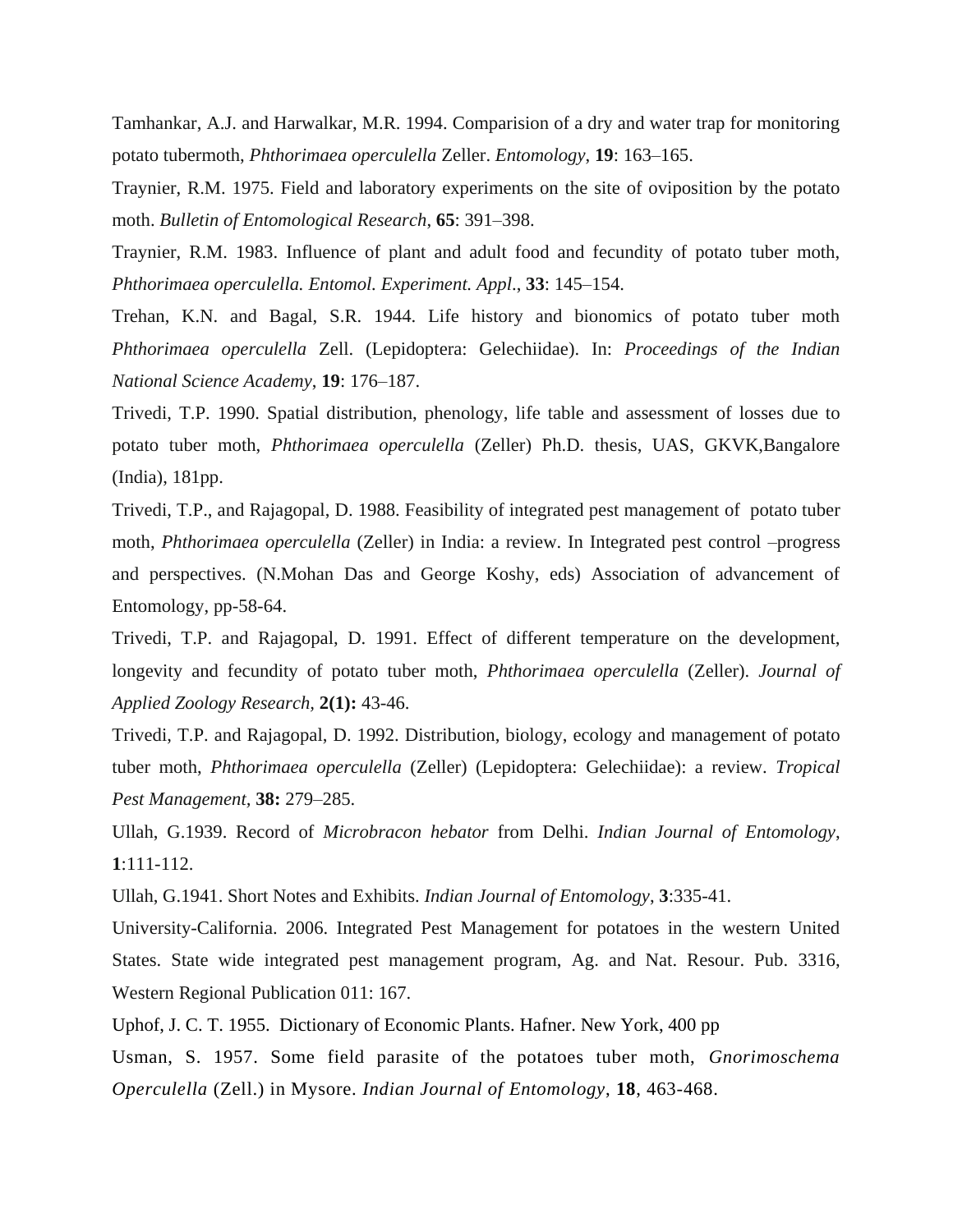Van der Zaag, D. E. and Horton, D. 1983. Potato production and utilization in world perspective with special reference to the tropics and subtropics. *Potato Res*., **26**, 323-362

Van der Goot, P. 1926. Brestrisding Van de aardappel-Knolrups in Goedangs. Korte Meded. Inst. Piziektenziekten, **1**: 17.

Varela, L.G. and Bernays, E.A. 1988. Behavior of newly hatched potato tuber moth larvae, *Phthorimaea operculella* Zell. (Lepidoptera: Gelechiidae), in relation to their host plants. *Journal of Insect Behavior*, **1**: 261–275.

Verma, R.S.1967. Bionomics of *Gnorimoschema operculella* (Zeller) (Lepidoptera: Gelechiidae). *Labdev.J.Sci.Tech.*, **5(4):**318-324.

Vattanatangum, A. 1983. Potato tuber worm in Thailand. *Entomol. Zool. News. (Thailand)*. **5**, 42 Verma, R.S. 1967. Bionomics of *Gnorimoschema operculella* Zeller (Lepidoptera: Gelechiidae). *Labdev Journal of Science and Technology*, **5**: 318–324.

Voerman, S. and Rothschild, G.H.L. 1978. Synthesis of 2 components of sex-pheromone system of potato tuberworm moth, *Phthorimaea operculella* (Zeller) (Lepidoptera: Gelechiidae) and field experience with them. *Journal of Chemical Ecology*, **4**: 531–542.

Von Arx, R. and Gebhardt, F. 1990. Effects of a granulosis virus and *Bacillus thuringiensis* on life-table parameters of the potato tubermoth, *Phthorimaea operculella*. *Entomophaga,* **35**: 151– 159.

Von Arx R, Goueder, J., Cheikh, M. and Temime, A.B. 1987a. Integrated control of potato tubermoth *Phthorimaea operculella* (Zeller) in Tunisia. *Insect Science and its Application*, **8**: 989–994.

Von Arx R, Goueder, J., Cheikh, M. and Bentemime, A. 1987b. Integrated control of potato tubermoth *Phthorimaea operculella* (Zeller) in Tunisia. *Insect Science and Its Application*, **8**: 989–994.

Von Arx, R., Ewell, P.T., Goueder, J., Essamet, M., Cheikh, M. and Temine, A.B. 1988. Management of the potato tuber moth by Tunisian farmers: A report of on-farm monitoring and a socioeconomic survey. The International Potato Center (CIP) in collaboration with

Institut National de la Recherche Agronomique de Tunisie (INRAT).

Watmough, R.H., Broadryck, S.W. and Annekke, D.P. 1973. The establishment of two imported of potato tuber warm, *Phthorimaea Operculella* in South Africa. *Entomophaga*, **18**, 237-249.